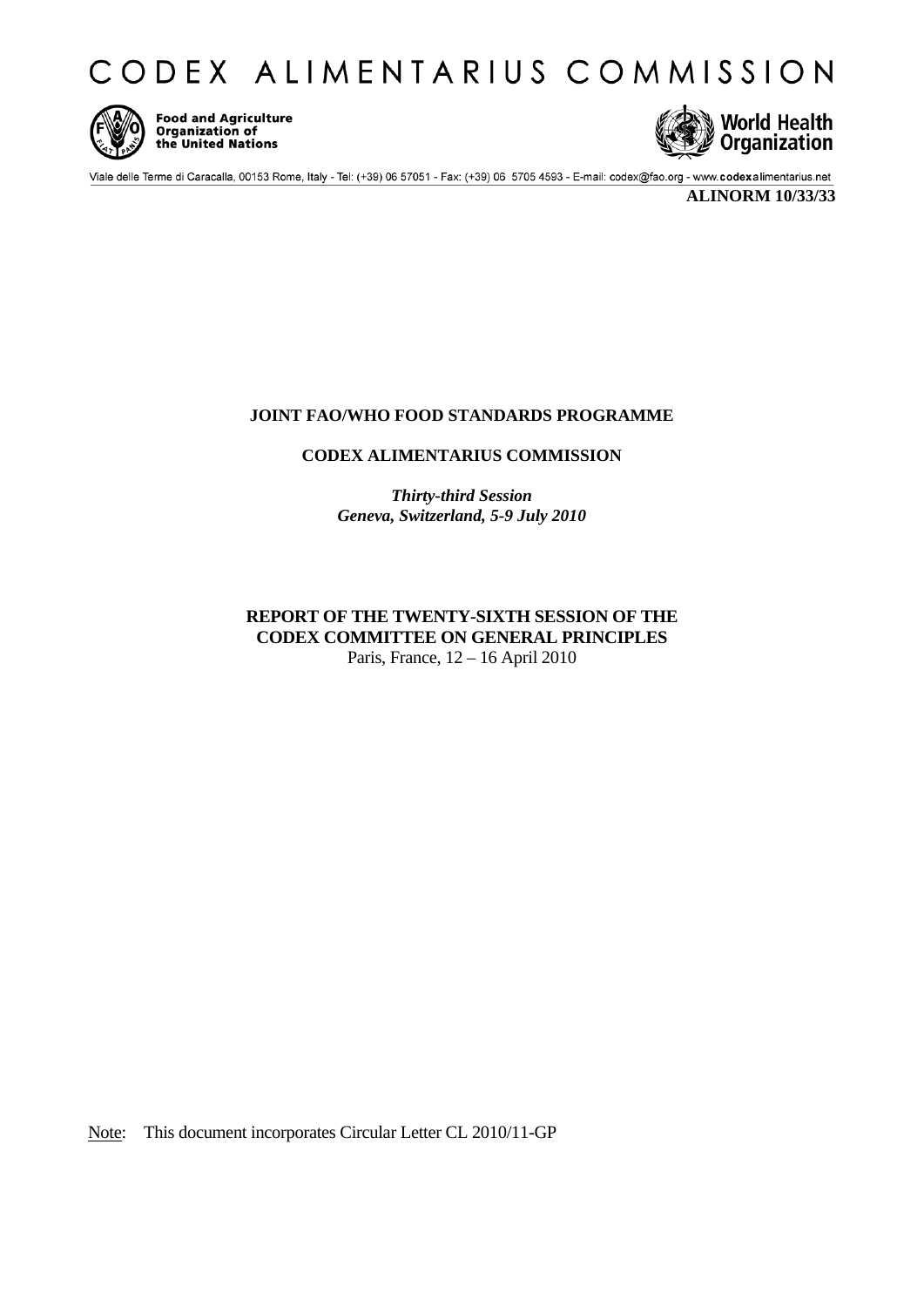



**Food and Agriculture Organization of** the United Nations



Viale delle Terme di Caracalla, 00153 Rome, Italy - Tel: (+39) 06 57051 - Fax: (+39) 06 5705 4593 - E-mail: codex@fao.org - www.codexalimentarius.net<br>**CX 4/10** CL 2010/11-GP

 **April 2010** 

- **TO:** Codex Contact Points Interested International Organizations
- **FROM:** Secretariat, Codex Alimentarius Commission, Joint FAO/WHO Food Standards Programme, FAO, 00153 Rome, Italy
- **SUBJECT: Distribution of the Report of the 26th Session of the Codex Committee on General Principles (ALINORM 10/33/33)**

## A. MATTERS FOR ADOPTION BY THE 33<sup>th</sup> SESSION OF THE CODEX ALIMENTARIUS **COMMISSION**

### **Proposed Amendments to the Procedural Manual**

- 1. Proposed amendment to the *Guidelines to Chairpersons of Codex Committees and Ad Hoc Intergovernmental Task Forces* (para 46 and Appendix III)
- 2. Proposed amendment to the *Guidelines to Host Governments of Codex Committees and Ad Hoc Intergovernmental Task Forces* (para 98 and Appendix V)

Governments and international organizations wishing to submit comments on the above amendments should do so in writing, preferably by E-mail to the Secretariat, Codex Alimentarius Commission, Joint FAO/WHO Food Standards Programme, FAO, Viale delle Terme di Caracalla, 00153 Rome, Italy (Email: codex@fao.org, fax : +39 06 57054593) **before 30 May 2010**.

### **Draft Text at Step 8 of the Procedure**

The Draft Revised *Code of ethics for international trade in food including concessional and food aid transactions* at Step 8 (para 35, Appendix II)

Governments and international organizations wishing to submit comments should do so in writing, preferably by E-mail to the Secretariat, Codex Alimentarius Commission, Joint FAO/WHO Food Standards Programme, FAO, Viale delle Terme di Caracalla, 00153 Rome, Italy (Email: codex@fao.org, fax : +39 06 57054593) **before 30 May 2010.**

### **B. MATTERS FOR COMMENTS**

Draft amendment to the terms of reference of the Committee (para 73 and Appendix IV)

Governments and international organizations wishing to submit comments should do so in writing, preferably by E-mail to the Secretariat, Codex Alimentarius Commission, Joint FAO/WHO Food Standards Programme, FAO, Viale delle Terme di Caracalla, 00153 Rome, Italy (Email: codex@fao.org, fax : +39 06 57054593) **before 30 November 2010.**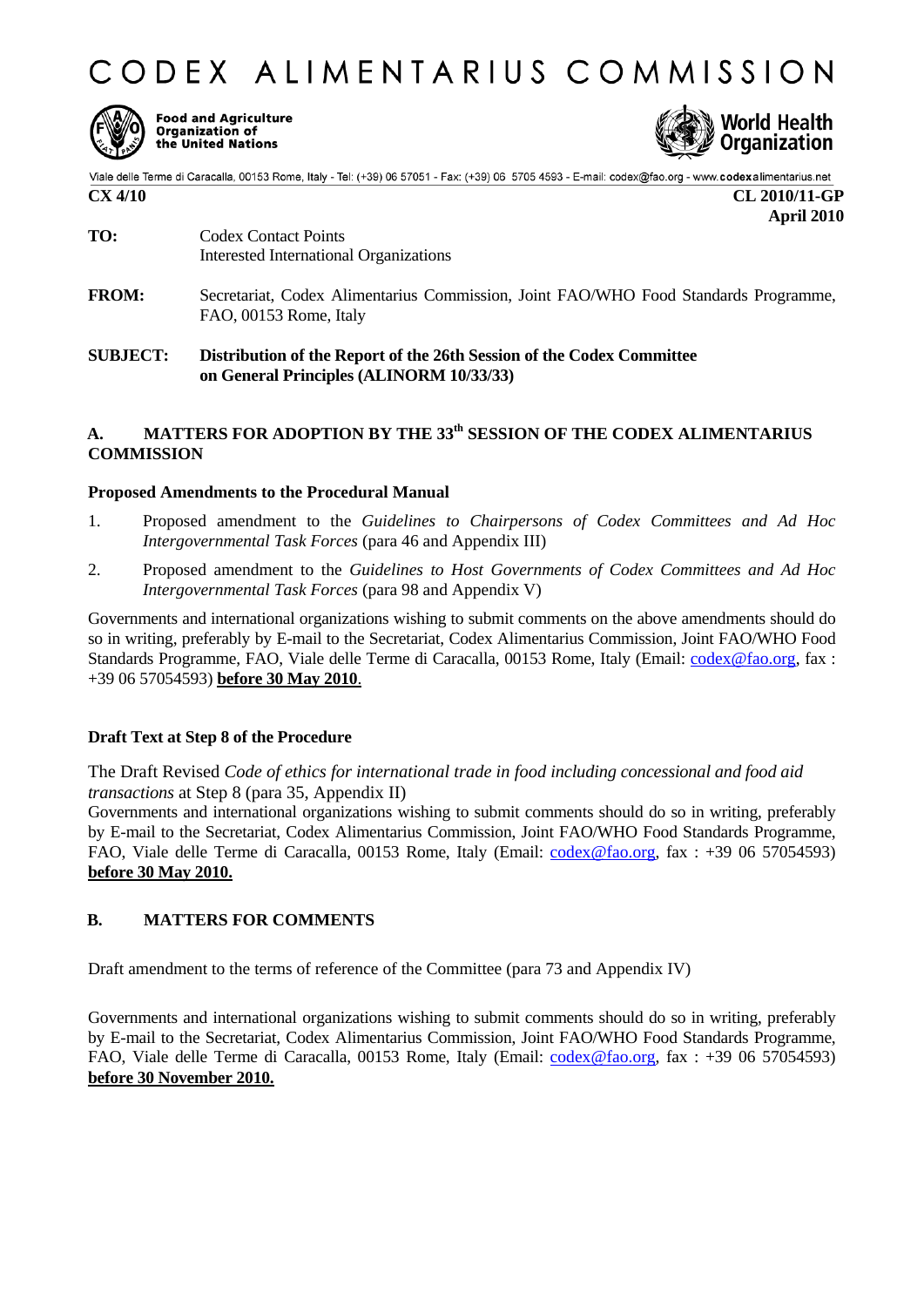# **TABLE OF CONTENTS**

# **Paragraphs**

| Matters referred by the Codex Alimentarius Commission and other Codex committees (Item 2)7-17 |  |
|-----------------------------------------------------------------------------------------------|--|
| Draft Revised Code of ethics for international trade in food including concessional and       |  |
| Proposal to amend the Guidelines to Codex chairpersons and ad hoc intergovernmental           |  |
|                                                                                               |  |
|                                                                                               |  |
|                                                                                               |  |
|                                                                                               |  |
|                                                                                               |  |
|                                                                                               |  |
|                                                                                               |  |
|                                                                                               |  |
|                                                                                               |  |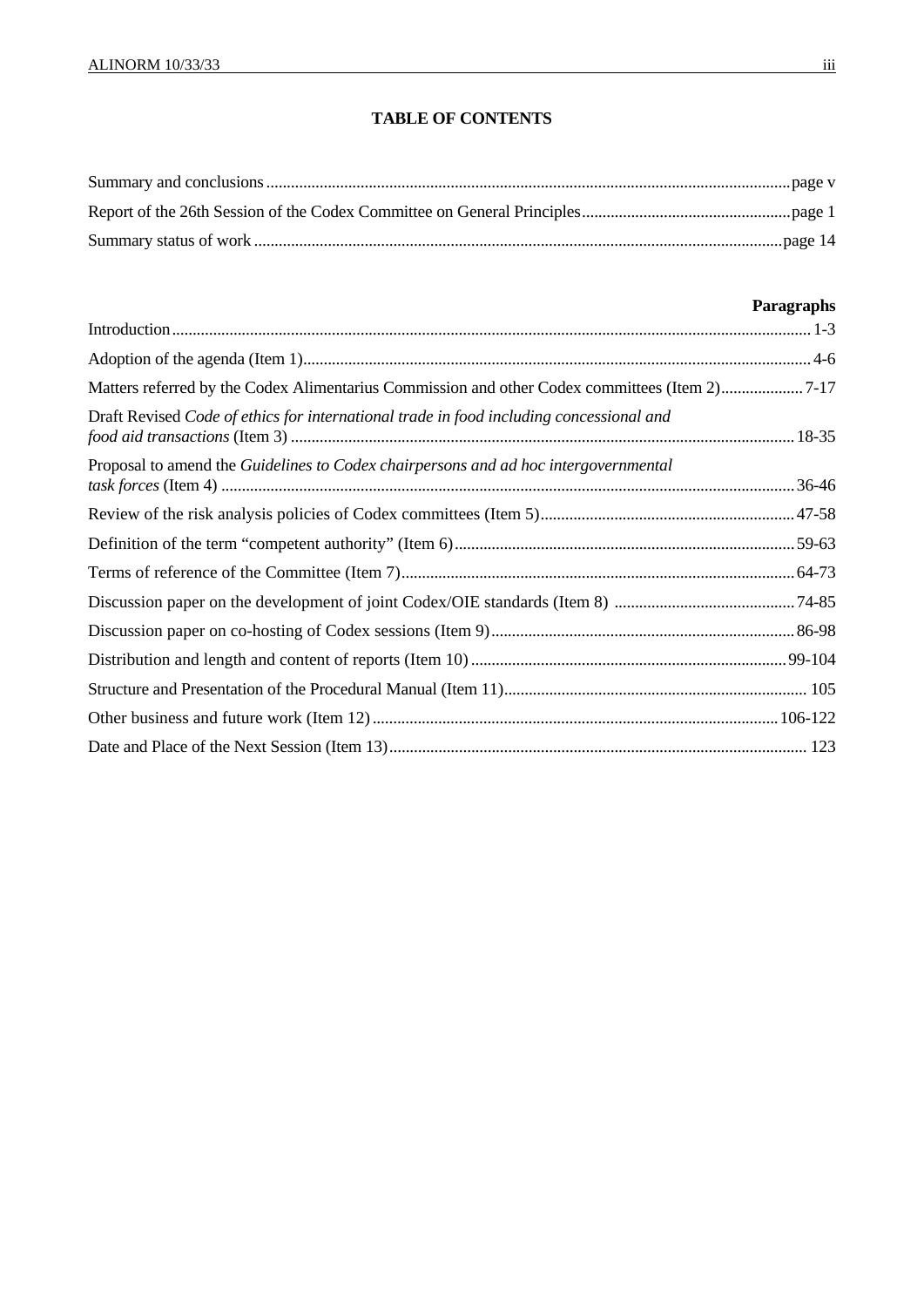## **LIST OF APPENDICES**

| Appendix I:         |                                                                                                                           | 15 |
|---------------------|---------------------------------------------------------------------------------------------------------------------------|----|
| Appendix II:        | Draft revised Code of ethics for international trade in food including                                                    |    |
|                     |                                                                                                                           | 40 |
| Appendix III:       | Proposed amendment to the Guidelines to Chairpersons of<br>Codex Committees and Ad Hoc Intergovernmental Task Forces      | 41 |
| <b>Appendix IV:</b> | Proposed amendment to the terms of reference of the Committee                                                             | 42 |
| <b>Appendix V:</b>  | Proposed amendment to the Guidelines for host governments of<br>Codex committees and ad hoc intergovernmental task forces | 43 |
| <b>Appendix VI:</b> | Information to be posted on the Codex website.                                                                            | 44 |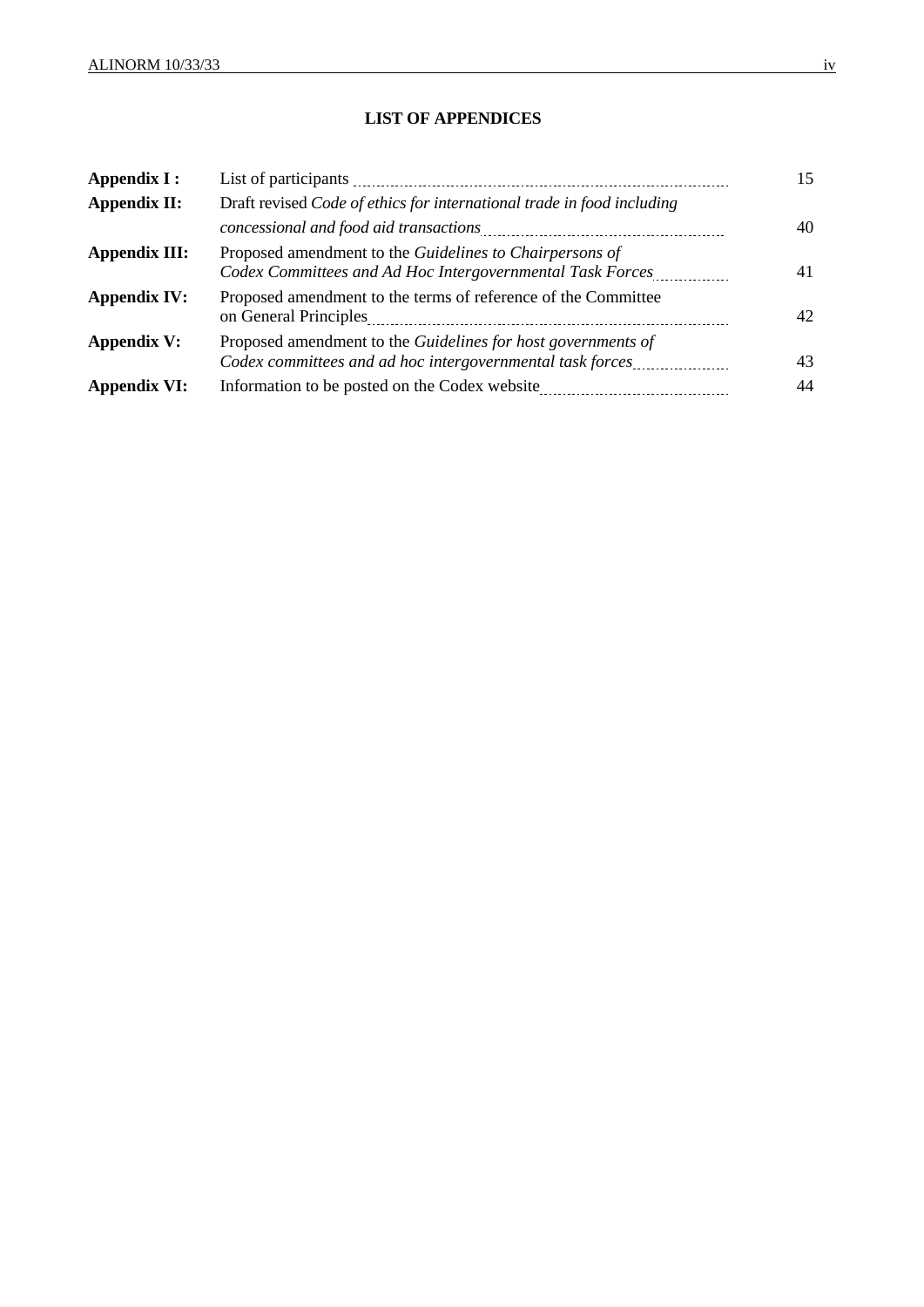# **SUMMARY AND CONCLUSIONS**

#### **Matters for adoption by the Commission**:

The Committee agreed to forward to the Commission the:

- Draft Revised *Code of ethics for international trade in food including concessional and food aid transactions* at Step 8 (para 35, Appendix II).
- Proposed amendment to the *Guidelines to Chairpersons of Codex Committees and Ad Hoc Intergovernmental Task Forces* (para 46 and Appendix III).
- Proposed amendment to the *Guidelines to Host Governments of Codex Committees and Ad Hoc Intergovernmental Task Forces* (para 98 and Appendix V).
- The Committee endorsed the *Proposed Draft Risk Analysis Principles and Procedures Applied by the Codex Committee on Food Hygiene* provided by the CCFH (para 16).
- The Committee endorsed the the proposal for the amendment of the section on food additives in the *Format for Codex Commodity Standards* (para 17).

#### **Matters of interest to the Commission**:

- The Committee agreed that there was no merit in having a general definition of the term "competent authority" (para 63).
- The Committee agreed to circulate the revised terms of reference for comments and further consideration at the next session (para 73 and Appendix IV).
- The Committee agreed to circulate the working document CX/GP 10/26/8 on Joint Codex/OIE standards for discussion at the next session (para 85).
- The Committee agreed that the Codex secretariat would create a specific page on co-hosting on the Codex website (para 98 and Appendix VI).
- The Committee agreed to consider a discussion paper on standards held at step 8 (para 115).
- The Committee agreed to consider the development of a mechanism for examining economic impact statements (para 121).

### **Matters of interest to other Committees**

*CCFA, CCCF, CCRVDF, CCPR, CCNFSDU, CCFH:* 

- The Committee agreed to forward the review presented in CL 2010/1-GP to the committees for consideration and review of their risk analysis policies (para 55).
- The Committee agreed to forward a proposal to amend the definition of the term "hazard" to the committees (para 58).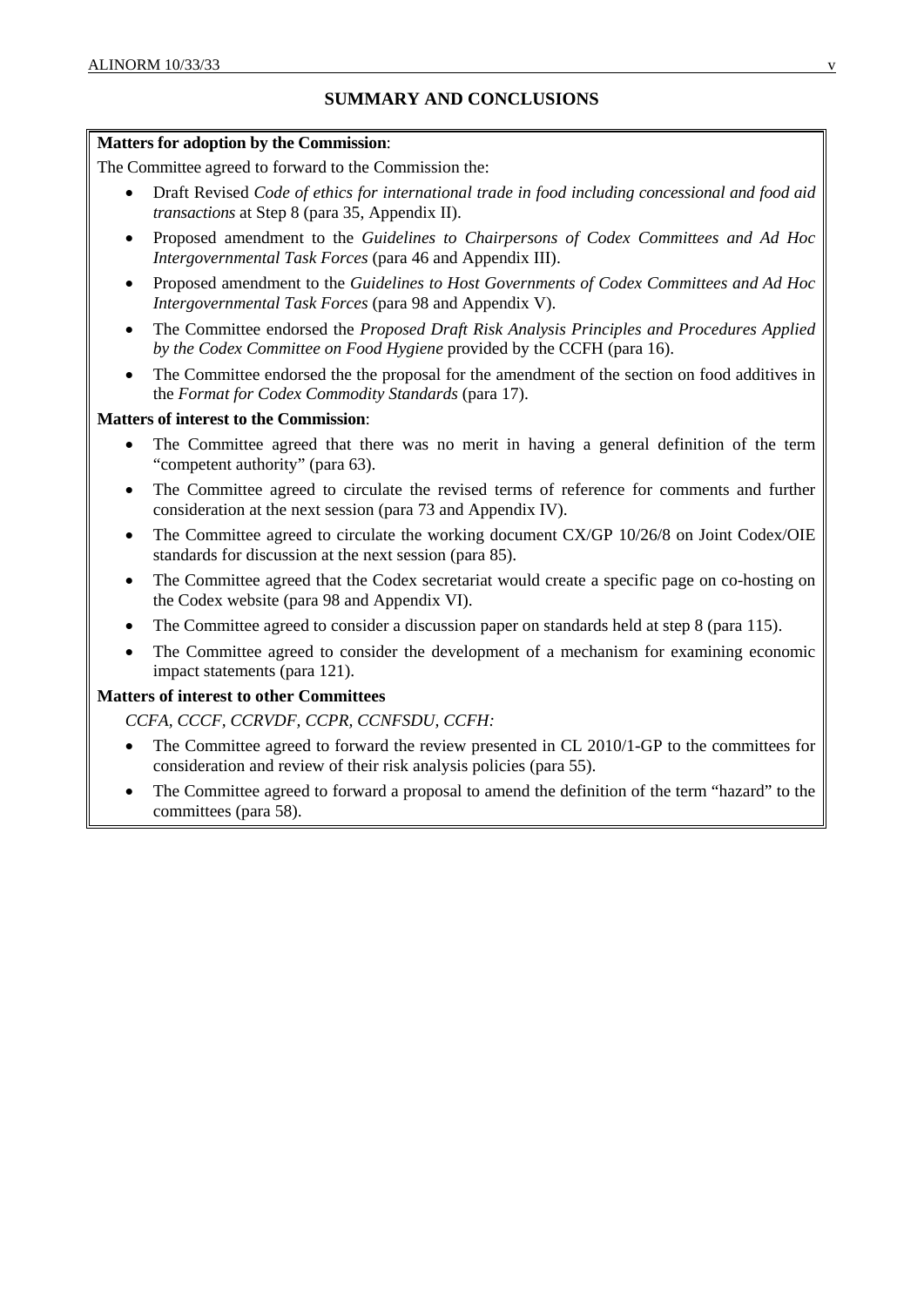# **INTRODUCTION**

1. The Codex Committee on General Principles (CCGP) held its Twenty-sixth Session in Paris, France, from 12-16 April 2010 at the kind invitation of the Government of the French Republic. Professor Michel Thibier (France) chaired the session. The session was attended by 209 delegates representing 81 member countries, one Member Organization (European Union), and 14 international organizations. A full list of participants, including the Secretariat, is attached as Appendix I.

2. Mr Joël Tozzi, Conseiller de Mr Hervé Novelli, Secrétaire d'État chargé du commerce, de l'artisanat, des petites et moyennes entreprises, du tourisme, des services et de la consommation welcomed the participants on behalf of the French Government. He recalled that France had always supported the goals of the Codex Alimentarius Commission, protecting the health of consumers and ensuring fair practices in the food trade, nationally and internationally using international standards. He said that the Codex Alimentarius Commission with its committees had the difficult task to find a consensus on complex issues with a diverse membership. He expressed satisfaction that the Codex trust fund had enabled 30 additional countries to participate in the present session. He said that the CCGP was the custodian of the principles of Codex ensuring the transparency and inclusiveness of the standards setting procedure and the coherence of application among Committees. He stressed the importance of finding a consensus on the finalisation of the revision of the Code of ethics. He said that there was general agreement that the best way to protect the consumer was through a system of rules and controls though the reality was different from country to country which is why the Code was needed. He wished delegations success in their deliberations.

### **Division of Competence**

3. The Committee noted the division of competence between the European Union and its Member States, according to paragraph 5, Rule II of the Procedure of the Codex Alimentarius Commission, as presented in CRD 1.

## **ADOPTION OF THE AGENDA (Agenda Item 1)<sup>1</sup>**

4. The Committee agreed to adopt the Provisional Agenda as proposed in document CX/GP 10/26/1 as the agenda for the session and noted that documents CX/GP 10/26/5-Add.1 and 10/26/11 had not been prepared.

5. One delegation noted that several working documents had been issued very late and that it was important to have working documents at least two months before the session as mandated in the Procedural Manual in order to have an informed discussion. The Committee decided to review this issue under agenda item 10.

6. Following a question from a delegation the Chairperson clarified that it would be the Committees' decision, to what extent to discuss item 8 on possible joint Codex/OIE standards because many delegations had received the document only at the session.

# **MATTERS REFERRED TO THE COMMITTEE (Agenda Item 2)<sup>2</sup>**

7. The Committee noted several items were submitted to it for information or would be further considered under relevant agenda items.

## *Procedure for standards and related texts held at step 8*

8. The Committee noted that the Commission had the possibility to hold texts at step 8 but that the Procedural Manual contained no further guidance on this matter.

9. Many delegations were of the opinion that it was important to have guidance on the conditions when a text could be held at step 8 and what should be done if a text had been held at step 8 for some time and no new scientific information had become available.

10. The Committee noted a proposal to establish an electronic working group on developing guidance on this issue. The Committee decided to discuss the issue under agenda item 12.

 $^{1}$  CX/GP 10/26/1

 $2^2$  CX/GP 10/26/2, CX/GP 10/26/2-Add.1, CRD 2 (comments of the European Union)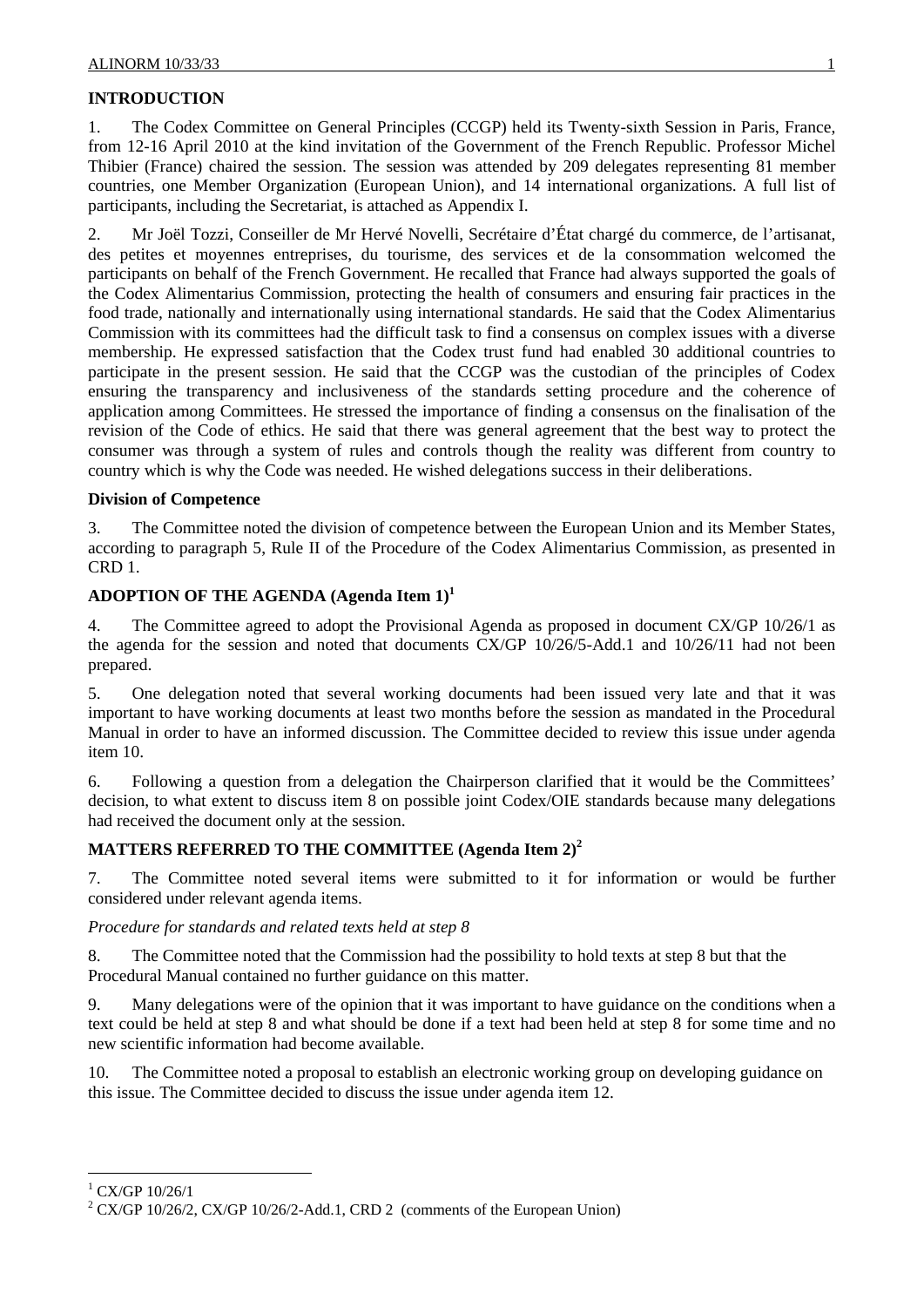### *Codex Committee on Food Hygiene (CCFH)*

11. The Committee noted that the CCFH had submitted *Proposed Draft Risk Analysis Principles and Procedures Applied by the Codex Committee on Food Hygiene* with an *Annex on the Process by which the Codex Committee on Food Hygiene will undertake its work* for review, asking the CCGP to take care of inconsistencies between the Working Principles for Risk Analysis in Codex and the CCFH document with a view to submitting the text to the 33rd Session of the Commission for adoption and inclusion in the Procedural Manual.

12. The delegation of the European Union had prepared comments in CRD 2 proposing to remove overlap between the *Annex* and the main document by retaining in the annex only the process for considering proposals for new work (paras 3, 4, 6, 7 and 8) and deleting the other paragraphs.

13. The Delegation of the United States speaking as Chair of the CCFH recalled that the mandate of the CCGP was only to review for inconsistencies and not to rewrite the document, which had been developed and agreed in the CCFH over a lengthy period of time. It was suggested that the document should either be endorsed as it was or referred back to the CCFH if larger amendments were proposed in the review.

14. The Secretariat recalled that a similar document to the present Annex had been considered by the  $23<sup>rd</sup>$ Session of the Committee  $(2006)^3$ . At that time one of the recommendations made was that the CCFH develop a document on its risk analysis policies. This had been done for the present main text while the *Annex* still contained both provisions on risk analysis and work management and some proposals in this respect were included in CL 2010/1-GP.

15. One delegation was of the view that as the CCGP had been asked to resolve inconsistencies something should be done to optimise the text, especially as regards the *Annex*.

16. The Committee however decided to endorse the text as proposed.

*Codex Committee on Food Additives (CCFA)* 

17. The Committee endorsed the proposal for the amendment of the section on food additives in the *Format for Codex Commodity Standards* in the Procedural Manual as submitted.

### **DRAFT REVISED CODE OF ETHICS FOR INTERNATIONAL TRADE IN FOODS INCLUDING CONCESSIONAL AND FOOD AID TRANSACTIONS (Agenda Item 3)**<sup>4</sup>

18. The Committee recalled that the 32<sup>nd</sup> Session of the Commission had adopted the Draft Code at Step 5 and had emphasised the need to finalise this work within the next session of the Committee on General Principles. The Committee considered the Draft Code section by section and made the following amendments and comments.

### **Title**

19. In reply to some questions, the Committee recalled that its last session had amended the title as a consequence of the amendment to the Scope when the footnote concerning the applicability of the text to concessional and food aid transactions was integrated into the main text.

20. The Committee noted that there were some errors and discrepancies in the Spanish version of the text and welcomed the proposal from the Delegation of Mexico to prepare a revised text in Spanish in order to ensure consistency between the English and Spanish texts.

### **Article 1. Objective**

21. The Committee agreed to indicate that the Code would establish principles of ethical conduct "thereby in order to protect the health of the consumers…" for clarification purposes.

## **Article 3. Principles**

22. In section 3.1, the Committee noted the proposals to replace the end of the sentence with "ensuring fair practices in the food trade" or to delete the end of the sentence and to include only a reference to Article

l <sup>3</sup> CX/GP 06/23/2 Part II

<sup>&</sup>lt;sup>4</sup> CL 2009/27-GP, CX/GP 10/26/3 (comments of Canada, Colombia, Costa Rica, Dominican Republic, Egypt, European Union, Iran, Japan, Kenya, Mexico, New Zealand, Philippines, Thailand, United States), CX/GP 10/26/3-Add.1 (comments of Guatemala, IBFAN), CRD 3 (comments of Nigeria), CRD 6 (comments of Thailand)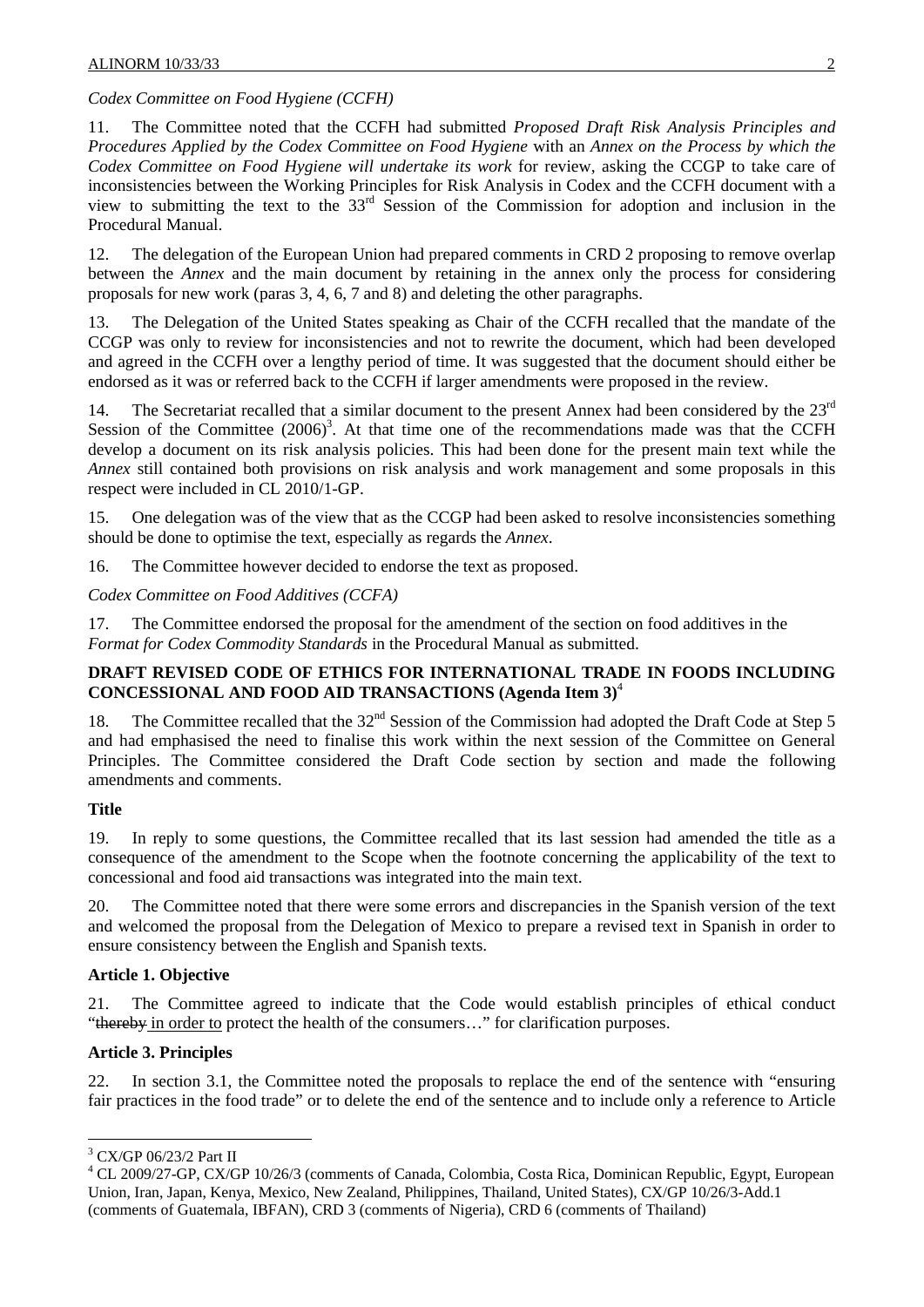1. Several delegations however pointed out that Article 1 reflected the objective of the Code while Article 3 described the principles and therefore the current text was necessary. As a result section 3.1 was left unchanged.

23. The Committee noted the comments of Colombia, who was not present at the session. Some delegations supported their proposals for amendments of section 3.2, which were considered in the discussion.

24. In section 3.2 b), taking into account several proposals for clarification, it was agreed to clarify the description of food that should not be in international trade as consisting of "filthy, putrid, rotten, decomposed or other substance or foreign matter, which renders it unfit for human consumption".

25. As regards section 3 d) on labelling, the Committee discussed a proposal to exclude food labelled in a manner that is "incomprehensible", which would cover the issues of languages and of readability. Some delegations however pointed out that this term would be difficult to define as it was rather subjective, and it was not clear how it could be applied at the export stage. Some delegations also pointed out that such issues should be addressed by national legislation in the importing countries. The Committee therefore retained the current text.

26. In section 3.2 e) a reference to "processed" food was added in order to cover all stages of the food chain. The Committee considered a proposal to clarify the meaning of "unsanitary conditions" by referring to the *Guidelines on the Judgment of Equivalence of Sanitary Measures Associated with Food Inspection and Certification Systems* to convey that the same objective can be attained by different sanitary measures. Several delegations however pointed out that the purpose of these Guidelines was very different from that of the Code and were not relevant in the framework of the Code, and the current text was retained.

27. With regard to the current text of section 3.2. f) several delegations pointed out that the term shelf life was not defined in codex texts and is interpreted differently which created serious problems in international trade. The Committee considered several proposals to amend the section: referring to "date mark", listing other alternative terms used in the *General Standard for the Labelling of Prepackaged Foods;* specifying that enough time should be left for consumption, in addition to distribution; and specifying the percentage of the shelf life that should be left at the import stage. Other delegations expressed the view that the current text was adequate as the purpose of the Code was to define principles and how these would be applied in practice should be left to national authorities.

28. After some discussion, the Committee agreed to replace "shelf life" with "expiration date" and to retain the rest of the text unchanged.

29. The Delegation of Cameroon proposed to insert a new paragraph to address the issue of labelling in languages not understood in the importing country. Some other delegations however pointed out that technical implementation was not within the scope of the Code and that general labelling issues, including the use of languages, were covered in the *General Standard for the Labelling of Prepackaged Foods*.

### **Article 4**

30. In section 4.2, the Delegation of Guatemala proposed to refer to food safety requirements instead of "minimum requirements". Several delegations supported the deletion of the term "minimum", recognizing that it could create confusion as each country applied its national requirements. There was extensive discussion on the proposal to restrict the provisions of the code to food safety as several delegations pointed out that the Code covered all aspects of food standards, such as labelling that was specifically mentioned in other sections, and therefore both food safety and quality should be addressed. The Committee agreed to delete the term "minimum" from section 4.2.

31. The Delegation of Tunisia expressed the view that there should be no exception to the requirement for exporting and importing countries to use international standards, and that the current text was not acceptable as it allowed exporting countries to export food that did not comply with Codex standards and importing countries to apply stricter standards, which was in contradiction with the provisions of the WTO Agreements. After some discussion, the Committee agreed to insert a footnote to the effect that multilateral agreements include the WTO Agreements as applicable to WTO members.

32. In section 4.4, several delegations and one Observer, recalling that the Code of Ethics was of a general nature, expressed the view that it should not single out specific products and therefore proposed to delete the reference to the *International Code of Marketing of Breast Milk Substitutes*. It was also pointed out that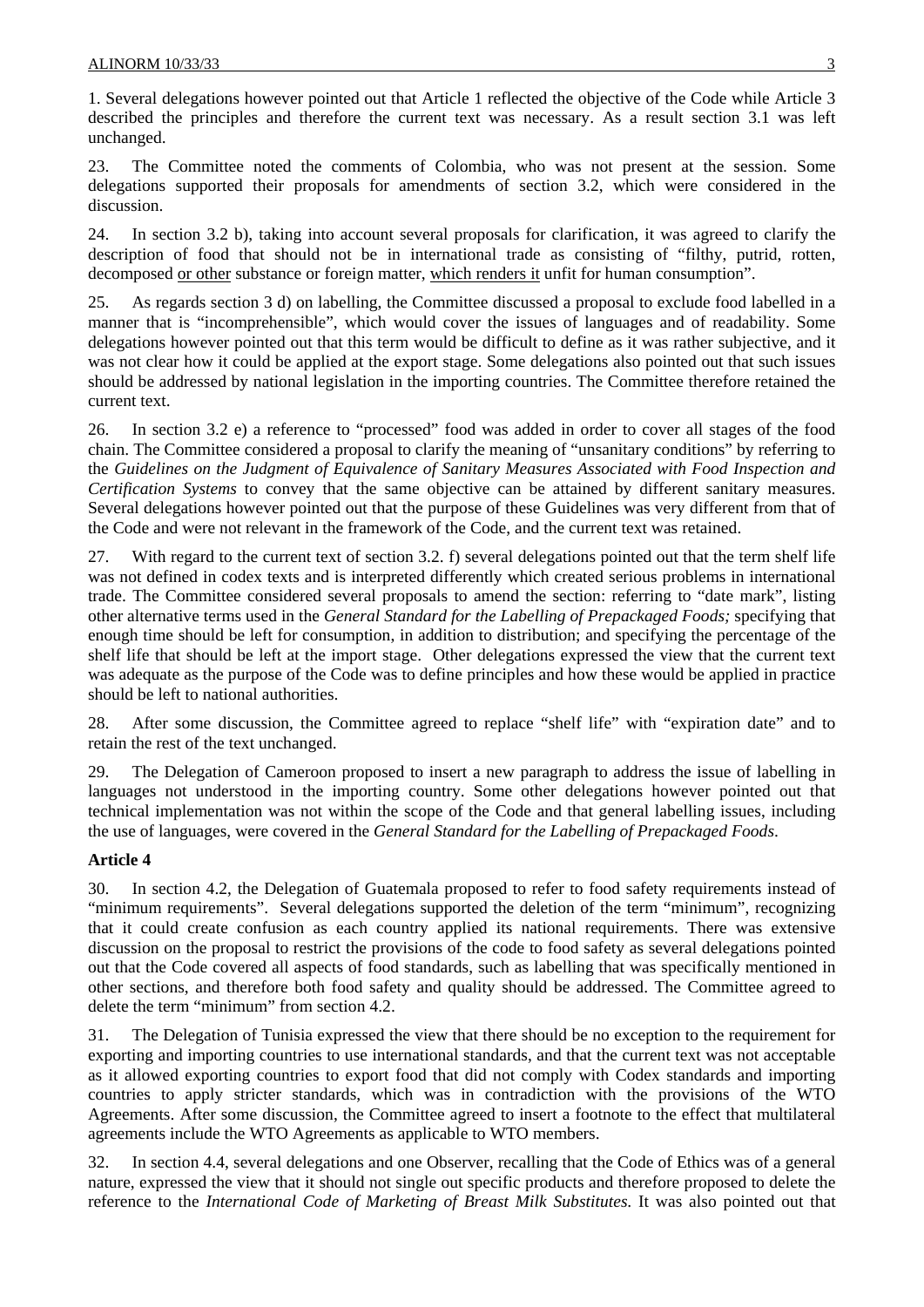recommendations concerning infant feeding were addressed in the Committee on Nutrition and Foods for Special Dietary Uses and that there was no need to repeat such provisions in the Code of Ethics. Other delegations and one observer proposed to retain this reference even if such provisions also existed in other texts, as it addressed an important issue, which was especially critical for developing countries.

33. The Representative of WHO recalled that non-compliance with the *Code of Marketing of Breast Milk Substitutes* was a serious ethical problem and therefore supported maintaining the reference to that Code. The Representative of FAO supported this view, noting that this reference would highlight the importance of applying the *Code of Marketing* in international trade. The Committee agreed to retain the current text unchanged.

34. The Committee recognized that all issues had been considered thoroughly and satisfactorily addressed and therefore the revised Code could be finalized for adoption.

## **Status of the Draft Revised Code of Ethics for International Trade in Foods including Concessional and Food Aid Transactions**

35. The Committee agreed to advance the Draft Revised Code, as amended at the current session, to Step 8 for adoption by the 33rd Session of the Commission (See Appendix II).

# **PROPOSAL TO AMEND THE** *GUIDELINES TO CHAIRPERSONS OF CODEX COMMITTEES AND AD HOC INTERGOVERNMENTAL TASK FORCES* **(Agenda Item 4)5**

36. The Committee recalled the discussion on the concept of consensus and its application in Codex at its 25th session where the Delegation of Malaysia had proposed to include in the *Guidelines to Chairpersons of Codex Committees and Ad Hoc Intergovernmental Task Forces* in the section on consensus in front of the paragraph starting with the words " The chairperson should also consider…" the following new paragraph: "Where there is justified sustained opposition to substantial issues the chairperson should ensure that the views of concerned members be taken into consideration by reconciling conflicting arguments before deciding that a consensus has been reached".

37. There was no consensus on this question at the CCGP<sup>6</sup> and the Commission decided to ask the Secretariat to issue a circular letter and that the CCGP discuss the results at its present session<sup>7</sup>.

38. The delegation of Malaysia recalled that they had proposed the amendment with the goal of ensuring transparency in consensus building in addition to the existing measures to facilitate consensus because in its view chairs presently had too much power to impose consensus. The delegation clarified that the terms "justified" and "opposition" were already used in the Procedural Manual.

39. Many delegations supported the proposal of Malaysia in principle.

40. Some delegations proposed the deletion of the word "justified" as it would be difficult to apply. Another delegation proposed to exchange "justified" with "informed". Other delegations proposed the deletion of the first part of the text and start with "The Chairperson should ensure...", as this part contained the relevant guidance to chairpersons, and to replace "reconciling" with "striving to reconcile" because it might not in all situations be possible to reconcile positions.

41. Other delegations stressed the responsibility not only of the chairperson but of the whole committee to reach consensus and proposed to add the following text to subparagraph (b) of the measures to facilitate consensus: "and conflicting arguments are fully considered".

42. One delegation was of the opinion that the *guidelines* were adequate as they stood and the proposal was already covered.

43. One observer felt that chairs had too much power determining consensus and it was imperative to give more direction to their role. The observer suggested to include the WTO definition for consensus: "if no member present at the meeting where the decision is taken formally objects to the decision of the meeting".

44. One delegation mentioned that the Commission had been working successfully on improving the

6 ALINORM 09/32/33, paras 83-86

<sup>&</sup>lt;sup>5</sup> CL 2009/26-GP, CX/GP 10/26/4 (Canada, Colombia, Costa Rica, Dominican Republic, Egypt, Iran, Japan, Kenya, Philippines, New Zealand, United States), CX/GP 10/26/4-Add.1 (comments of European Union), CX/GP 10/26/3- Add.2 (comments of Argentina, Brazil, Guatemala) and CRD 4 (comments of Indonesia)

<sup>7</sup> ALINORM 09/32/REP, paras 212-218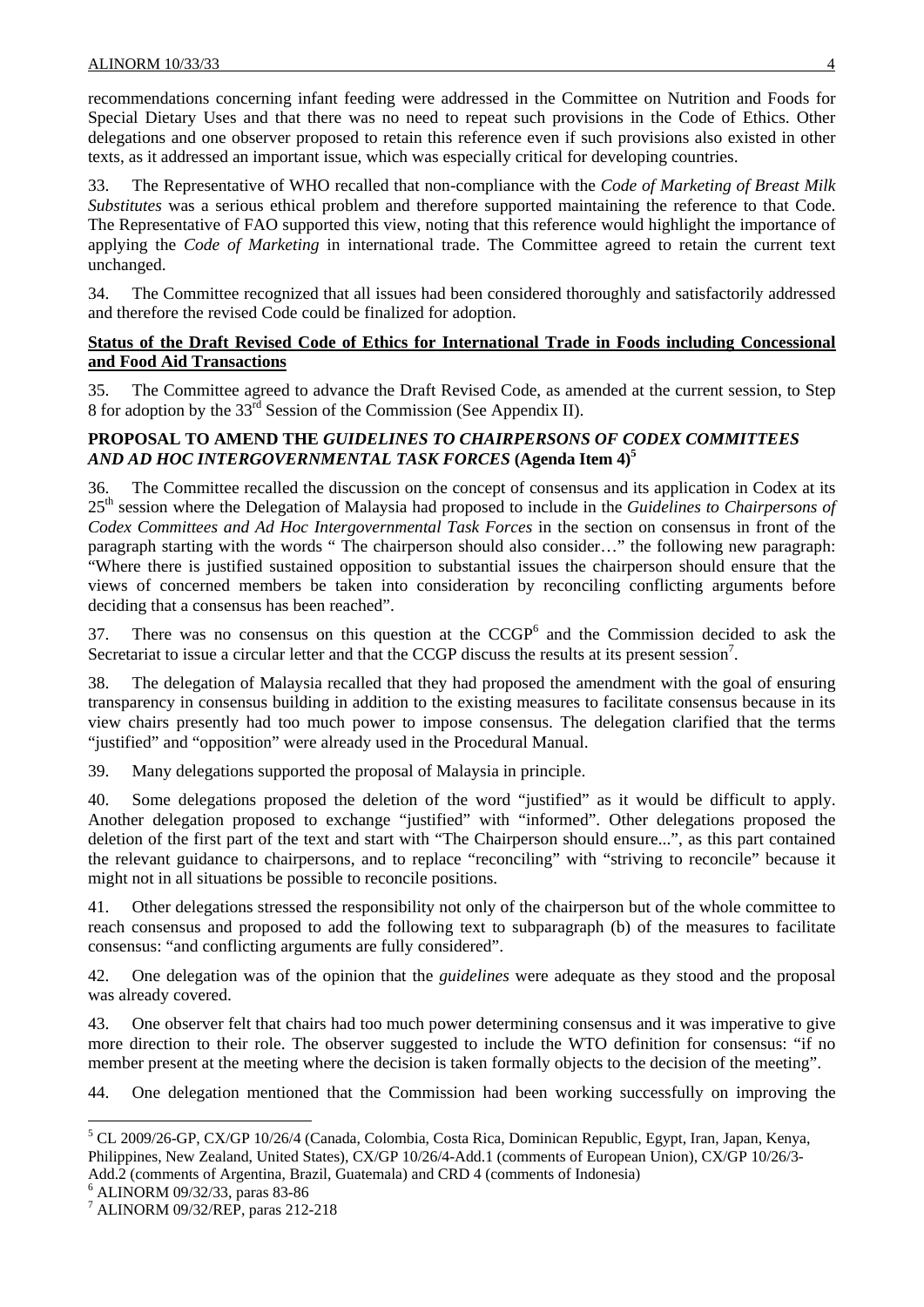situation through providing training for chairs and giving them the opportunity to learn from feedback from satisfaction surveys that were now routinely used in Codex committees and the Commission.

45. After some discussion the Committee agreed: to retain the first part of the Malaysian proposal with the deletion of the terms "justified", "sustained" and replacement of "substantial issue" with "an issue under discussion"; to replace "reconciling" with "striving to reconcile" and to replace the words "that a consensus has been reached" with "whether a consensus has been reached."

## **Conclusion**

46. The Committee agreed to propose to the Commission to amend the *Guidelines to Chairpersons of Codex Committees and Ad Hoc Intergovernmental Task Forces* as contained in Appendix III to this report.

## **REVIEW OF THE RISK ANALYSIS POLICIES OF CODEX COMMITTEES (Agenda Item 5)<sup>8</sup>**

47. The Committee recalled that this item was considered in the framework of the Strategic Plan 2008- 2013 – Activity 2.1 "Review of the consistency of risk analysis principles elaborated by the relevant Codex Committees", with a deadline of 2011. Following a general discussion at the last session, it had been agreed that the Secretariat would prepare a revised document and circulate it for comments.

48. The Secretariat highlighted the main general issues that had been identified in the review and the proposals for consideration by the Committee: reordering the texts according to the three components of risk analysis; defining risk assessment policy more clearly; developing risk communication further where appropriate; integrating into a single text all provisions on risk analysis and considering the deletion of procedural elements. Some questions were also put forward for consideration by specific committees, for example whether additives and contaminants should be addressed in separate documents.

49. Several delegations noted that the main elements of risk analysis were included in the risk analysis policies developed by Codex Committees, even if they did not always follow the format of the *Working Principles for Risk Analysis*. They pointed out that if the documents were reordered, they may become less readable and more difficult to use. This would also create an additional workload for Committees which should focus on developing standards for food safety. It was also proposed to limit the recommendations to an editorial reordering of the provisions without considering substantial amendments.

50. Several proposals were put forward in the discussion: asking the views of the Committees concerned and considering their proposals before proceeding further in the CCGP; reviewing the consistency in the application of risk analysis in various committees; and asking the views of FAO and WHO especially regarding the interaction between risk managers and risk assessors.

51. The Delegation of New Zealand expressed the view that the risk analysis principles developed by various committees had mainly repeated the overarching framework of the *Working Principles* with some adjustment, and should rather concentrate on the specificities of each risk analysis process, especially through the development of an adequate risk assessment policy. The Delegation proposed that committees should explain in particular how they took into account uncertainties and other legitimate factors in the risk analysis process and that this might be assisted by a working group of CCGP.

52. The Committee noted a proposal to review the use of the term "evaluation" and to replace it with the more adequate term "assessment" throughout the risk analysis documents developed by Codex Committees.

53. Some delegations expressed the view that two separate risk analysis documents should be developed for food additives and for contaminants

54. It was noted that the Committee on Pesticide Residues (CCPR) was revising its risk analysis policies and it was suggested to forward some general recommendations to the CCPR, for consideration as part of the revision process.

### **Conclusion**

55. The Committee agreed that risk analysis policies developed by Codex committees were generally consistent with the *Working Principles for Risk Analysis*, which complied with the mandate given to the Committee under Activity 2.1. The Committee also agreed to forward the review presented in CL 2010/1-GP

<sup>&</sup>lt;sup>8</sup> CL 2010/1-GP, CX/GP 10/26/5 Part 1(comments of Australia, Chile, Costa Rica, European Union, Kenya, CRN), CX/GP 10/26/5-Part 2 (comments of India, Indonesia, Japan, Thailand, United States), CRD 9 and 11 (comments of CRN)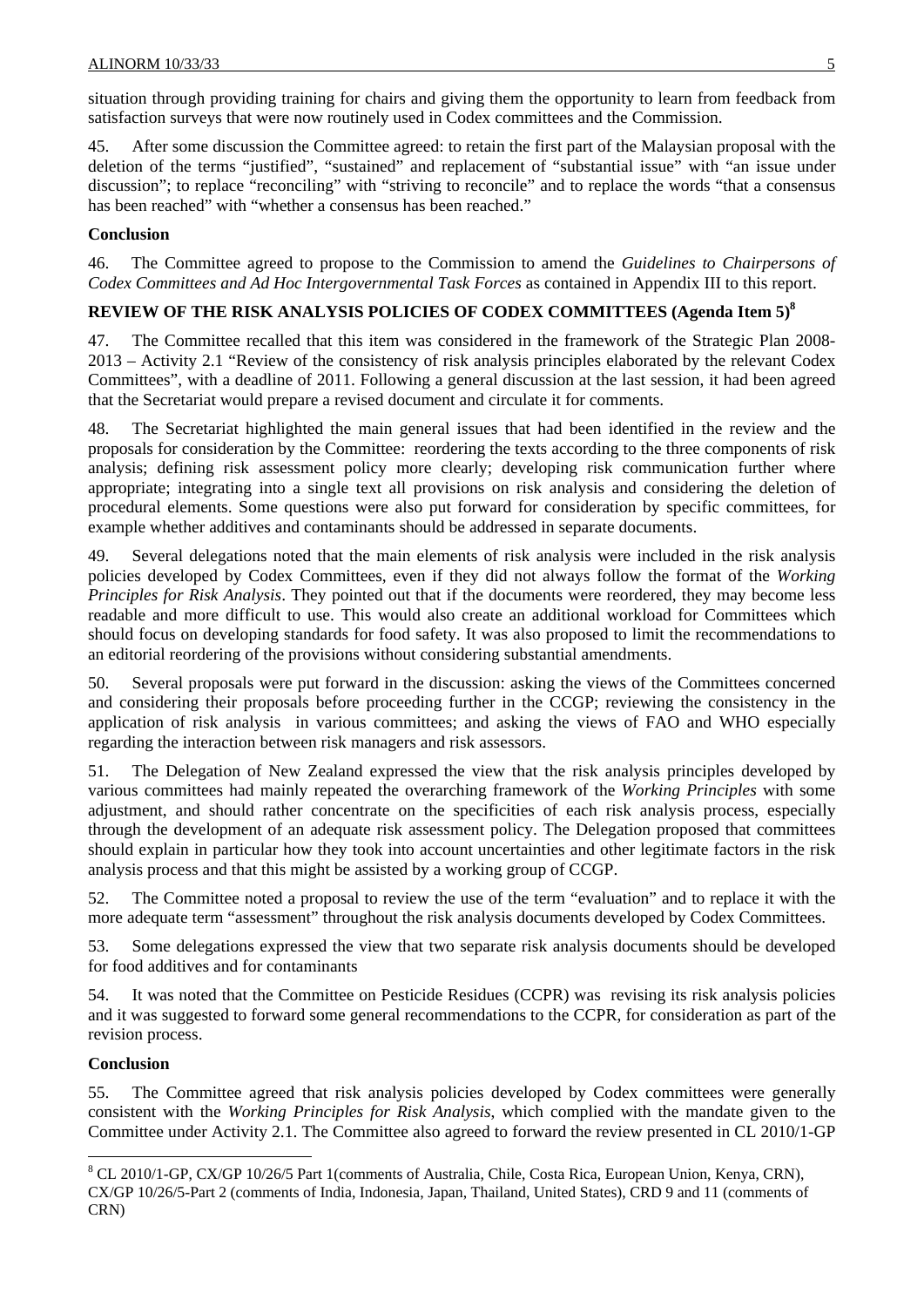to the committees concerned for their consideration and review of their risk analysis policies, which would initiate Activity 2.2 of the Strategic Plan.

## **Nutrition and Foods for Special Dietary Uses**

56. The Observer from CRN pointed out that the definition of hazard in the Procedural Manual, referring to an "agent" was different from the definitions used in authoritative scientific documents relating to nutrient risk assessment, which referred to "effect" and therefore proposed to insert the following footnote to the definition of "hazard" in the Procedural Manual: "*This definition of hazard as an agent differs from the definition as an effect in many of the authoritative scientific references cited by several Codex committees in their documents on risk analysis. This difference should not be interpreted as producing any conflict in the interpretation or application of the Working Principles of Risk Analysis."*

57. Some delegations expressed the view that the current definition of " hazard" was consistent with the definition of nutrient-related hazard and that there was no need to revise it or to include an additional footnote. Another delegation proposed an amendment to the present definition, and it was also suggested to refer this proposal to the CCNFSDU as it was mainly related to nutritional risk assessment.

58. The Committee could not reach a conclusion on this proposal at this stage and in view of the general relevance of the "hazard" definition, agreed to forward the above proposal to the committees concerned (CCFA, CCCF, CCRVDF, CCPR, CCNFSDU, CCFH) for advice and to consider this question further at its next session, taking into account the views of these Committees.

# **DEFINITION FOR THE TERM "COMPETENT AUTHORITY" (Agenda Item 6)<sup>9</sup>**

59. The Committee recalled that the  $32<sup>nd</sup>$  Session of the Commission noted the discussion that took place in the Executive Committee in relation to the different terms and definitions used in a variety of Codex texts for "competent authority" and endorsed the recommendation of the Executive Committee that the CCFL and CCNFSDU harmonize the terms used within their remit and that the Committee on General Principles be requested to look into the merit of developing a general definition for "competent authority" for inclusion in the Procedural Manual."10

60. The Delegation of Australia speaking as Chair of the CCFICS said that the CCFICS had discussed the issue and concluded that the term "competent authority" was taken to mean "the government agency having jurisdiction" and was highly relevant to the work of CCFICS and was extensively used in 8 of the 9 texts developed by CCFICS; the CCFICS had considered defining the term at previous sessions but concluded that the term was self-explanatory and defined through its use in CCFICS texts and, therefore, a general definition would impact on each of these texts; and the term was used by many governments and thus a general definition should not exclude any of these uses.

61. Many delegations agreed with the opinion of the CCFICS that the term was rather self-explanatory and it was mentioned that the diversity of definitions proposed in the comments meant that a general definition would either have to be very general to encompass all possible uses or very complicated which would restrict its usefulness. It was also mentioned that the current existing definitions in Codex texts had been drafted to allow flexibility. It was also mentioned that no problem had been identified with the absence of a general definition and it would be appropriate to leave the definition of the tasks and role of the competent authority to Codex members.

62. Several delegations were of the opinion that a Codex definition for the term "competent authority" could be useful to harmonize the term and to give guidance especially to developing countries. A number of delegations had proposed a definition in their comments. Some of the delegations that had favoured a definition of competent authority in their comments said that the arguments of the CCFICS had convinced them that the problems with creating such a definition might outweigh the benefits.

<sup>&</sup>lt;sup>9</sup> CL 2009/36-GP; CX/GP 10/26/2; CX/GP 10/26/6 (comments of Chile, Colombia, Costa Rica, Dominican Republic, Egypt, Guatemala, Indonesia, Iran, Kenya, Malaysia, Mexico, Philippines, United States); CX/GP 10/26/6-Add.1 (comments of Japan); CX/GP 10/26/6-Add.2 (comments of Brazil); CRD 3 (Nigeria), CRD 8 (Ecuador) and CRD10 (Panama)

<sup>10</sup> ALINORM 09/32/REP, para 105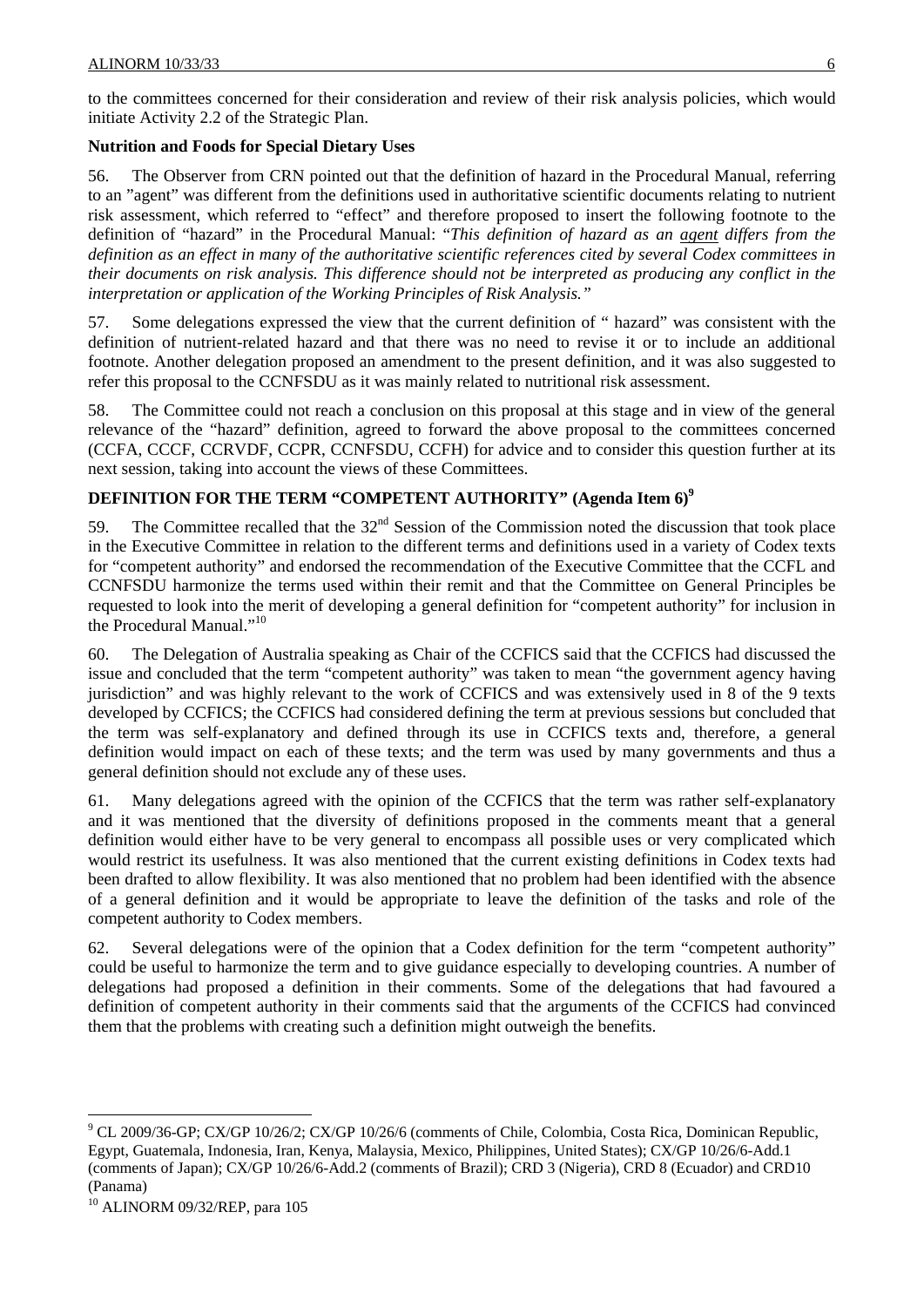### **Conclusion**

63. The Committee agreed that there was no merit in having a general definition of the term "competent authority".

# **TERMS OF REFERENCE OF THE COMMITTEE (Agenda Item 7)** <sup>11</sup>

The Committee recalled that its last session had proposed to the Commission to delete the second sentence of its terms of reference as it referred to the acceptance procedure and referred to previous activities but did not describe its current responsibilities. The Commission did not adopt the amendment as there was no consensus on the deletion of some provisions, and requested the CCGP to review its terms of reference.

65. The Committee considered the terms of reference proposed by the Secretariat in CL 2009/37-GP and made the following amendments and comments.

66. In the first paragraph, it was agreed to insert a reference to the Executive Committee, in addition to the Commission and its subsidiary bodies, and some editorial amendments were made.

67. Following some proposals for amendment of the second paragraph, the Committee agreed to clarify that the procedural provisions or texts considered were intended for inclusion in the Procedural Manual and deleted the examples as there was no need to list specific items of work. For the same reason, the fourth paragraph specifically referring to the code of ethics and risk analysis was deleted.

68. The Committee had an extensive discussion on the need to include the consideration of economic impact in the terms of reference. The Delegation of India, supported by other delegations, expressed the view that a mechanism should be developed to ensure uniform consideration of statements of economic impact across different Codex Committees, and therefore proposed the following addition: "*To develop a mechanism for examining any economic impact statements submitted by governments concerning possible implications for their economies of some of the individual standards or some of the provisions thereof."*

69. The Delegation of Brazil, supported by other delegations, proposed that the Committee should evaluate any economic impact statement submitted by governments.

70. Several delegations pointed out that consideration of economic impact was integrated into the standard-setting process, as it was taken into account at the level of the Committees, and therefore did not support the establishment of a new mechanism.

71. The Committee recalled that provisions concerning the consideration of economic implications were included in the Elaboration Procedure at Steps 3, 5, 6 and 8.

72. Several delegations pointed out that, as the terms of reference were of a general nature and allowed the Committee to consider any procedural matter, there was no need to refer to specific items of work, but that this should not prevent the committee from considering the questions related to economic impact if required. Other delegations supported its inclusion in order to highlight its importance.

73. The Committee considered a proposal to discuss possible new work on economic impact statement under Agenda Item 12 and to forward revised terms of reference including only the three first paragraphs to the Commission for adoption. The Committee however recognized that it was not possible to reach a conclusion at this stage and agreed with the proposal of the Chairperson to circulate the revised terms of reference, as amended at the present session, with the paragraph on economic impact in square brackets for comments and further consideration at the  $27<sup>th</sup>$  Session (see Appendix IV). It was also agreed to discuss further economic impact statements under Agenda Item 12.

## **DISCUSSION PAPER ON THE DEVELOPMENT OF JOINT CODEX/OIE STANDARDS (Agenda Item 8** $^{12}$

74. The Committee recalled that at its  $25<sup>th</sup>$  Session the OIE had proposed that the Committee "consider" arrangements for the development of joint standards, which might address several areas of common interest with Codex, such as standards for controlling pathogens transmitted through food products of animal origin, use of antimicrobials in food producing animals, or commodity standards for meat products". After some

l

<sup>&</sup>lt;sup>11</sup> CL 2009/37-GP, CX/GP 10/26/7 (comments of Argentina, Chile, Colombia, Dominican Republic, European Union, Guatemala, Iran, Japan, Kenya, Malaysia, Philippines), CX/GP 10/26/7-Add.1 (comments of Brazil, United States), CRD 4 (comments of Indonesia), CRD 5 (comments of India).

<sup>12</sup> CX/GP 10/26/8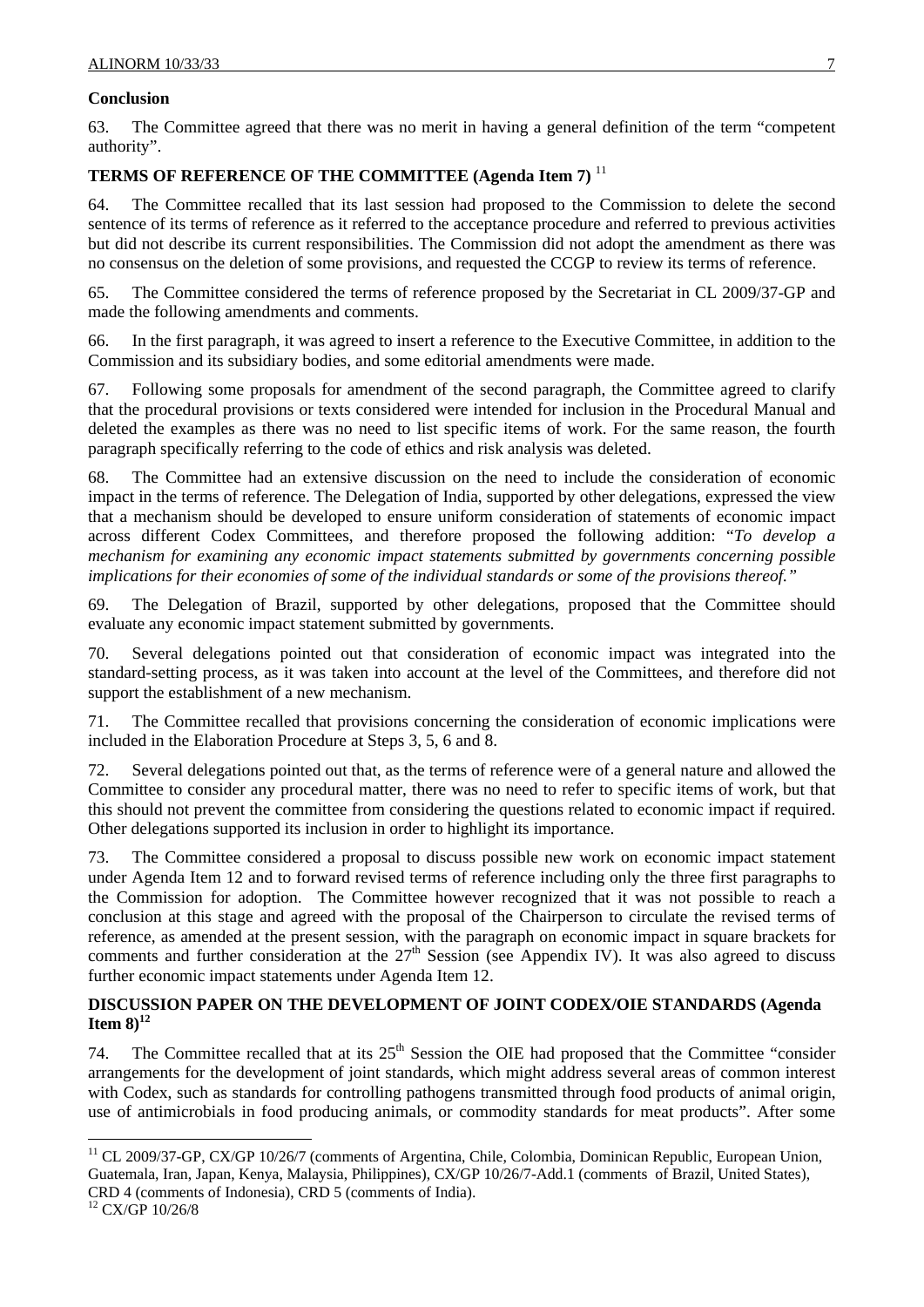discussion the Committee had agreed that "the Codex Secretariat should approach the OIE Secretariat and prepare a discussion paper on the possible development of joint standards between Codex and OIE, addressing all relevant procedural and other issues, as well as implications".

75. The Secretariat introduced the document which contained the history of the discussion on cooperation with international organisations and joint standards; the previously proposed procedure for developing joint standards; issues concerning joint standards with OIE; the rationale for the development of common OIE-Codex standards provided by the OIE secretariat; and a list of OIE texts having been developed making reference to Codex texts and a list of Codex texts making reference to OIE texts.

76. The Secretariat noted in particular that the proposed possibility and procedure to develop joint standards had not been retained because delegations, while supporting cooperation with other IGOs, expressed the view that the procedure proposed for the elaboration of joint standards would be difficult to apply in practice and could result in increased costs and substantial delays in the standard-setting process<sup>13</sup>. The Secretariat also noted that in the opinion of the legal services the procedure reproduced in the document was still valid. The Secretariat said that the existing mechanism for cooperation as contained in the Procedural Manual had worked well and had resulted in a number of texts that had been developed in cooperation with the OIE.

77. The observer from the OIE said that since 2001, the OIE mandate had included setting standards for animal production food safety, i.e. the management of risks arising in the phase from the farm to primary processing. The observer said that the OIE and CAC collaborated closely in the development of standards relevant to the entire food production continuum, taking care to avoid gaps, duplications and contradictions in these standards. The observer further said that in their view the development of common standards would give benefits by providing a single, seamless standard for the management of a particular food safety hazard at all stages in the food production continuum. Common standards could also lead to more efficient use of resources, avoiding duplication/contradictions between relevant OIE and Codex standards, ensuring that standards are based on the latest scientific information and assist in the harmonization of OIE and Codex procedures in standards setting. The observer mentioned, as a possible subject for common standards, the control of *Salmonella* in livestock.

78. The representative of the legal counsel of the FAO said that the document reflected the situation as it stood now. He pointed out that there were differences of procedure between Codex and OIE particularly with regard to inclusiveness and transparency; and that procedures for cooperation were in place. He said that the mandate given by the last CCGP did not offer the possibility to go beyond what was in the paper. The representative of the legal counsel of WHO supported this view.

79. Several delegations supported a close cooperation with the OIE and avoiding any duplication of work but said that due to the late availability of the document they were not in a position to discuss the content of the document. It was suggested that the Codex secretariat send a circular letter including the working document to request comments for discussion at the  $27<sup>th</sup>$  Session of the CCGP.

80. The delegation of the United States noted that there was an opportunity to better define the roles and responsibilities of the two organizations and to discuss how they might best interact where the roles and responsibilities interface in order to avoid duplication and overlap. While there were many similarities between Codex and OIE work, their mission, priorities and processes were different; thus the delegation was of the opinion that the missions of the two organisations would be best served by separate, but coordinated work products.

81. The representative of the WHO informed the Committee that the World Health Assembly (WHA) at its May 2010 session would discuss a possible change to the WHO/OIE cooperation agreement, which presently did not make reference to Codex or Codex standards. He also informed the Committee that this year, for the first time in 10 years, food safety was on the WHA agenda and he invited delegations to liaise with their counterparts in ministries of health in order to bring any additional topics to their attention and also on the content of the relevant WHA resolution.

82. The representative of FAO expressed his support for a closer cooperation of Codex and OIE on all common issues. He said that FAO, Codex and OIE cooperated on many issues of common interest including those in the interface between food safety and animal health. He said that that it was for the Committee and

l 13 ALINORM 04/27/33A paras 97-109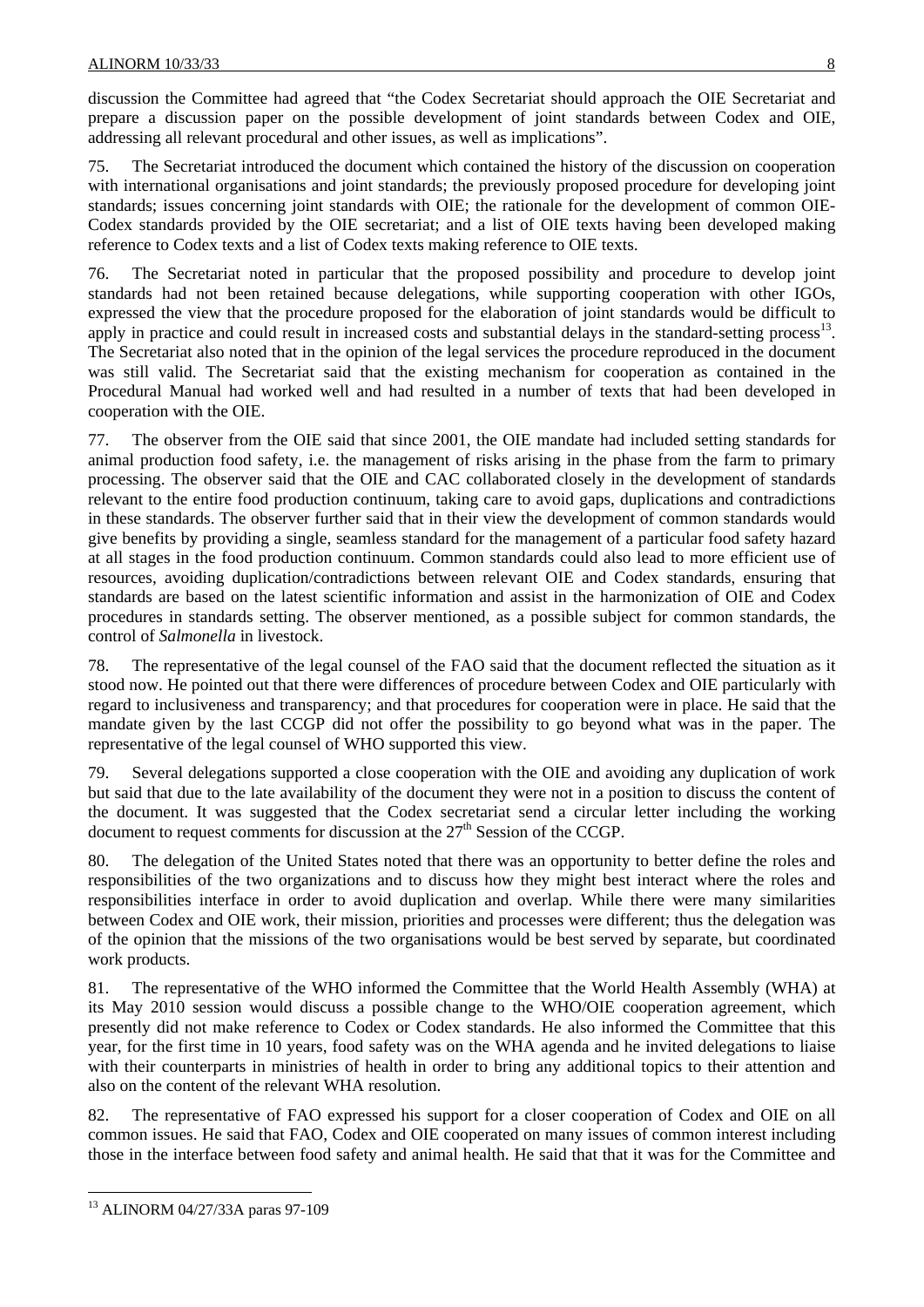ultimately the Commission to decide if this cooperation should include the development of joint standards in the future.

83. The observer of the WTO informed the Committee of a recent workshop which had been held back to back with the SPS Committee in October 2009 on the relation of the SPS Committee with the three international standard setting organizations (Codex, IPPC and OIE) The objective was to get a better understanding of the different processes with a view to foster closer cooperation and communication to ensure coherence and avoid contradictions while leaving the specific modalities to the individual bodies. The workshop had developed 11 recommendations which might be of relevance to the present discussion.

84. The observer of the OIE said that the OIE General Assembly would meet in the last week of May 2010 and would discuss food safety in the framework of the report of the Animal Production Food Safety Working Group and of other committees.

## **Conclusion**

85. The Committee agreed that the Codex Secretariat would send a circular letter including the working document CX/GP 10/26/8 to request comments from members so that the issue could be discussed in depth at the  $27<sup>th</sup>$  Session of the Committee.

# **DISCUSSION PAPER ON CO-HOSTING OF CODEX SESSIONS (Agenda Item 9)14**

86. The Secretariat recalled that the 32<sup>nd</sup> Session of the Commission had discussed issues related to Codex sessions held under co-hosting arrangements on the basis of a study prepared by the Codex Secretariat<sup>15</sup> in line with Activity 5.3 of the Codex Strategic Plan 2008-2013. The result of the study had been that while having a number of benefits, Members' participation in sessions held under co-hosting arrangements was lower than in sessions held in host countries and that several factors might have contributed to the reduced participation and including the late issuance of invitation letters due to delays in the acceptance of the Memorandum of Responsibilities by co-hosting countries.

87. The Secretariat introduced the proposals made in the document to expedite the formal processes for co-hosting of Codex sessions namely: (1) amendments to the *Guidelines for Host Governments of Codex Committees and ad-hoc Intergovernmental Task Forces* to clarify the terms used, make the practice more explicit and include the obligation to ensure the normal preparation of the session also under co-hosting arrangements; and (2) creating a page on the Codex website explaining how and in which timeframe the necessary arrangements between FAO, hosting country and co-hosting country should be agreed. The secretariat stressed that the principles for co-hosting arrangements between members such as selection of the co-hosting country were not a subject of the document and the present discussion.

### **General comments**

88. The Representative of FAO confirmed that FAO was very much in favour of co-hosting as this was one way to bring the work of Codex to developing countries. He said that he would like to see it undertaken with a higher frequency especially by horizontal committees, which were of particular interest to developing countries.

89. Several delegations stated their support for the document.

90. The Delegation of Brazil also supported the proposals and stated their view that reasons for lower participation especially from developing country were varied and not only related to co-hosting arrangements. It said that increasing participation from developing countries was important to the legitimacy and democratic nature of the Codex process.

91. Some delegations said that the possibility of the sharing of costs for the session under co-hosting arrangements should also be mentioned in the document. The representative of FAO clarified that it was important to leave any arrangements between the host and the co-host to the two countries as the possibilities for co-hosting countries to contribute might vary and that the fact that meeting was co-hosted did not change anything concerning the financial obligations of the hosting country.

 $14$  CX/GP 10/26/9 and CRD 7 (comments of USA)

<sup>&</sup>lt;sup>15</sup> ALINORM 09/32/REP, paras 157-168 and ALINORM 09/32/9B Part III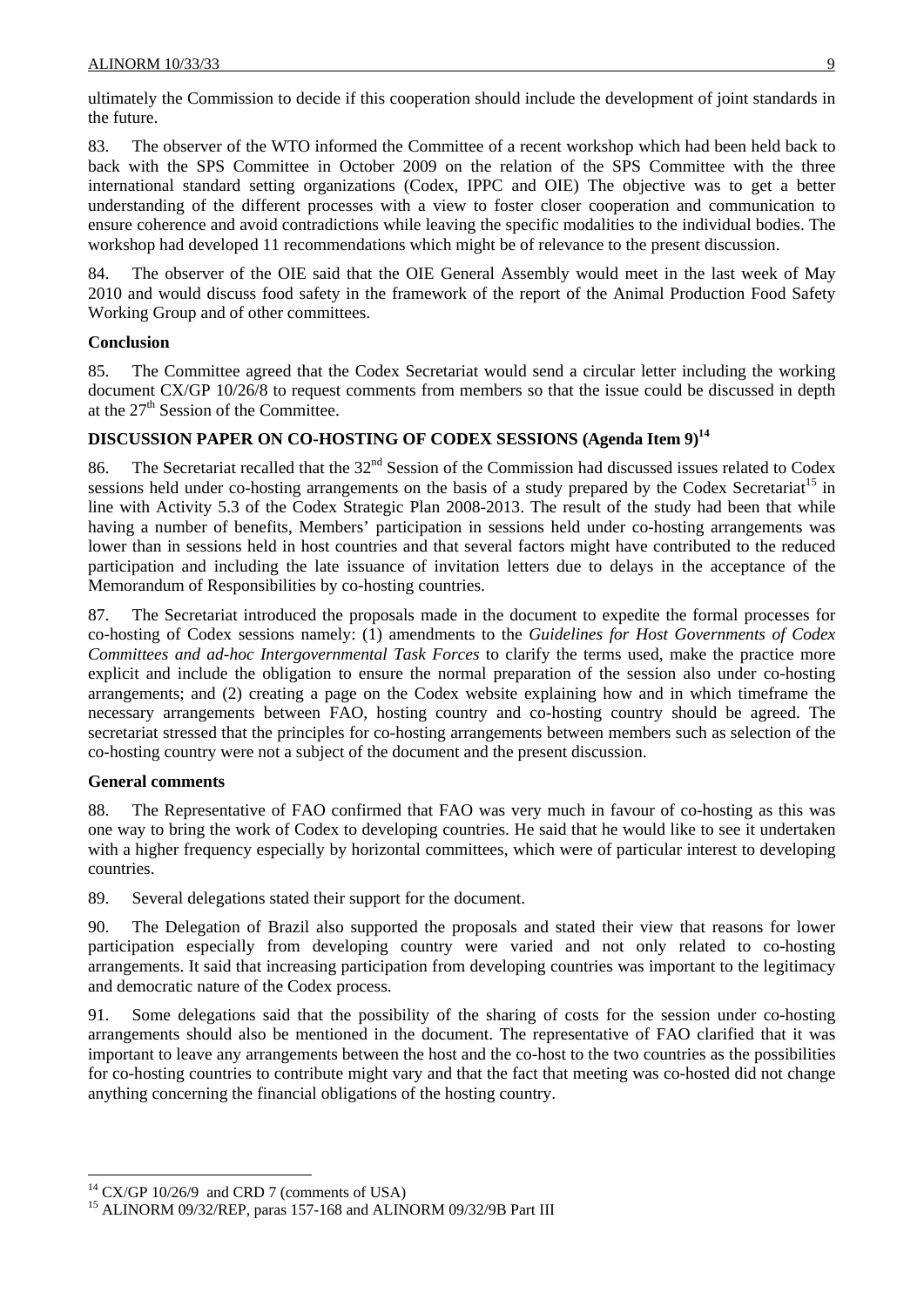92. The Committee reviewed the proposals for amending the *Guidelines for Host Governments of Codex Committees and ad-hoc Intergovernmental Task Force* and the text to be put on the Codex website and made the following additional comments.

## **Chairperson and hosting country**

Following a question a separate section "Rapporteurs" was created to avoid confusion. It was also clarified that some committees followed the practice of designating rapporteurs and that this possibility existed also for the Commission.

# **Co-chairing**

94. One delegation was of the opinion that the actual chairing of a session should be the responsibility of the appointed chairperson to ensure continuity and accountability. Other delegations including some speaking as host country of Codex committees said that in their opinion co-chairing had been a good learning opportunity both for the chair and the co-chair and the possibility for such an arrangement should be maintained.

95. After some discussion it was decided to rewrite the sentence to clarify that co-chairing could only be used in co-hosted meetings.

# **Text on co-hosting to be put on the Codex website**

96. The Committee agreed to the proposal from the Unites States who proposed in CRD 7 a stricter schedule in the table included in the text based on their experience with a number of sessions held under cohosting arrangements.

97. Following a question on the granting of privileges and immunities to attendees of Codex sessions it was clarified by the representatives of the legal counsels of both FAO and WHO that this was common practice of FAO and WHO in agreements with host-countries also taking into consideration the provisions of the Convention on the Privileges and Immunities of the Specialized Agencies.

# **Conclusion**

98. The Committee agreed to propose to the Commission to amend the Guidelines for Host Governments of Codex Committees and ad-hoc Intergovernmental Task Forces as indicated in Appendix V to this report. The Committee also agreed that the Codex secretariat would create a specific page on co-hosting on the Codex website to make the information as contained in Appendix VI available to all members.

# **DISTRIBUTION OF DOCUMENTS AND LENGTH AND CONTENT OF REPORTS (Agenda Item 10)16**

99. The delegation of Chile recalled that the 32<sup>nd</sup> Session of the Commission had agreed that Chile supported by other countries would prepare a discussion paper including recommendations on ways to approach the timely and simultaneous distribution of documents and the length and content of reports taking into account concerns raised at the Commission and from the FAO/WHO Coordinating Committee for Latin America and the Caribbean, for consideration at the present session of the CCGP. The delegation said that the document had been submitted late and was a preliminary document because it was intended to present it first to the CCLAC before discussing it in detail in the CCGP.

100. Many delegations thanked Chile for the preparation of the document. The following remarks were made in the exchange of views:

- The document could be sent also to the other FAO/WHO coordinating committees.
- It was important to identify the source and extent of the problems and that for this it would be useful to investigate the delays and have statistics e.g. to find if the delay was universal to all committees.
- Host countries can help in speeding up translations.
- Guidance on the length of reports already exists in the Procedural Manual.
- Audio-recordings could increase transparency.
- Audio-recordings of interpretations could lead to increased costs for host countries.
- The simultaneous distribution of documents is important.

l

<sup>16</sup> CX/GP 10/26/10 (Chile)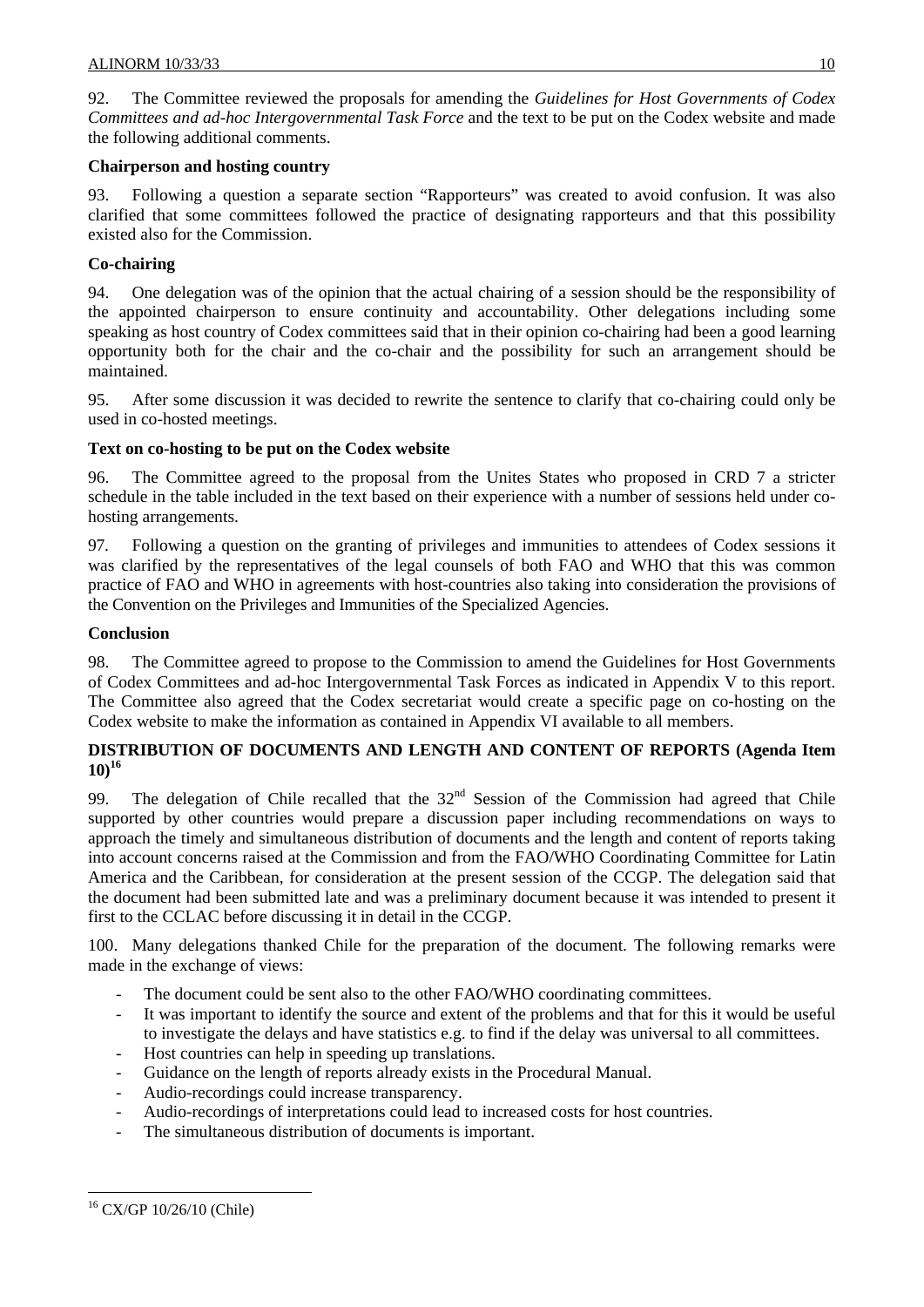Late distribution of documents is not always the fault the Codex Secretariat but there is a shared responsibility for all parties to respect the relevant deadlines.

101. The Secretariat said that the delay in document distribution was less a problem of funding as mentioned in the document but of timing and organisation as documents arrived late in English, sometimes because of delays in the Secretariat and sometimes because they arrived late from working groups or members. On the length of the reports the Secretariat said that an attempt was made on a case-by-case basis to strike a balance between the need to adequately report discussions and to focus on the results.

102. It was mentioned that if the document from Chile was to be sent to other Committees it should be amended to take into account the information given by the Secretariat and other Comments made at the session.

103. The Secretariat clarified that only the Commission referred documents to the FAO/WHO coordinating committees and these Committees established otherwise their own agendas but that the item could be included as a matter for information in the relevant document and the committees could decide whether they wished to discuss it. Concerning the possibility to prepare statistics on timing of document distribution, the secretariat said that the dates of submitting the documents for translation and the arrival of the different language versions were available and a table of statistics could be prepared from now onwards but it would be difficult to prepare it for past meetings.

## **Conclusion**

104. The Committee agreed that the document would be discussed in the CCLAC and submitted for information to the other coordinating committees and the issue would remain on the agenda of the CCGP for discussion at its next session.

# **STRUCTURE AND PRESENTATION OF THE PROCEDURAL MANUAL (Agenda Item 11)**

105. The Committee noted information by the Secretariat that the Procedural Manual had been restructured and the creation of an index had been deferred to a later time after consolidation of the section on risk analysis. The Committee also noted the invitation to submit any comments on the new structure of the Manual directly to the Secretariat.

# **OTHER BUSINESS AND FUTURE WORK (Agenda Item 12)**

# **Standards and related texts held at step 8<sup>17</sup>**

106. Following the discussion of this question under agenda item 2, the delegation of the Netherlands proposed two possibilities to move forward: (1) the Committee asks volunteers to prepare a discussion paper analyzing the issues surrounding holding standards at Step 8 for the next session or (2) the Committee creates an electronic working group with the task of preparing such a discussion paper.

107. Some delegations while appreciating the concern on standards held at Step 8, were of the opinion that the Procedural Manual and specifically the of the *Statements of Principle Concerning the Role of Science in the Codex Decision-Making Process and the Extent to which Other Factors are taken into Account*  contained sufficient guidance to deal with the issue on a case-by-base basis and that no new work was needed. It was also mentioned that the number of standards held at Step 8 was small so that it was not clear if new procedures would add much benefit.

108. Many other delegations supported the need to clarify the issue and after some discussion the Committee agreed that a discussion paper should be developed by an electronic working group while taking care not to put in question or reopen any existing principles. Different proposals were made concerning the terms of reference of such a group.

109. The delegations of the Netherlands and Canada offered to co-chair the electronic working group and proposed as terms of reference to examine issues surrounding paragraph 5 of the *Procedures for the elaboration of Codex standards and related texts* and in particular the second sentence to have description of the issues that most result in holding texts at step 8 taking into account risk analysis guidelines and not reopening any discussion on statements of principle.

l <sup>17</sup> CRD 13 (Canada and the Netherlands)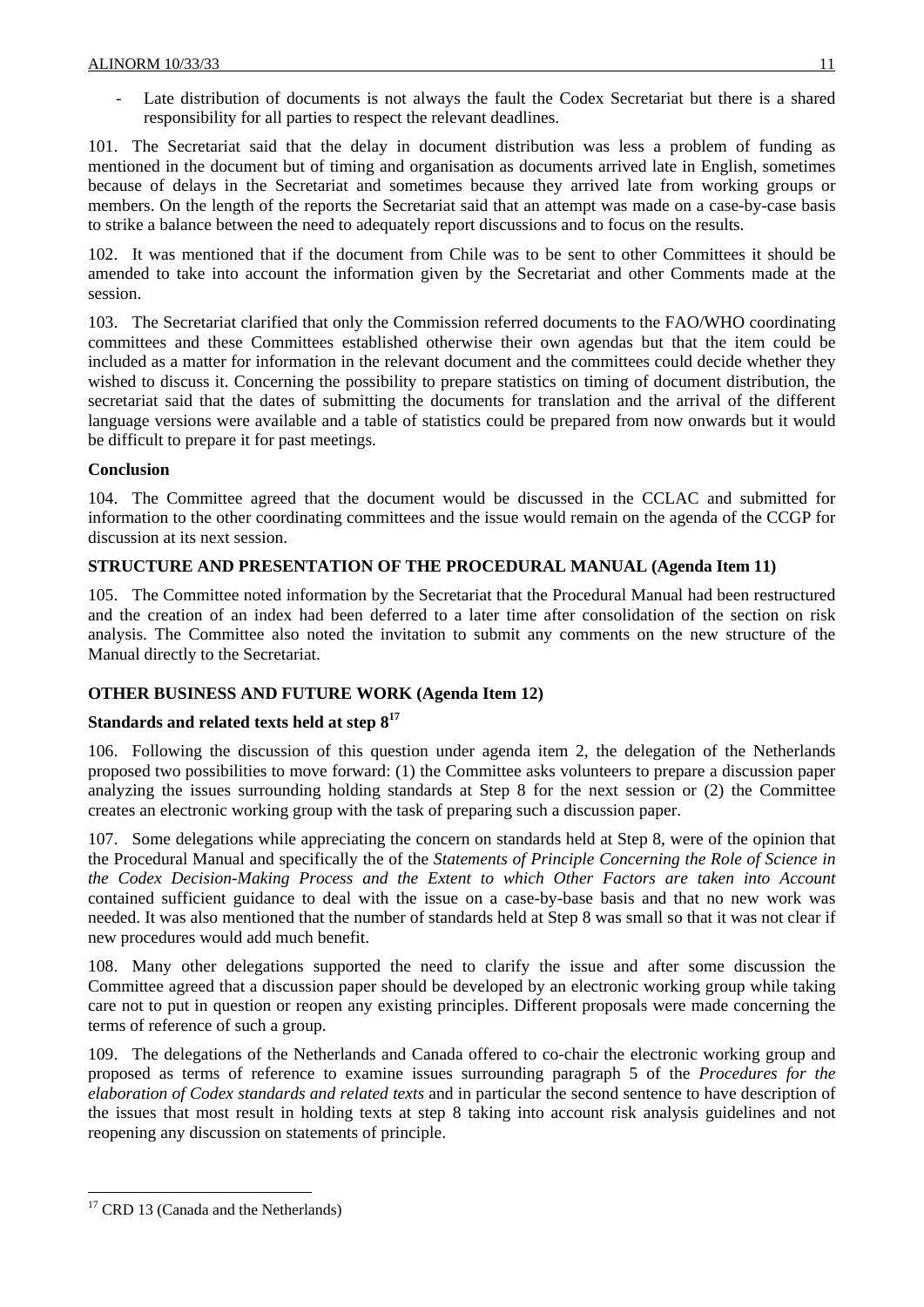110. Many delegations stated that while it was important to analyze the situation, it was equally important to make recommendations. Other delegations noted that the terms of reference should not pre-judge any outcomes of the electronic working group and that one outcome could be a recommendation for no change.

111. To this end the Chairperson proposed the following terms of reference: (1) To clarify the rationale for the Commission to have the possibility to hold texts at step 8; (2) If benefit was seen to have this option what should be the conditions under which the Commission may decide to hold a text at Step 8; and (3) The procedure following a decision to hold a text at Step 8. This was supported by many delegations in some cases with slight modifications to the wording.

112. One delegation stated that they preferred to delete the possibility of holding texts at step 8 and while this solution might appear extreme it should not be excluded that an analysis of the issue could lead to this result. In case this was not possible the delegation preferred to have conditions for holding texts a step 8 and a follow-up procedure developed by the working group as suggested by other delegations.

113. One delegation was of the opinion that the terms of reference should contain the development of guidelines on how the Commission reports on holding standards at Step 8. The delegation said that if the report of the commission clearly stated the reasons why a document was been held at step 8 those reasons would be widely known and the matter could be considered from a new angle.

114. Following a question the Secretariat clarified that the Committee could begin work on procedural issues without need for a project document that would have to go through the critical review process and that in general discussion papers did contain recommendations.

### **Conclusion**

115. The Committee agreed to establish an electronic working group led by the Netherlands and Canada and working in English only, open to all members and observers with the following terms of reference:

(1) To prepare a discussion paper examining the issues surrounding paragraph 5 of the *Procedures for the elaboration of Codex Standards and Related Texts* and in particular the second sentence of this paragraph.

(2) The discussion paper will describe the issues that result in draft standards being held by the commission at Step 8, even though the subsidiary body responsible for drafting the standard had concluded its work taking into account the *Working Principles for Risk Analysis for Application in the Framework of the Codex Alimentarius.*

(3) It should be noted that the *Statements of Principle Concerning the Role of Science in the Codex Decision-Making Process and the Extent to which Other Factors are taken into Account* are not subject to discussion and are not to be reopened.

(4) The discussion paper will suggest what recommendations CCGP may wish to consider at its  $27<sup>th</sup>$  Session.

116. The Committee also agreed that the work started on this issue by the working group would not affect the disposition of any ongoing work.

### **Economic impact statements**

117. Following the discussion on the terms of reference under Agenda Item 7, the Committee considered the opportunity of developing a mechanism for examining of economic impact statements.

118. The Delegation of Malaysia proposed to establish an electronic working group with the mandate of developing a mechanism for examining any economic impact statements. Several delegations supported this proposal in view of the importance of taking into account economic impact in the standard setting process. The Delegation of Brazil offered to co-chair the working group.

119. Other delegations expressed the view that it was premature to consider a procedure to examine economic impact statements, as there was no harmonized format for such statements, and proposed that the Secretariat develop a template for governments to present economic impact statements, for consideration by the next session, before initiating any new work on this subject.

120. Several delegations pointed out that if a working group was established to consider all relevant aspects of economic impact statement, it could also work on the development of a template.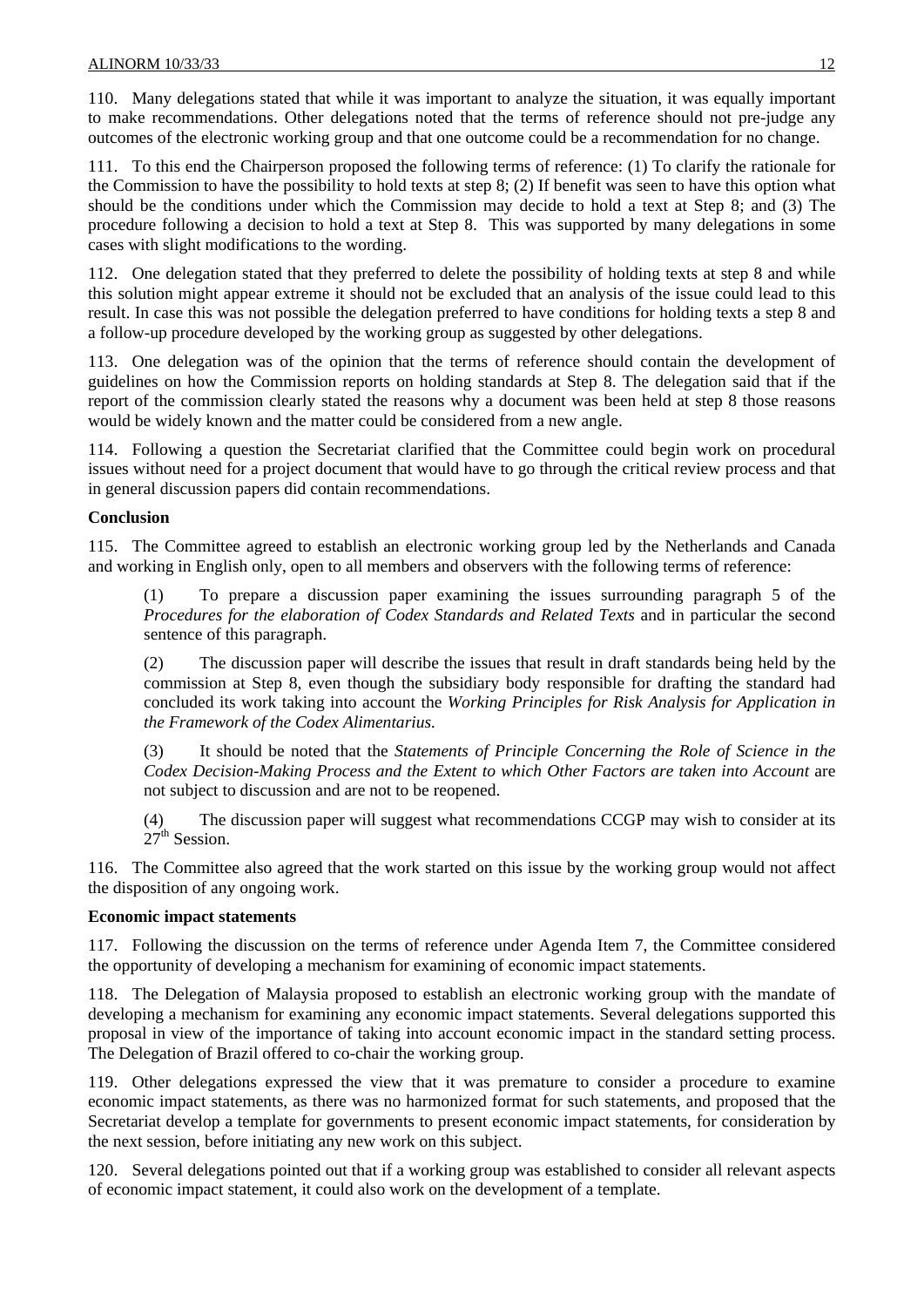### **Conclusion**

121. The Committee agreed to establish an electronic working group working in English only and cochaired by Malaysia and Brazil, with the mandate of developing a mechanism for examining any economic impact statements submitted by governments concerning possible implications for their economies of some of the individual draft standards or some of the provisions thereof, including the development of a template or harmonized format for the submission of such economic impact statements.

### **Information from WTO**

122. The Observer from WTO informed the Committee that the Standards and Trade Development Facility (STDF) had convened a workshop on the use of economic analysis to inform SPS decision-making in October 2009 and that information was available on the STDF website. The SPS Committee also had established a monitoring procedure in order to identify trade problems related to international standards in the following cases: non use of international standards, non existence of such standards, and inappropriateness of existing standards.

### **DATE AND PLACE OF NEXT SESSION (Agenda Item 13)**

123. The Committee agreed to hold its  $27<sup>th</sup>$  session in 2012 unless the Commission would decide otherwise. The Committee noted with gratitude the willingness of Mali to co-host its  $27<sup>th</sup>$  session in Bamako. This possibility would be explored between France and Mali if the session was held in 2012.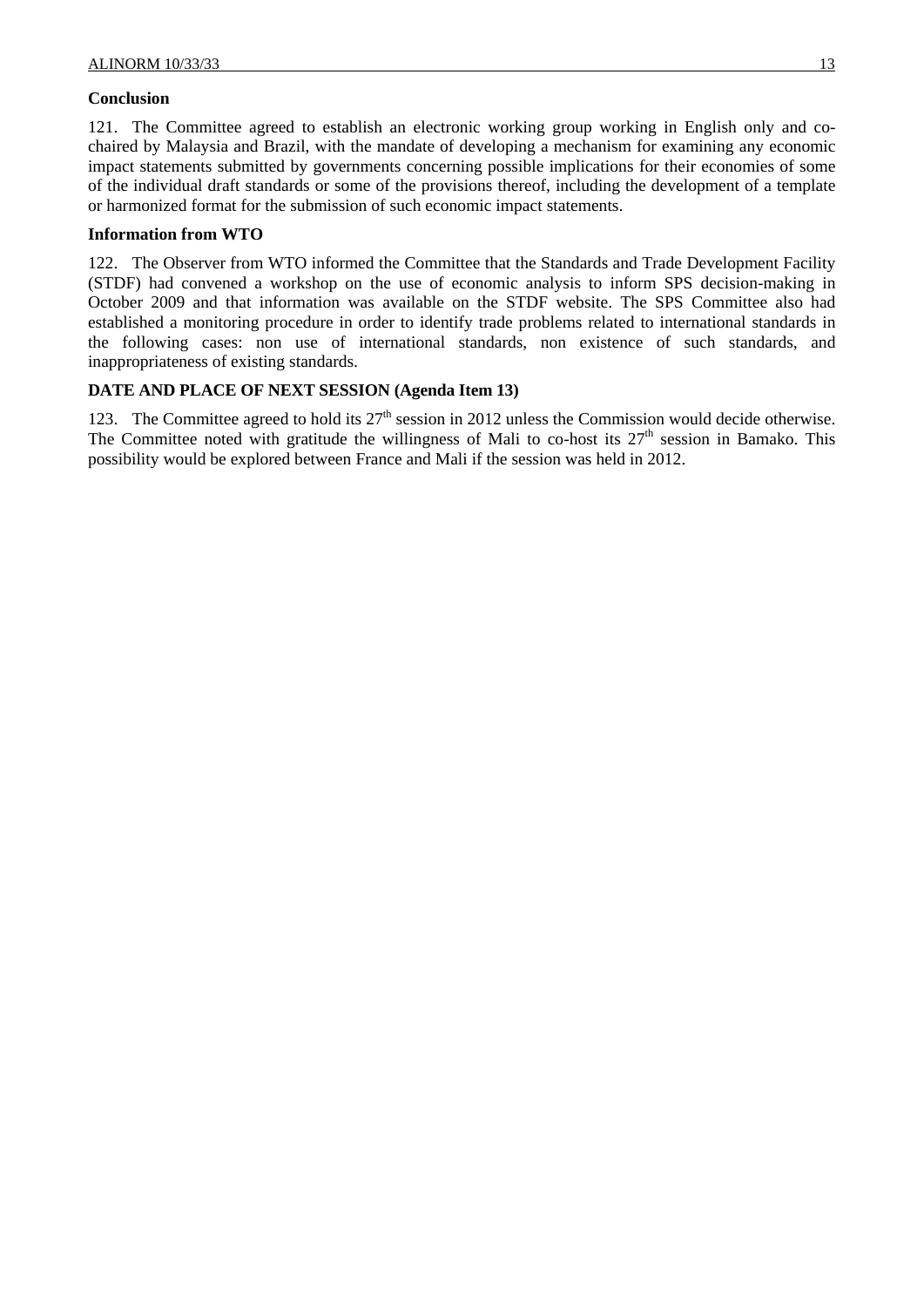# **SUMMARY STATUS OF WORK**

| <b>SUBJECT MATTER</b>                                                                                                                                          | <b>STEP</b>              | <b>ACTION BY</b>                          | <b>DOCUMENT</b><br><b>REFERENCE</b><br>(ALINORM 10/33/33) |
|----------------------------------------------------------------------------------------------------------------------------------------------------------------|--------------------------|-------------------------------------------|-----------------------------------------------------------|
| Draft Revised Code of ethics for<br>international trade in food including<br>concessional and food aid transactions                                            | 8                        | Governments, CAC33                        | para 35, Appendix II                                      |
| Proposed amendment to the Guidelines<br>to Chairpersons of Codex Committees<br>and Ad Hoc Intergovernmental Task<br>Forces                                     | $\frac{1}{2}$            | Governments, CAC33                        | para 46 and Appendix<br>Ш                                 |
| Proposed amendment to the Guidelines<br>Governments<br>Host<br>of Codex<br>to<br>Ad<br><b>Committees</b><br>and<br>Hoc<br><b>Intergovernmental Task Forces</b> | $\bar{\phantom{a}}$      | Governments, CAC33                        | para 98 and Appendix V                                    |
| Proposed Draft Risk Analysis Principles<br>and Procedures Applied by the Codex<br>Committee on Food Hygiene provided by<br>the CCFH                            | $\overline{a}$           | CAC <sub>3</sub> 3                        | para 16                                                   |
| Proposal for the amendment of the<br>section on food additives in the Format<br>for Codex Commodity Standards                                                  | $\overline{a}$           | CAC33                                     | para 17                                                   |
| Amendment to the terms of reference of<br>the Committee                                                                                                        | $\blacksquare$           | Governments, CCGP27                       | para 73 and Appendix<br>IV                                |
| Joint Codex/OIE standards                                                                                                                                      | $\overline{\phantom{a}}$ | Codex secretariat,<br>Governments, CCGP27 | para 85                                                   |
| Standards held at step 8                                                                                                                                       |                          | Working group, CCGP27                     | para 115                                                  |
| Mechanism and template for examining<br>Economic impact statements                                                                                             |                          | Working group, CCGP27                     | para 121                                                  |
| Distribution of documents / length and<br>contents of reports                                                                                                  | $\bar{\phantom{a}}$      | Coordinating<br>committees, CCGP27        | para 104                                                  |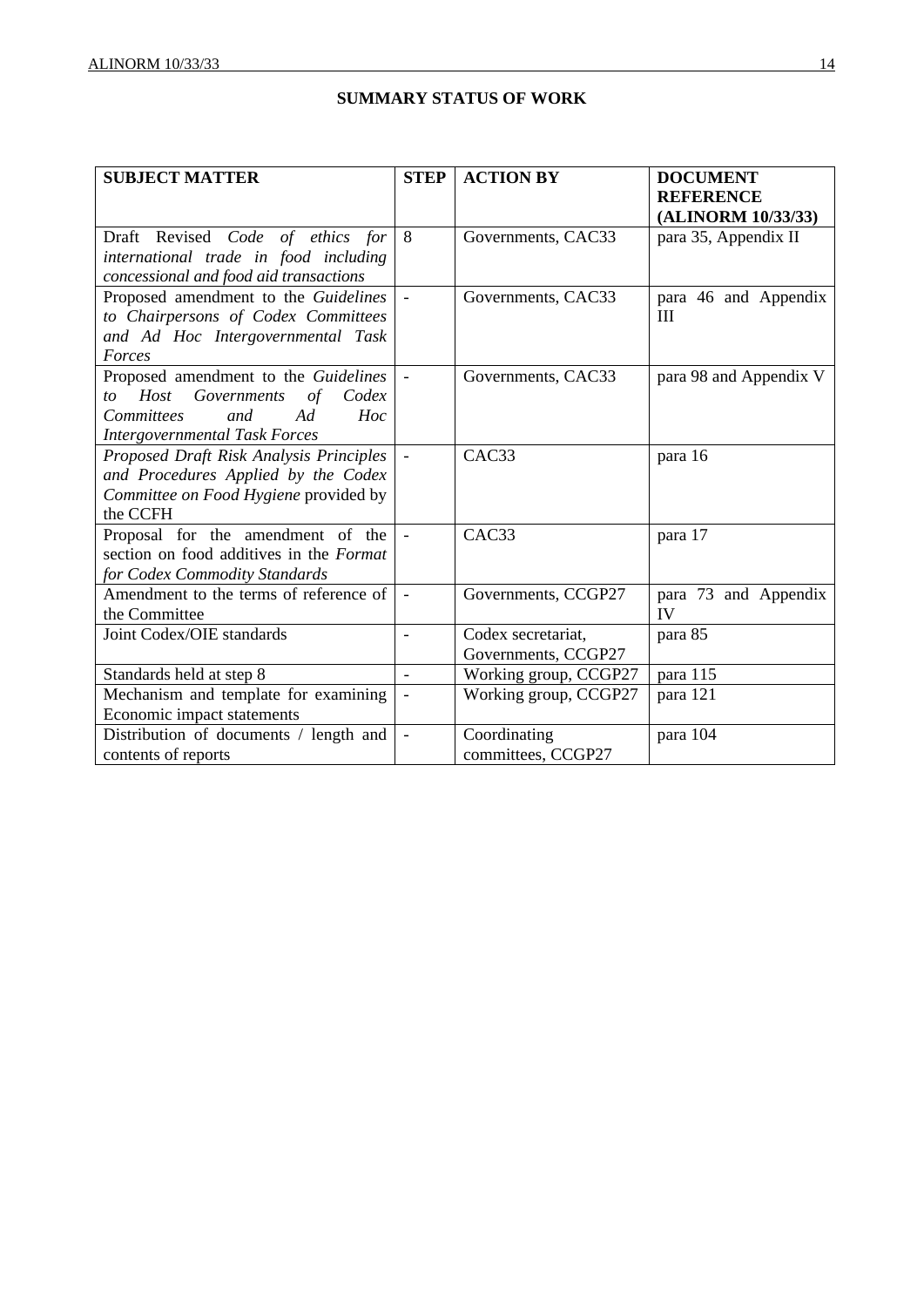#### **APPENDIX I**

#### **LIST OF PARTICIPANTS/LISTE DES PARTICIPANTS LISTA DE PARTICIPANTES**

#### **Chairperson/Président/Presidente**

#### **Professeur Michel THIBIER**

Secrétariat Général des Affaires Européennes Carré Austerlitz 2, boulevard Diderot 75572 Paris Cedex 12 (Francia) Tél. :  $+ 33144871603 - Fax$  :  $+ 33144871604$ Mél : sgae-codex-fr@sgae.gouv.fr

## **ALGERIA – ALGÉRIE – ARGELIA**

### **M. Ali ABDA**

Sous-directeur Direction des Services Vétérinaires Ministère de l'Agriculture et du Développement rural 11 bd Amirouche Alger Tél. : + 213 21 746333  $Fax: + 21321746333$ Mél : dsval@wissal.dz

#### **ARGENTINA - ARGENTINE**

#### **Sra. Estala BURSESE**

Secretaria Embajada de Argentina 6, rue Cimarosa 75116 Paris (France) Tfno.: + 33 1 44 05 27 00 Email: efranpol@noos.fr

#### **Sr. Joaquim MINABERRIGARAY**

Secretaria Embajada de Argentina 6, rue Cimarosa 75116 Paris (France) Tfno.: + 33 1 44 05 27 00 Email: efraneco@noos.fr

#### **AUSTRALIA - AUSTRALIE**

#### **Mrs. Ann BACKHOUSE**

Manager Codex International Standards Food Division Department of Agriculture, Fisheries and Forestry GPO Box 858 Canberra ACT 2061 Tel.: +61 26272 5692 Fax: + 61 26272 4389 Email: ann.backhouse@daff.gov.au

#### **AUSTRIA - AUTRICHE**

#### **Dr. Erhard HÖBAUS**

Head of Division Nutrition and Quality Assurance Federal Ministry of Agriculture, Forestry, Environment and Water Management A-1012 Vienna Stubenring 12 Tel.:  $+43171100 - 2855$ Fax: + 431 71100 - 2901 Email: erhard.hoebaus@lebensministerium.at

#### **Dr. Michael SULZNER**

Federal Ministry oF Health Radetzkystrasse 2 A-1031 Vienna Tel.: + 43 1 71100-4793 Fax: + 43 1 713 79 52 Email: michael.sulzner@bmg.gv.at

### **BELGIUM – BELGIQUE – BÉLGICA**

#### **M. Carl BERTHOT**

Chef de Service a.i. SFP Santé publique, Sécurité de la Chaîne alimentaire et Environnement Direction Générale Animaux, Végétaux et Alimentation Place Victor Horta, 40, bte 10 B-1060 Bruxelles Tél. : + 32 2 524 73 69 Fax : + 32 2 524 73 99 Mél : codex.be@health.fgov.be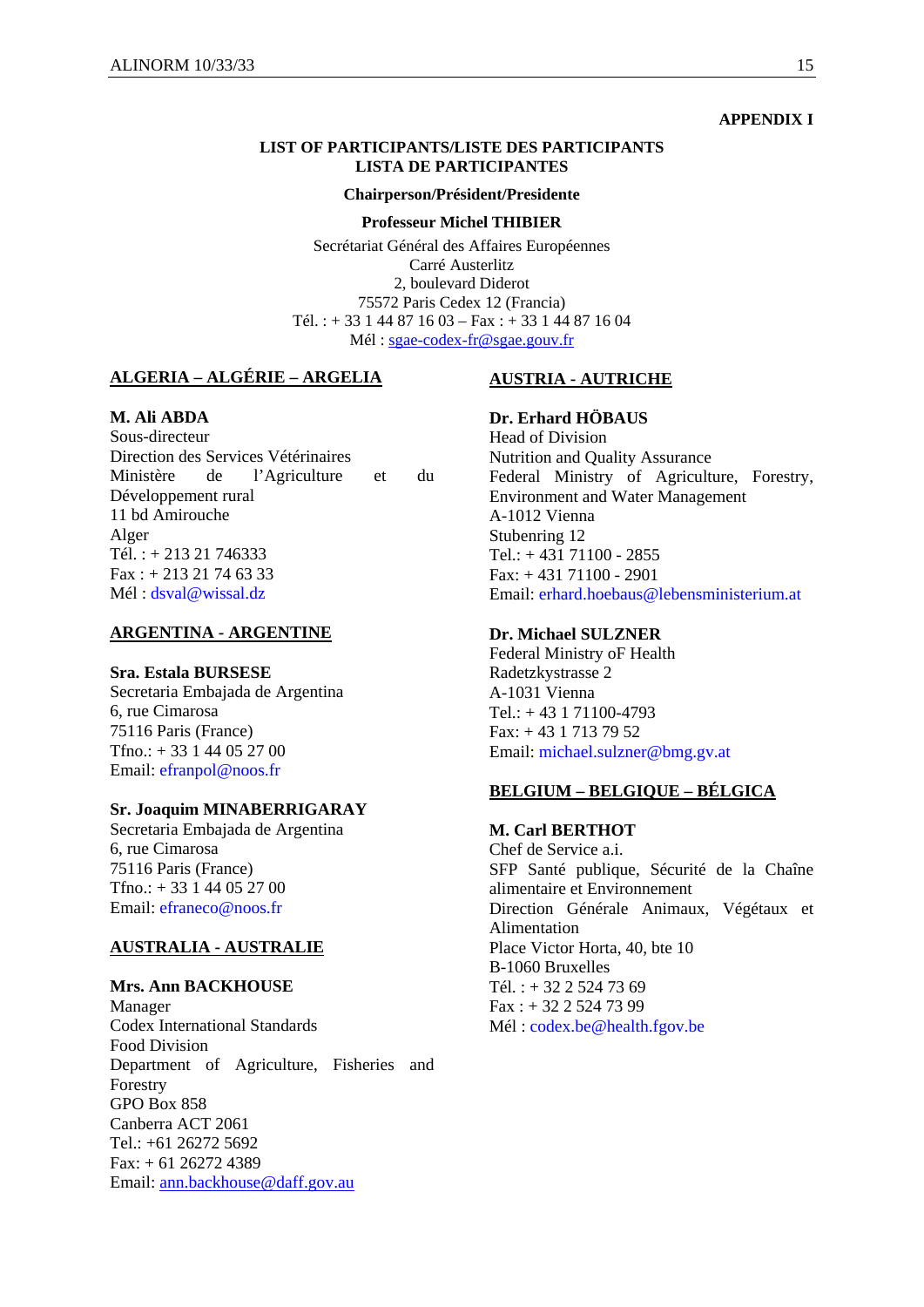# **BENIN – BÉNIN**

### **Mme Yolande ADJANOHUN-BIGOT**

Chef du Service de Contrôle des Denrées Animales et Aliments de Bétail Direction de l'Élevage Ministère de l'Agriculture, de l'Élevage et de la Pêche 03 BP 2565 Cotonou Tél. : + 229 95 85 55 21 / +229 96 68 12 62 Mél : bigotyolande@yahoo.fr

### **BOSNIA AND HERZEGOVINA – BOSNIE-HERZÉGOVINE – BOSNIA Y HERZEGOVINA**

### **Dr. Sejad MACKIC**

**Director** Food Safety Agency Dr. Ante Starcevica B.B. 88000 Mostar Tel: + 387 36 397 217 Fax: + 387 36 397 206 Email: director@fsa.gov.ba

# **Dr. Dzemil HAJRIC**

Assistant Director Food Safety Agency Dr. Ante Starcevica B.B. 88000 Mostar Tel.: + 387 62 330 612 Fax: + 387 36 397 206 Email: hajric@fsa.gov.ba

## **BRAZIL – BRÉSIL – BRASIL**

#### **Mr. Claudio MELUZZI MENDES**

Secretary Ministry of External Relations Brasilia. Esplanada dos Ministérios Ministério das Relaçoes Exteriores Tel.: + 55 61 3411 9562 Fax: + 55 61 3411 8918 Email: claudio.mendes@itamaraty.gov.br

#### **Dr. André SANTOS**

Researcher Engineer INMETRO Rua Santa Alexandrina, 416 – 3° andar – Rio Comprido – Rio de Janeiro CEP : 20261-232  $Tel: + 55 21 2563 5542$ Fax: + 55 21 2563 5541 Email: alsantos@inmetro.gov.br

#### **Mrs. Denise DE OLIVEIRA RESENDE**

General Manager of Food Brazilian Health Surveillance Agency SIA Trecho 05 Area Especial 57 CEP 71205-050 - Brasilia – DF Tel.: + 55 61 3462 4012  $Fax: + 556134625315$ Email: denise.resende@anvisa.gov.br

### **Mrs. Diana Carmem ALMEIDA NUNES DE OLIVEIRA**

Executive Manager of Safety's Food Brazilian Health Surveillance Agency SIA Trecho 05 Area Especial 57 CEP 71205-050 - Brasilia – DF  $Tel: + 556134625328$ Fax: + 55 61 3462 5315 Email: diana.oliveira@anvisa.gov.br

#### **Ms Priscilla RANGEL**

Official Veterinary Department of Sanitary and Phytosanitary **Negociations** Ministry of Agriculture, Livestock and Food Supply Esplanada dos Ministerios, Bloco D Ed. Sede – 3° Andar – Sala 349 CEP 40043-900 Brasilia – DF Tel.:  $+ 556132182968$ Fax: + 55 61 3225 4738 Email: priscilla.rangel@agricultura.gov.br

### **Mrs. Patricia PEREIRA**

Specialist in Regulation and Health Surveillance Brazilian Health Surveillance Agency - ANVISA SIA Trecho 5, Area Especial 57 CEP 71205-050 – Brasilia – DF  $Tel.: + 556134625402$ Fax: + 55 61 3462 5414 Email: patricia.pereira@anvisa.gov.br

#### **BURUNDI M. Damien FYIROKO**

Conseiller Ministère de l'Agriculture et de l'Elevage Membre de la Commission Terres et autres Biens BP 2203 Bujumbura  $Tel: + 257$ Fax: + 257 22246691 Email: dfyiroko@yahoo.fr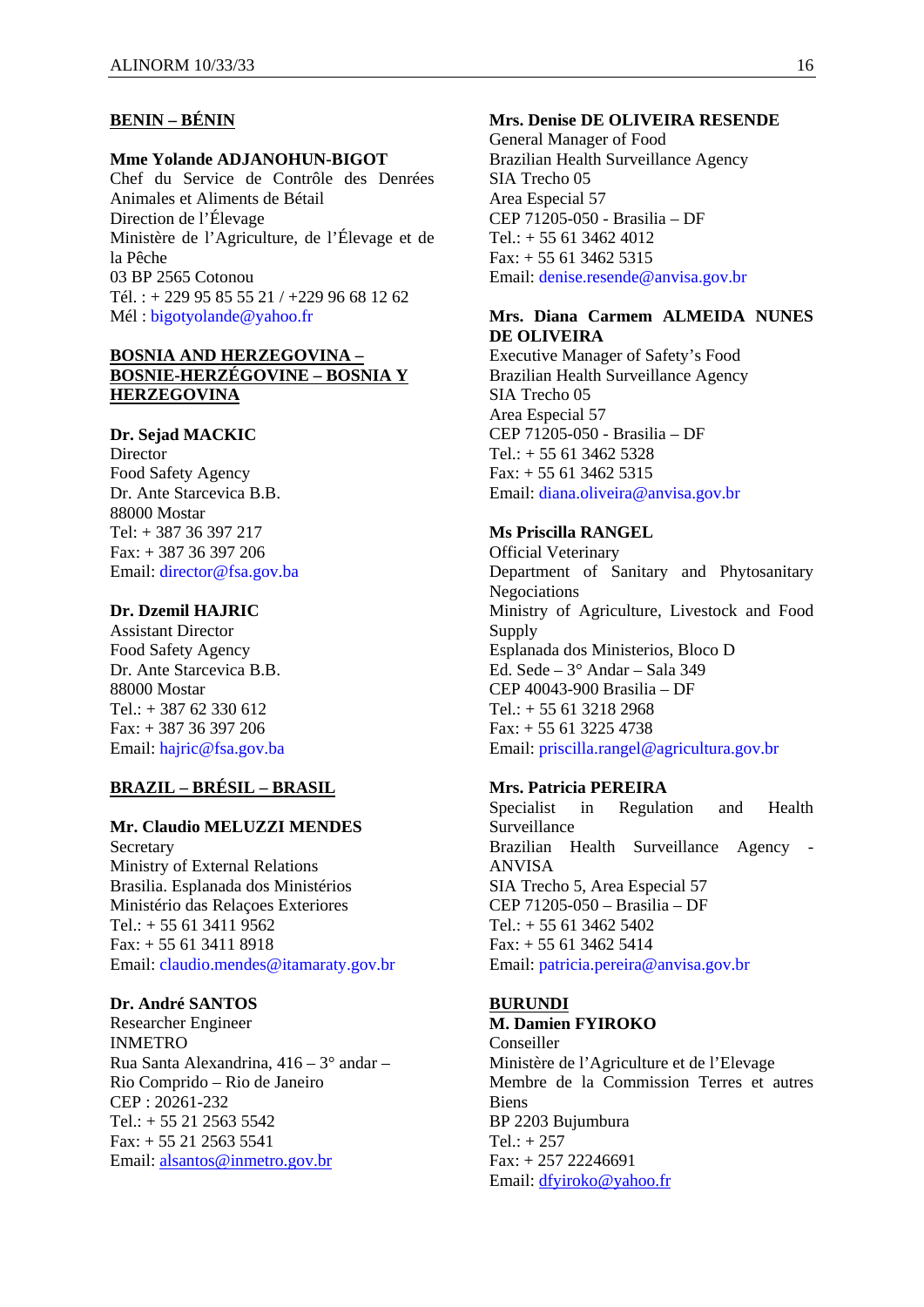### **CAMBODIA – CAMBODGE – CAMBOYA**

#### **Dr. HANG MOEUN**

Deputy Director General Directorate General of Cambodia Import Export Inspection of Goods and Fraud Repression 'Camcontrol' N° 50, Street 144 Sangkat Psarkandal I, Khan DaunPenh, Phnom Penh Post Code : 12204 Tel.: + 855 12 967836 Fax: + 855 23 426166 Email: moeunhang@yahoo.com

### **CAMEROON – CAMEROUN – CAMERÚN**

### **Mr. POUEDOGO**

Prime Minister's Office Department Of Industry and Commerce BP 12876 Yaoundé Tel.: + 237 99 89 77 33 Email: pouedo@yahoo.com

#### **M. Jean-Martin ETOUNDI**

Ingénieur Général des Techniques Industrielles Inspecteur Vérificateur n° 1 Chargé de la Norme, la Qualité et du Service après-Vente Ministère du Commerce B.P. 8186 Yaoundé Tél. : + 237 77 74 22 41 / + 237 97 14 36 33 Fax : + 237 22 30 61 26 Mél : etoundijme@yahoo.fr

# **Mme Georgette LOLO SENGUE EPSE HELL**

Inspecteur Général Ministère de l'Energie et de l'Eau MINEE BP : 70 Yaoundé Tél. : + 237 99 81 20 69 Fax : + 237 22 22 61 77 Mél : georgettelolo@yahoo.fr

## **CANADA – CANADÁ**

#### **Dr. Samuel GODEFROY**

Director General Food Directorate, Health Canada 251 Sir Frederick Banting Driveway A.L. 2202E Tunney's Pasture Ottawa, Ontario, K1A OL2 Tel: + 1 613-957 1821 Fax: + 1 613-954 4674 Email: samuel.godefroy@hc-sc.gc.ca

#### **Mr. Paul MAYERS**

Associate Vice-President Programs Canadian Food Inspection Agency 1400 Merivale Road Tower 1, Floor 4, Room 104 Ottawa, Ontario, K1A OY9 Tel.: + 1 613 773 5747 Fax: + 1 613 773 5692 Email: paul.mayers@inspection.gc.ca

#### **Mr. Bertrand GAGNON**

Deputy Director Codex and Food Safety Coordination Canadian Food Inspection Agency 1400 Merivale Road Tower 1, Floor 5, Room 339 Ottawa, Ontario, K1A 0Y9 Tel.:  $+ 1613 - 7736092$  $Fax: + 1613-7735693$ Email: bertrand.gagnon@inspection.gc.ca

### **Mr. Allan McCARVILLE**

Senior Advisor, Codex Food Directorate, Health Canada 251 Sir Frederick Barting Driveway Room C400, A.L. 2204C Ottawa, Ontario K1A 0L2 Tel.: + 1 613-957 0189 Fax: + 1 613-941 3537 Email: allan.mccarville@hc-sc.gc.ca

### **CENTRAL AFRICAN REPUBLIC – RÉPUBLIQUE CENTRAFRICAINE – REPÚBLICA CENTROAFRICANA**

#### **M. Romain Serge SANA**

Chef de Service des Normes et de la Qualité Ministère du Commerce et de l'Industrie (MCI) BP 1988 Bangui Tél. : + 236 75 05 84 98  $Fax: + 23621617653$ Mél : sromainserge@yahoo.fr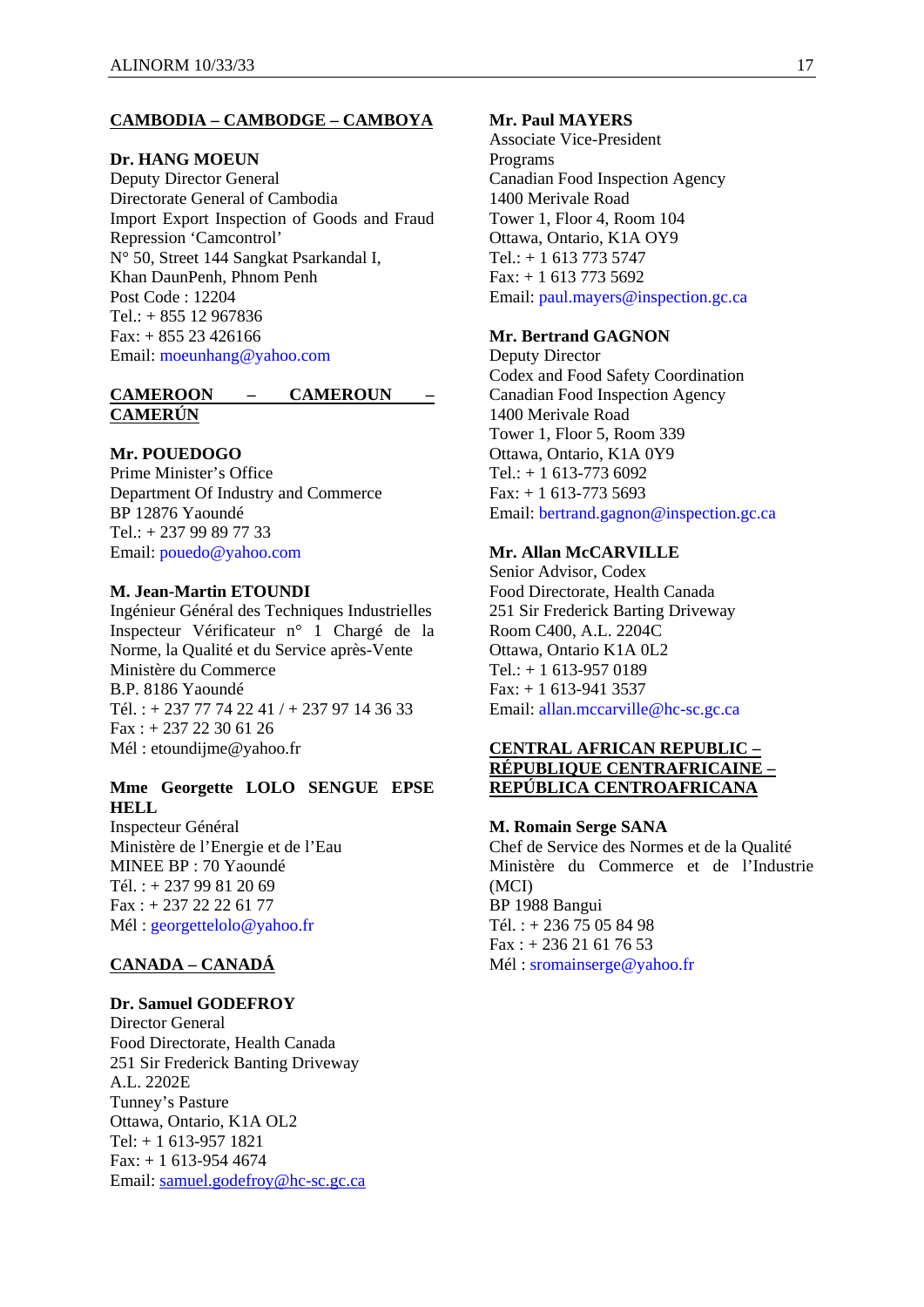### **CHILE – CHILI**

### **Sra. Maya Alejandra FERNANDEZ ALLENDE**

Asesora Subdepartamento de Medidas Sanitarias y Fitosanitarias Direccion General de Ralaciones Economicas Internacionales Ministerio de Relaciones Exteriores Teatinos 180. Piso 11 Santiago de Chile Tfno.: + 56 2 827 5249 Email: mfernandez@direcon.cl

## **CHINA - CHINE**

#### **Dr. Yongxiang FAN**

Associate Research Fellow National Institute of Nutrition and Food Safety N° 7, Panjiayuan, Nanli, Chaoyang District **Beijing 100021** Tel.: + 8610 87720035 Fax: + 8610 67711813 Email: afantiii@gmail.com

## **Mrs. Jing TIAN**

Assistant Researcher National Institute of Nutrition and Food Safety N° 7, Panjiayuan, Nanli, Chaoyang District Beijing 100021 Tel.: + 8610 67791259  $Fax: + 861067711813$ Email: tianjing960928@126.com

#### **Dr. Xiuzhu HUANG**

Depute Division Director Bureau of Quality and Safety Supervision of Agricultural products Ministry of Agriculture N° 11, Nongzhan, Nanli, Chaoyang District Beijing 100125 Tel: + 8610 59192340 Fax: + 8610 59192340 Email: huangxiuzhu@agri.gov.cn

#### **COMOROS – COMORES – COMORAS**

### **M. Ahamed MANSOURI**

Point Focal National Codex Vice-Présidence en charge du Ministère de l'Agriculture, de la Pêche, de l'Environnement, de l'Énergie, de l'Industrie et de l'Artisanat B.P. 41 Moroni Grande Comore Tél. .: + 269 333 6140 Mél : mansouriahamed@hotmail.com psam@comorestelecom.km

## **COSTA RICA**

#### **M. Sergio VINOCOUR**

Ministre Conseiller et Consul Général Ambassade du Costa Rica en France 4, square Rapp 75007 Paris (France) Tél. : +33 1 45 78 50 93  $Fax: + 33145789966$ Mél : consulat.cr@gmail.com

# **CÔTE D'IVOIRE**

## **M. KPANGNI KRACOU AGNINI BARTHELEMY**

Point Focal Côte d'Ivoire Directeur Central Ministère de l'Agriculture Direction des Productions Alimentaires et de la Diversification 17 BP 991 Abidjan 17 Tél.: + 225 20 22 24 81 / + 225 01 05 0953 Fax : + 225 20 22 24 81 Mél : kpangny@yahoo.fr

# **CROATIA – CROATIE – CROACIA**

#### **Mrs. Ksenija BOROS**

Head of Department for General Food Hygiene and General Food Control Ministry of Agriculture, Fisheries and Rural Development Ulica Grada Vukovara 78 Zagreb Tel.: + 385 1 6106 285 Fax: + 385 1 6109 189 Email: ksenija.boros@mps.hr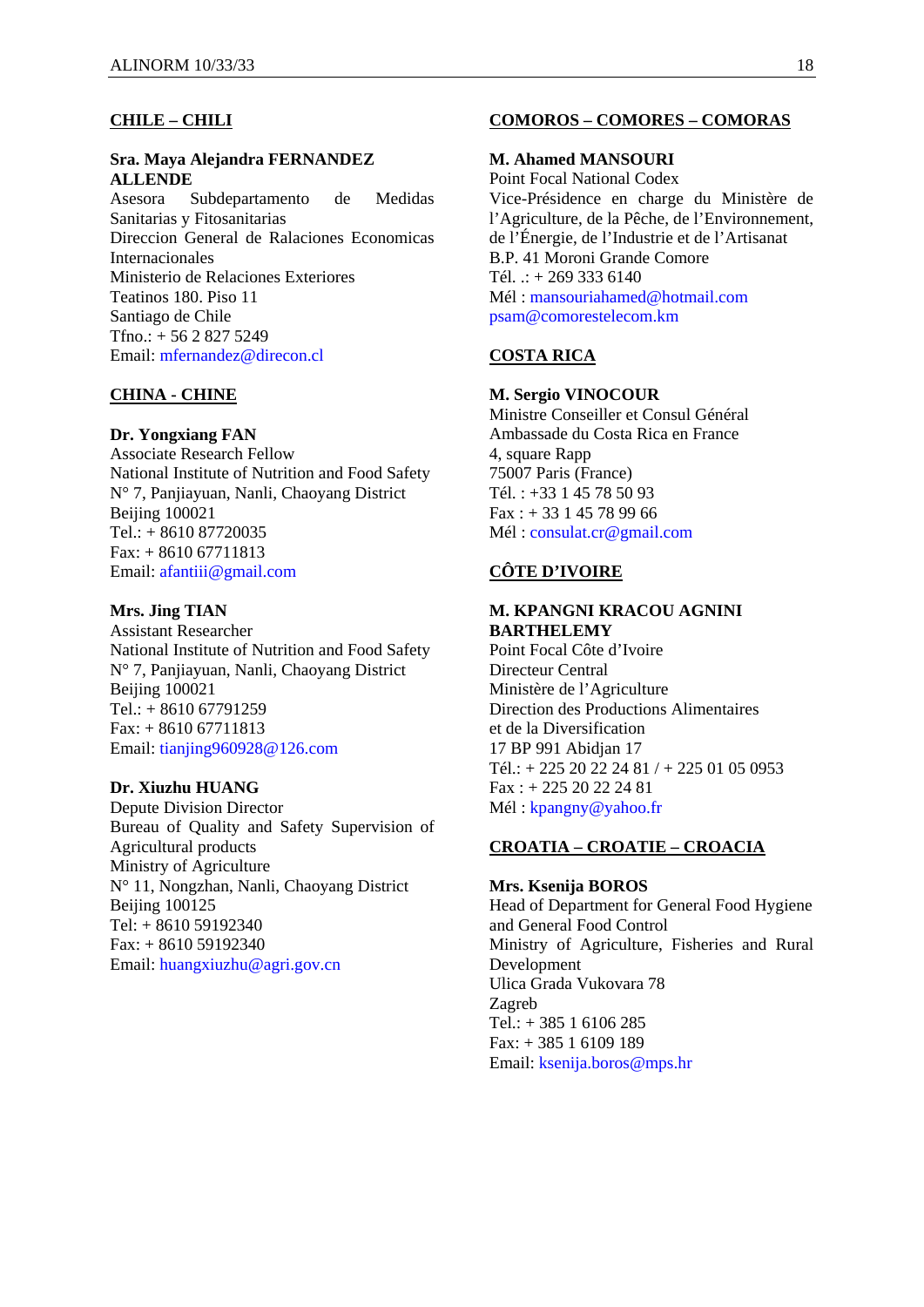## **CZECH REPUBLIC – RÉPUBLIQUE TCHÈQUE – REPÚBLICA CHECA**

#### **Mr. Jindrich FIALKA**

Director of Food Production and Legislation Department Ministry of Agriculture Tesnov 17 11705 Praha 1 Tel.: + 420 221 812 465 Fax: + 420 222 314 117 Email: jindrich.fialka@mze.cz

#### **Mr. Martin STEPANEK**

Food Production and Legislation Department Ministry of Agriculture Tesnov 17 11705 Praha 1 Tel.: + 420 221 812 838 Fax: + 420 222 314 117 Email: martin.stepanek@mze.cz

#### **CUBA**

### **Mme Tania AGUIAR FERNANDEZ**

Conseillère commerciale économique Ambassade de Cuba 16, rue de Presles 75015 Paris (France) Tél. :  $Mél$ 

### **DENMARK – DANEMARK – DINAMARCA**

# **Mr. Knud OSTERGAARD**

Head of Division Danish Veterinary and Food Administration Morkhoj Bygade 19 DK-2860 Soborg Tel.: + 45 339 56120 Fax: + 45 339 56001 Email: koe@fvst.dk

#### **Mrs. Jytte KJAERGAARD**

Head of Section Danish Veterinary and Food Administration Morkhoj Bygade 19 DK-2860 Soborg Tel.:  $+4533956233$ Fax: + 45 339 56001 Email: jk@fvst.dk

## **DOMINICAN REPUBLIC – RÉPUBLIQUE DOMINICAINE – REPÚBLICA DOMINICANA**

## **Sr. Josué DE JESUS SANTOS**

Director Tecnico DIGENOR Direccion General de Normas y Sistemas de Calidad (DIGENOR) Ministerio de Industria y Comercio Av. Mexico, Esq. Leopoldo Navarro Edif.de Oficinas Gubernamentales "Juan Pablo Duarte", 11vo. Piso Santo Domingo Tfno.: + 809 686 2205 Ext. 295 Fax: + 809 982 9578 Email: josue.maxfro@gmail.com

# **ECUADOR – ÉQUATEUR**

#### **Mr. Fernando LUQUE**

First Secretary Embassy of Ecuador in France 34, avenue de Messine 75008 Paris (France) Tel.: + 33 1 45 61 10 21 Fax: + 33 1 42 56 22 59 Email: fluque@mmrree.gov.ec

# **ESTONIA - ESTONIE**

**Mrs. Reili KIVILO**  Chief Specialist Food Safety Bureau Ministry of Agriculture 39/41 Lai Street Tallinn 15056  $Tel: + 372, 6256, 509$ Fax: + 372 6256 210 Email: reili.kivilo@agri.ee

## **EUROPEAN UNION – UNION EUROPÉENNE – UNIÓN EUROPEA**

#### **Dr. Risto HOLMA**

Administrator responsible for Codex issues European Commission Directorate General Health and Consumers International questions (multilateral) European Commission Rue Froissart 101 B-1049 Bruxelles (Belgique) Tel.: + 32 2 299 86 83 Fax: + 32 2 299 85 66 Email: risto.holma@ec.europa.eu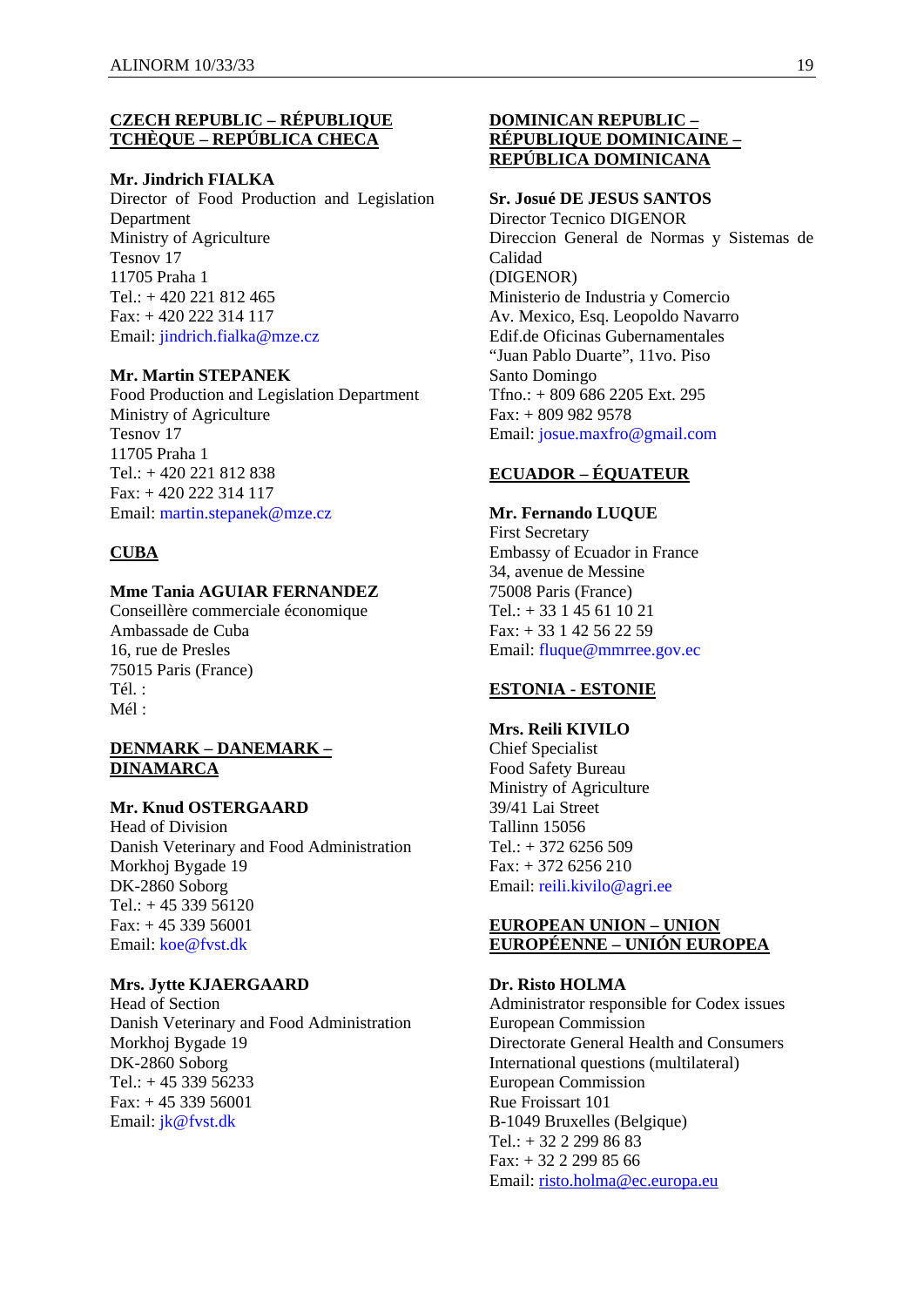### **Mrs. Ella STRICKLAND**

Head of Unit European Commission Directorate General Health and Consumers International questions (multilateral) European Commission Rue Froissart 101 B-1049 Bruxelles (Belgique) Tel.: + 32 2 299 30 30 Fax: + 32 2 299 85 66 Email: ella.strickland@ec.europa.eu

## **Mrs. Christine MAJEWSKI**

Strategy and Prospective Adviser European Food Safety Authority (EFSA) Largo N. Palli 5/A I-43100 Parma (Italy)  $Tel: + 39 521 036 210$ Fax: + 39 521 036 0210 Email: christine.majewski@efsa.europa.eu

### **FIJI – FIDJI**

### **Mrs. Miliakere NAWAIKULA**

Principal Research Officer Department of Agriculture Ministry of Primary Industry Koronivia Research Station P.O. Box 77 Nausori  $Tel.: + 6793477044$  $Fax: + 6793400262$ Email: miliakere.nawaikula@agriculture.gov.fj

#### **FINLAND – FINLANDE - FINLANDIA**

#### **Mrs. Anne HAIKONEN**

Counsellor, Legal Affairs Ministry of Agriculture and Forestry Department of Food and Health PO Box 30 FIN-00023 Government Tel.: + 358 9 1605 2786 Fax: + 358 9 1605 3338 Email: anne.haikonen@mmm.fi

## **FRANCE - FRANCIA**

#### **Mme Céline GERMAIN**

Adjointe au Chef du bureau des négociations communautaires et multilatérales SDASEI/DGAL Ministère de l'Alimentation, de l'Agriculture et de la Pêche 251, rue de Vaugirard 75732 Paris Cedex 15 Tél. : + 33 1 49 55 47 78  $Fax: + 331495545591$ Mél : celine.germain@agriculture.gouv.fr

#### **Mme Roseline LECOURT**

Chargée de mission Ministère de l'Économie, de l'Industrie et de l'Emploi DGCCRF – Télédoc 251 59, boulevard Vincent Auriol 75703 Paris Cedex 13 Tél. : +33 1 44 97 34 70 Fax : +33 1 44 97 30 37 Mél : roseline.lecourt@dgccrf.finances.gouv.fr

### **Mme Urwana QUERREC**

Chargée d'études Bureau des produits de la mer et d'eau douce DGAL Ministère de l'Alimentation, de l'Agriculture et de la Pêche 251, rue de Vaugirard 75732 Paris Cedex 15 Tél. :  $+33149558495$ Fax : + 33 1 49 55 56 80 Mél : urwana.querrec@agriculture.gouv.fr

### **Mrs. Annie LOC'H**

Corporate Food Law Director DANONE 15 rue du Aelder 75009 Paris Tel.: + 33 6 14 67 28 25 Fax: + 33 1 47 70 79 17 Email: annie.loch@danone.com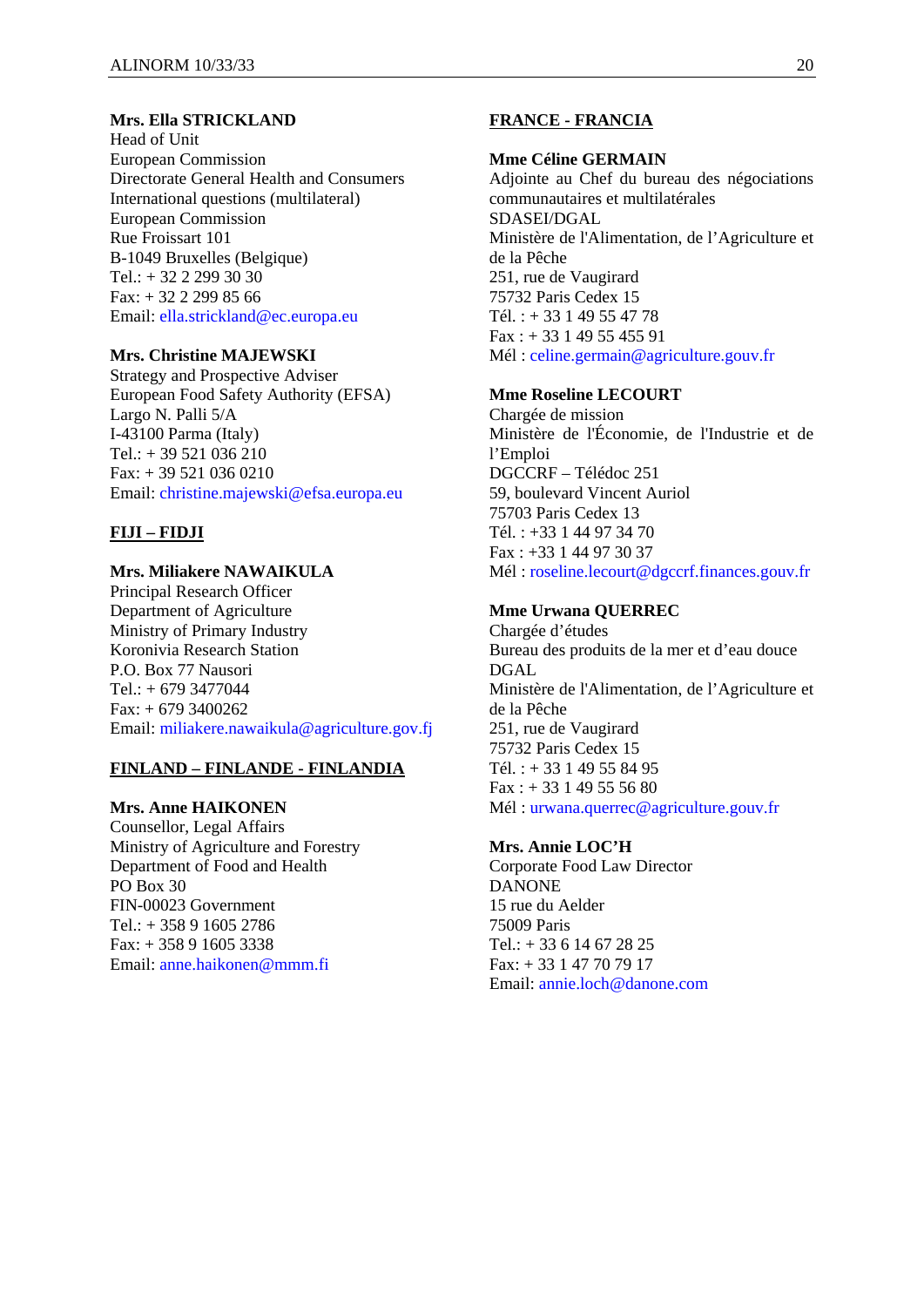## **FYROM (The Former Yugoslav Republic of Macedonia) – Ex-République Yougoslave de Macédoine – ARYM (Antigua-República Yugoslava de Macedonia)**

#### **Dr. Shaban MEMETI**

National Codex Alimentarius Focal Point Director National Institute for Public Health 50 Divizija N° 6 1000 Skopje Tel: + 389 2 3147050 Fax: + 389 2 3223354 Email: shmemeti@iph.mk

### **GABON - GABÓN**

#### **M. Patrice YEMBA**

Secrétaire Général Permanent Commission Nationale de la FAO Ministère de l'Agriculture, de l'Élevage, de la Pêche et du Développement Rural 551 Libreville  $Tél + 241766077$ Mél : yembapatrice@yahoo.fr

#### **Mme Colette Lydie AMBONGUILAT**

Directrice du Centre National de Nutrition Ministère de la Santé des Affaires Sociales de la Solidarité et de la Famille BP 12322 Libreville Tél. : + 241 07 35 56 98 Mél : clamy-75@yahoo.fr

#### **Mme Léa Murielle TSEVO BOUDIANGUELA**

Ingénieur en Génie industriel alimentaire Bureau chargé de la Réglementation, des normes et de la gestion des alertes Ministère de l'Économie, du Commerce, de l'Industrie et du Tourisme Direction Générale de la Concurrence, de la Consommation, Immeuble des domaines 3ème étage BP 1064 Libreville Tél. :  $+ 241 06 29 23 58$ Mél : lmtsevo@yahoo.fr

# **GEORGIA – GÉORGIE**

#### **Miss Tamta MIKANADZE**

Senior Specialist of Food Safety and Quality Supervision Division of the National Service of Food Safety, Veterinary and Plant Protection Ministry of Agriculture 6 Marshal Gelovani ave, 0159, Tbilisi Tel.:  $+99532919167$ Fax: + 995 32 91 91 65 Email: tamtamikanadze@yahoo.com codexgeorgia@gmail.com

#### **GERMANY – ALLEMAGNE - ALEMANIA**

### **Dr. Christoph MEYER**

Head of Division Federal Ministry of Food, Agriculture and Consumer Protection Wilhelmstrasse 54 D-10117 Berlin Tel.: + 49 30 18 529 3155 Fax: + 49 30 18 529 3273 Email: codex.germany@bmelv.bund.de 311@bmelv.bund.de

## **Dr. Pia NOBLE**

Head of Division Federal Ministry of Food, Agriculture and Consumer Protection Rochusstrasse 1 D-53123 Bonn Tel.: + 49 228 99 529 4665 Fax: + 49 228 99 529 4965 Email: pia.noble@bmelv.bund.de

#### **Hr. Michael HAUCK**

Chargé de mission Bundesministerium für Ernährung, Landwirtschaft und Verbraucherschutz Wilhelmstrasse 54 D-10117 Berlin Tel: + 49 30 18529 3263 Fax: + 49 30 185293273 Email: codex.germany@bmelv.bund.de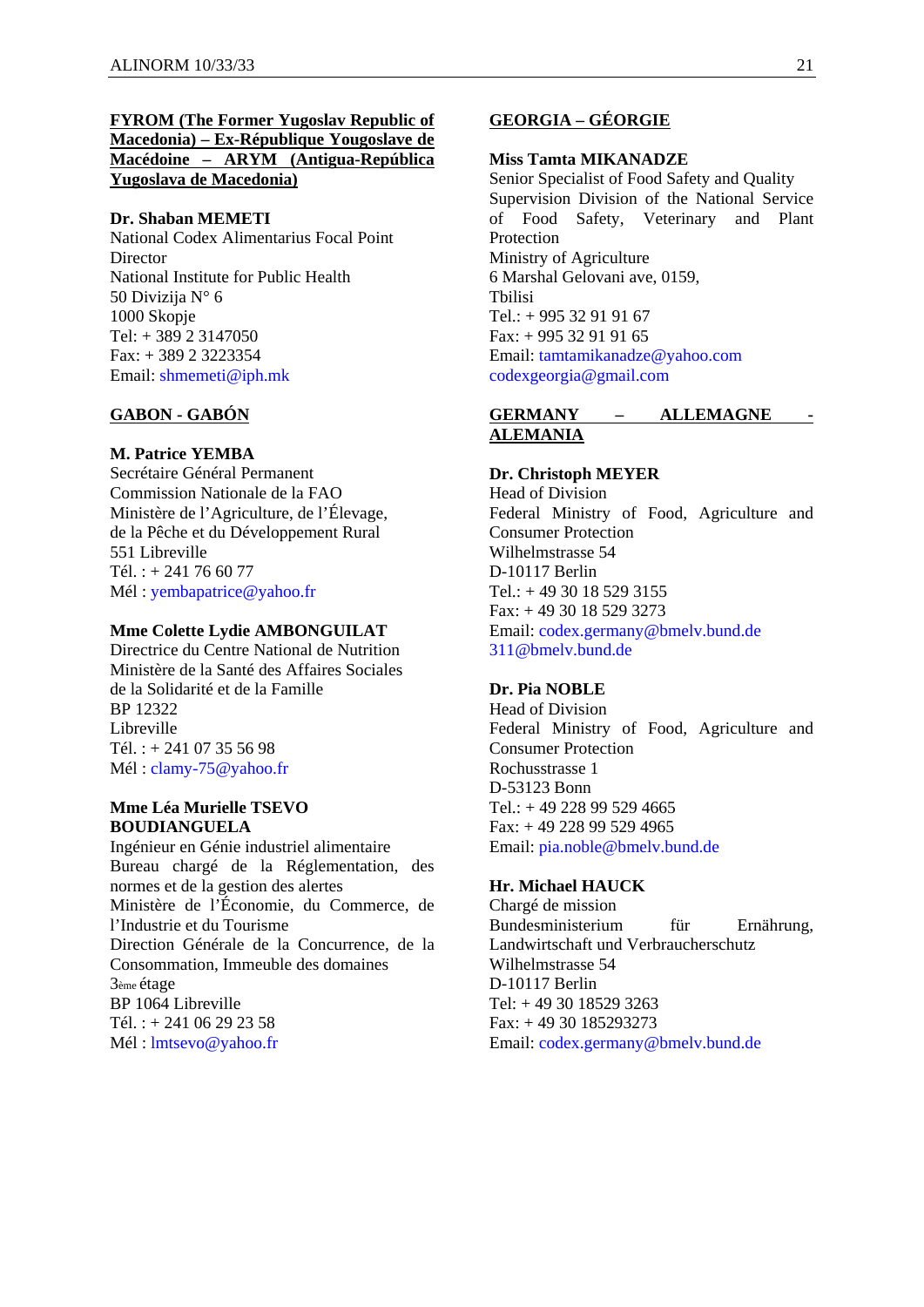#### **GHANA**

### **Dr. Sylvester ANEMENA**

Chief Director Ministry of Health P.O. Box M44 - Accra Tel: + 233 143332866 Email: sdanamena@gmail.com

### **Dr. George Ben CRENTSIL**

Acting Executive Director Ghana Standards Board P.O. Box MB 245 - Accra Tel.: + 233 21 506991-4 / 500065/6 Fax: + 233 21 500092 / 500231 Email: gcrentsil@ghanastandards.org

### **Dr. Stephen OPUNI**

Chief Executive Food and Drugs Board P.O. Box CT 2783 Cantonments, Accra Tel.: + 233 21 233 200 Fax: + 233 21 229 794 Email: fdb@fdbghana.gov.gh

#### **Mr. John ODAME DARKWAH**

Deputy Chief Executive Food and Drugs Board P.O. Box CT 2783 Cantonments - Accra Tel.: + 233 21 233200, 235100 Fax: + 233 21 229794, 225502 Email: jodamedarkwa@fdbghana.gov.gh

#### **Mr. Joseph ARMAH**

Acting Director (Standards) Ministry of Trade and Industry P.O. Box MB 47 - Accra Tel.:  $+ 233 21 686 503$ Fax: + 233 21 665 663 Email: charles.armah@yahoo.co.uk

#### **Mrs. Geneviève BAAH**

Codex Contact Point Officer Ghana Standards Board P.O. Box MB-245 - Accra Tel.: + 233 244 662 735 Fax: + 233 21 500 231 Email: codex@ghanastandards.org

#### **Mr. John OPPONG-OTOO**

Codex Contact Point Officer Ghana Standards Board P.O. Box MB 245 - Accra Tel.: + 233 21 506991-4 Fax: + 233 21 500092 Email: codex@ghanastandards.org

## **GUATEMALA**

### **Dr. Antonio FERRATÉ**

Punto Focal Codex Guatemala y Jefe del Area de Inocuidad de los Alimentos no Procesados Ministerio de Agricultura, Ganaderia y Alimentacion 7a. Avenida 12-90 Zona 13 Guatemala  $Tfno.: + 50224137455$ Fax: + 502 2413 7454 Email: antonio.ferrate@yahoo.com

#### **Sra. Ana Gabriela MARROQUIN**

Coordinadora Codex Guatemala Ministerio de Agricultura, Ganaderia y Alimentacion 7a avenida 12-90 zona 13 Guatemala Tfno.: + 502 24137466 Fax: + 502 24137454 Email: codexguatemala@yahoo.com

## **GUINEA – GUINÉE**

**Mme Minte CISSE**  Directrice Générale Institut Guinéen de Normalisation et de Métrologie Ministère du Commerce, de l'Industrie et de la Promotion du secteur privé BP 1639 Conakry Tél. : + 224 60299539 / 224 30413503 Mél : mintecisse@yahoo.fr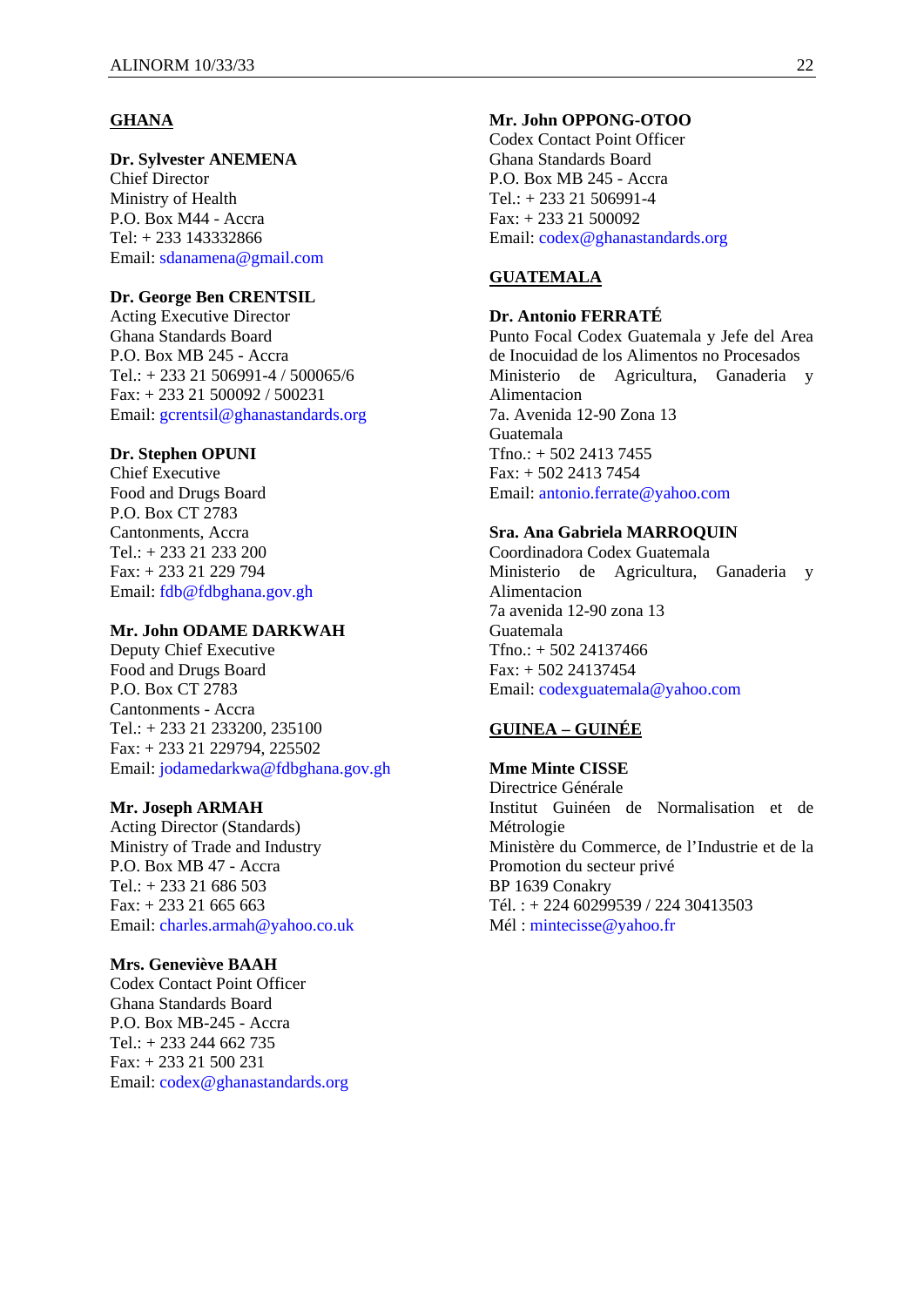# **GUINEA-BISSAU – GUINÉE-BISSAU**

#### **M. Julio Malam INJAI**

Ingénieur Agronome Point focal du Comité National du Codex Alimentarius Direction du Service de la Protection des Végétaux Ministère de l'Agriculture et du Développement Rural BP 844 Bissau Tél. : + 245 662 11 82 Fax : + 245 322 10 19 Mél : julioinjai@hotmail.com

#### **HUNGARY – HONGRIE – HUNGRÍA**

#### **Mrs. Agnes SZEGEDYNE FRICZ**

Head of Department Ministry of Agriculture and Rural Development H-1055 Budapest, Kossuth Ter 11 Tel.:  $+3613014177$  $Fax + 3613014808$ Email: agnes.fricz@fvm.gov.hu

#### **Prof. Dr. Arpad AMBRUS**

Deputy General Director Hungarian Food Safety Office Gyali ut 2-6, Budapest, HU-1097 Tel.: + 36 1 439 0356 / + 36 1 368 8815 Fax: + 36 1 387 9400 Email: arpad.ambrus@mebih.gov.hu

#### **M. Roland GUR**

Attaché agricole Ambassade de Hongrie 5 bis, square de l'Avenue Foch 75116 Paris (France) Tél. : + 33 1 45 00 37 01 Fax: + 33 1 45 00 94 96 Mél: rgur@kum.hu

#### **INDIA - INDE**

#### **Mrs. Sumita MUKHERJEE**

**Director** Food Safety and Standards Authority **Codex** 3rd Floor, FDA Bhawan, Kotla Road New Delhi 110002 Tel.: + 9111 23237442 Fax: 9111 23220994 Email: sumita\_mukherjee@hotmail.com

#### **Mr. Sameer BARDE**

Assistant Secretary General Federation of Indian Chambers of Commerce and Industry Federation House Tansen Marg New Delhi – 110001 Tel.: + 9111 23728760 Email: sameer@ficci.com

## **INDONESIA – INDONÉSIE**

#### **Mrs. Sri INDRAWATY**

Director General of Pharmaceutical Services and Medical Devices Ministry of Health JL. HR. Rasuna Raid X5 N° 4-9 South Jakarta Indonesia 12950 Tel: +62 21 5201590 Ext. 2029 Fax: + 62 21 52964838 Email: tetyoai@yahoo.com binfaralkes@yahoo.com

### **Mrs. Nasirah BAHAUDIN**

Director Directorat Rational Use of Medicine Ministry of Health HR. Rasuna Raid X5 N° 4-9 South Jakarta Indonesia 12950 Tel.: +62 21 5214873  $Fax: + 62 21 5214873$ Email: n\_bahaudin@yahoo.com

#### **Mr. WARSONO**

Director of Beverage and Tobacco Industry Directorate General of Agricultural Based and Chemical Industry Ministry of Industry Jl. Jend. Gatot Subroto Kav. 52-53, South Jakarta Indonesia Tel.: + 62 21 5252236 Fax: + 62 21 5252236

#### **Mr. Eddy SISWANTO**

Director of Small and Medium Food Industry Directorate General of Small and Medium Food Industry Ministry of Industry Tel.:  $+ 62 21 5253526$  $Fax: + 62 21 5253526$ Email: maseddysis@yahoo.com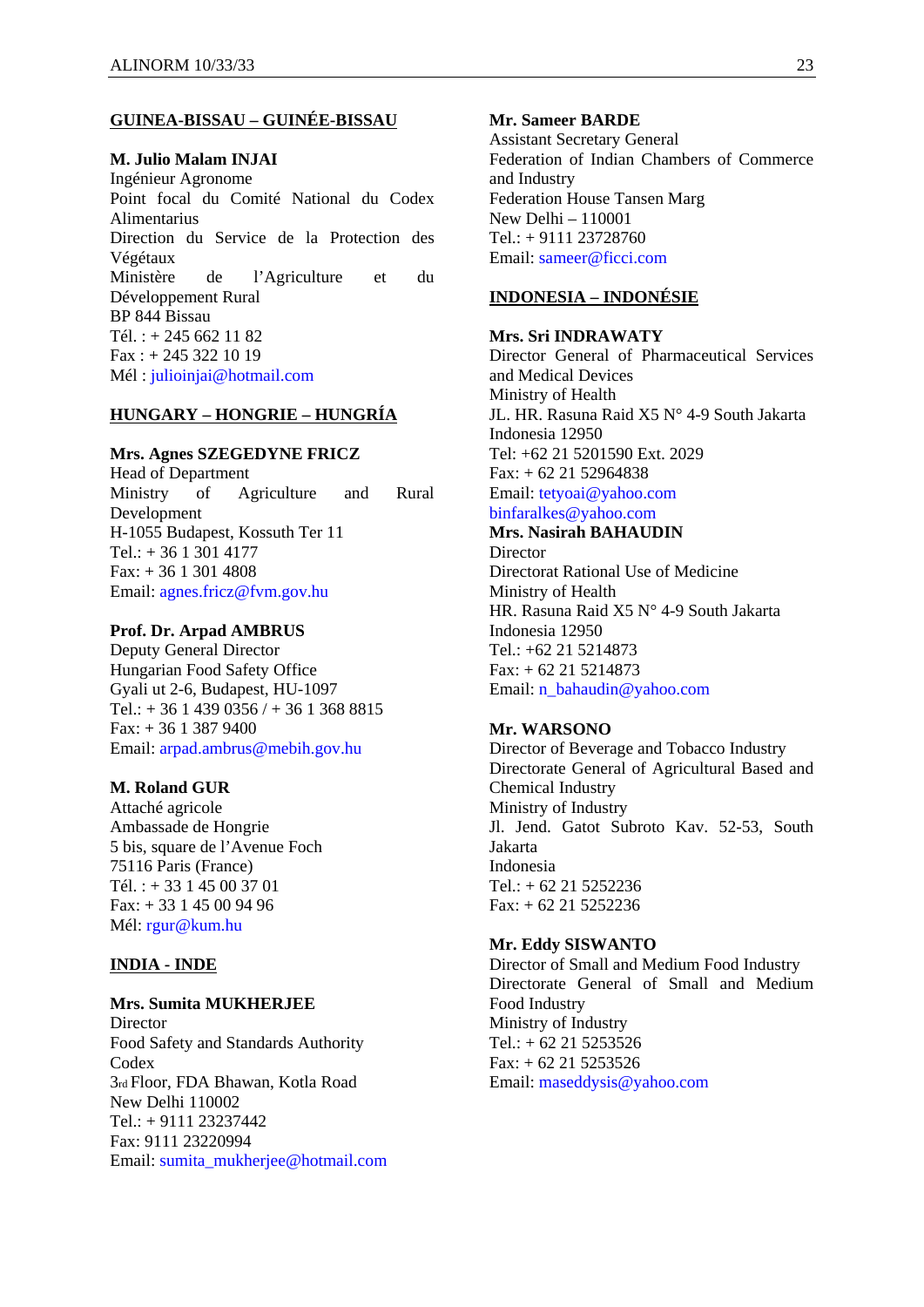#### **Sra. Erniningsih HARYADI**

Secretariat of the Codex Contact Point National Standardization Agency, Mangala Wanabakti Block IV, Lt. 4 Jalan Gatot Subroto, Senayan Jakarta 10270 Tel.: + 62 21 5747043 Fax: +62 21 5747045 Email: ning@bsn.go.id

#### **M. Des ALWI**

Ministre Conseiller aux Affaires économiques Service Economie Ambassade d'Indonésie 47, rue Cortambert 75116 Paris (France) Tél. .: + 33 1 45 03 81 56  $Fax : + 331450450$ Mél : ambassade.indonesie@yahoo.fr d\_alwi@hotmail.com

#### **Mlle Amélia TAMPUBOLON**

Troisième Secrétaire aux Affaires économiques Service Économie Ambassade d'Indonésie 47, rue Cortambert 75116 Paris (France) Tél. : + 33 1 45 03 81 56  $Fax : + 331450450$ Mél : ambassade.indonesie@yahoo.fr

## **ITALY - ITALIE - ITALIA**

#### **Sig. Ciro IMPAGNATIELLO**

Ministero delle Politiche Agricole Alimentari e Forestali Via XX Settembre 20 I - 00187 Roma Tel.: +39 06 4665 6046 Fax: +39 06 4880 273 Email: c.impagnatiello@politicheagricole.gov.it

#### **Sig.ra Paola MERCIARO**

Ministero delle Politiche Agricole Alimentari e Forestali Via XX Settembre 20 I - 00187 Roma Tel.: +39 06 4665 6047 Fax: +39 06 4880 273 Email: p.merciaro@politicheagricole.gov.it

# **JAPAN – JAPON - JAPÓN**

#### **Dr. Taro TSUKAHARA**

Counsellor Minister's Secretariat Ministry of Health, Labour and Welfare 1-2-2, Kasumigaseki, Chiyoda-ku Tokyo 100-8916 Tel.: + 81 3 3595 2326 Fax: + 81 3 3503 7965 Email: codexj@mhlw.go.jp

# **Dr. Hiroshi YOSHIKURA**

Adviser Department of Food Safety, Pharmaceutical and Food Safety Bureau Ministry of Health, Labour and Welfare 1-2-2 Kasumigaseki, Chiyoda-ku, Tokyo 100-8916 Tel.: + 81 3 3595 2326 Fax: + 81 3 3503 7965 Email: codexj@mhlw.go.jp

# **Ms. Noriko ISEKI**

Senior Technical Officer International Affairs – Food Safety & Codex Division of Policy Planning and Communication Department of Food Safety Ministry of Health, Labour and Welfare 1-2-2 Kasumigaseki, Chiyoda-ku, Tokyo 100-8916 Tel.: + 81 3 3595 2326 Fax: + 81 3 3503 7965 Email: codexj@mhlw.go.jp

#### **Mr. Yoshikiyo KONDO**

Assistant Director, International Affairs, Food Safety and Consumer Policy Division, Food Safety and Consumer Affairs Bureau Ministry of Agriculture, Forestry and Fisheries 1-2-2 Kasumigaseki, Chiyoda-ku, Tokyo 100-8950 Tel.: + 81 3 5502 8732 Fax: + 81 3 3507 4232 Email: yoshikiyo\_kondo@nm.maff.go.jp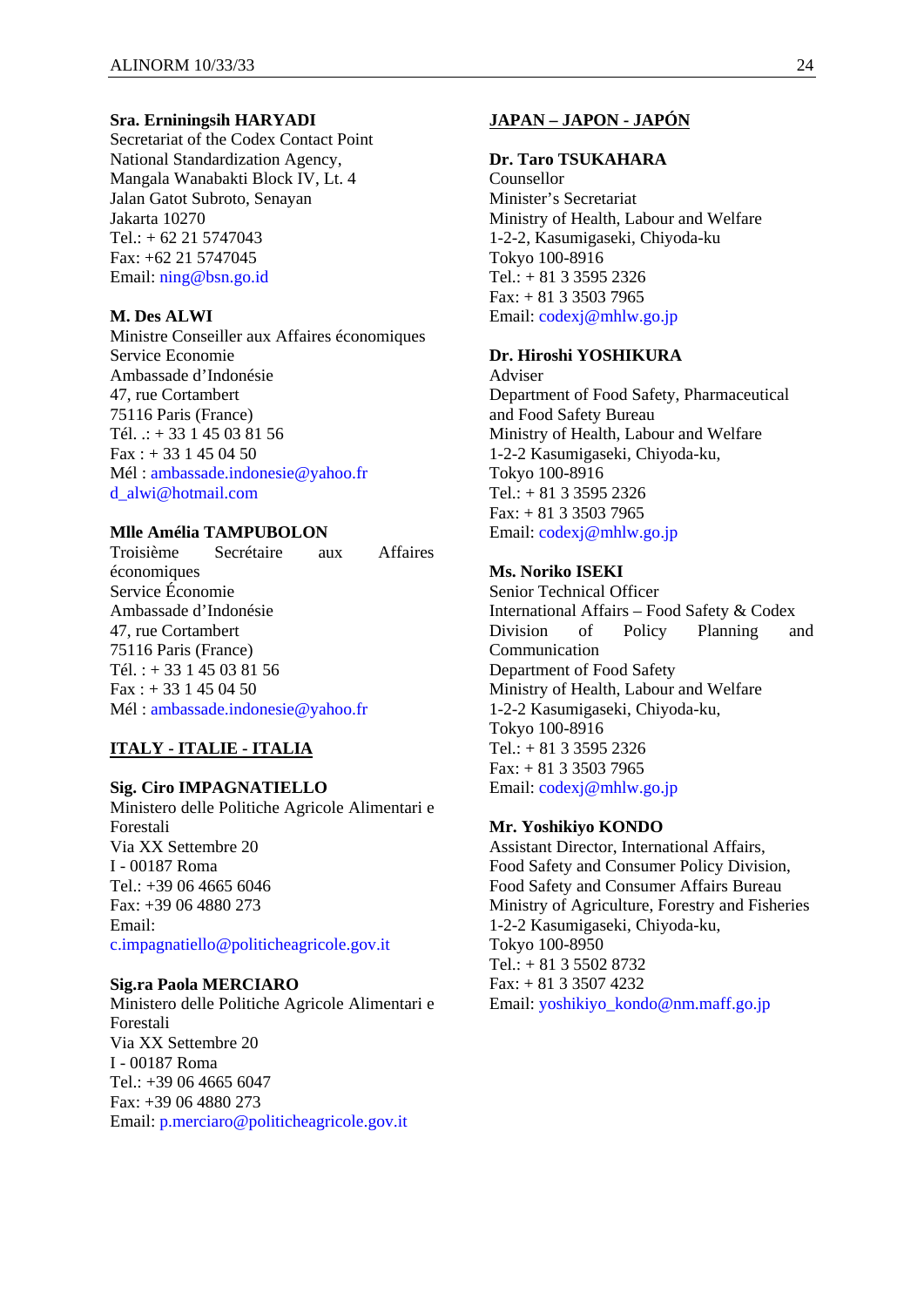### **Dr. Tomoaki IMAMURA**

Professor Department of Public Health, Health Management and Policy Nara Medical University 840 Shijo-cho, Kashihara, Nara 634-8521 Tel.:  $+ 81$  744 29 8844 Fax: + 81 744 22 0037 Email: imamurat@naramed-u.ac.jp

## **Dr. Soichi KOIKE**

Associate Professor Department of Planning, Information and Management The University of Tokyo Hospital 7-3-1, Hongo, Bunkyo-ku, Tokyo 113-8655 Tel.: + 81 3 5800 8716 Fax: + 81 3 5800 8765 Email: koikes@adm.h.u-tokyo.ac.jp

### **KENYA**

## **Ms. Eva ODUOR**

Director Standards Development Division & International Trade Kenya Bureau of Standards (KEBS) P.O. Box 54974-00200 Nairobi  $Tel + 254 722202$ Fax: + 254 609665 Email: oduore@kebs.org

#### **Mr. Nehemiah CHEPKWONY**

Deputy Director of Agriculture Ministry of Agriculture Agriculture – CROPS P.O. Box 30028 – 00100 Nairobi Tfno.: + 254 2718870 Fax: + 254 2725774 Email: ncachepkwony@gmail.com

## **Mrs. Mary KAMAU**

Director Extension & Training Ministry of Agriculture Agriculture Extension P.O. Box 30028 – 00100 Nairobi Tel.: + 254 2718870 Fax: + 254 2725774 Email: mnjenga08@yahoo.com Or director.extension@yahoo.com

#### **Mrs. Gladys MAINA**

Chef Executive Officer Pest Control Products Board Waiyaki Way, Kari (NARL) P.O. Box 13794-00800 Nairobi Tel.: + 254 20 4446115 / 4450242  $Fax: + 254204449072$ Email: pcpboard@todays.co.ke njeri-gladys@yahoo.com

## **KOREA (REPUBLIC OF) – CORÉE (RÉPUBLIQUE DE) – COREA (REPÚBLICA DE)**

#### **Dr. Hyo-Min LEE**

Director Risk Analysis & Research Division National Institute of Food and Drug Safety, Evaluation Korea Food and Drug Administration 194 Tongilro, Eunpyong-gu Seoul, 122-704  $Tel + 82.2.380.1782$ Fax: + 82 2 389 7007 Email: hmlee@korea.kr

#### **Dr. Dong-Ho LEE**

Deputy Director Children's Dietary Life Safety Division Food Safety Bureau Korea Food and Drug Administration 194 Tongilro, Eunpyong-gu Seoul, 122-704 Tel.: + 82 2 380 1618 Fax: + 82 2 359 0869 Email: Idh96@korea.kr

## **KOREA (DEMOCRATIC PEOPLE'S REPUBLIC OF) – CORÉE (RÉPUBLIQUE POPULAIRE DÉMOCRATIQUE DE) – COREA (REPÚBLICA DEMOCRÁTICA POPULAR DE)**

#### **Mr. Jong Myong SOK**

Adviser, Codex Contact Point Health Section, Permanent Mission, DPRK 1 chemin de plonjon 1207 Geneva (Suisse) Tel.:  $+41\,22\,735\,4370$  $Fax + 41$  22, 786, 0662 Email: mingsok@yahoo.com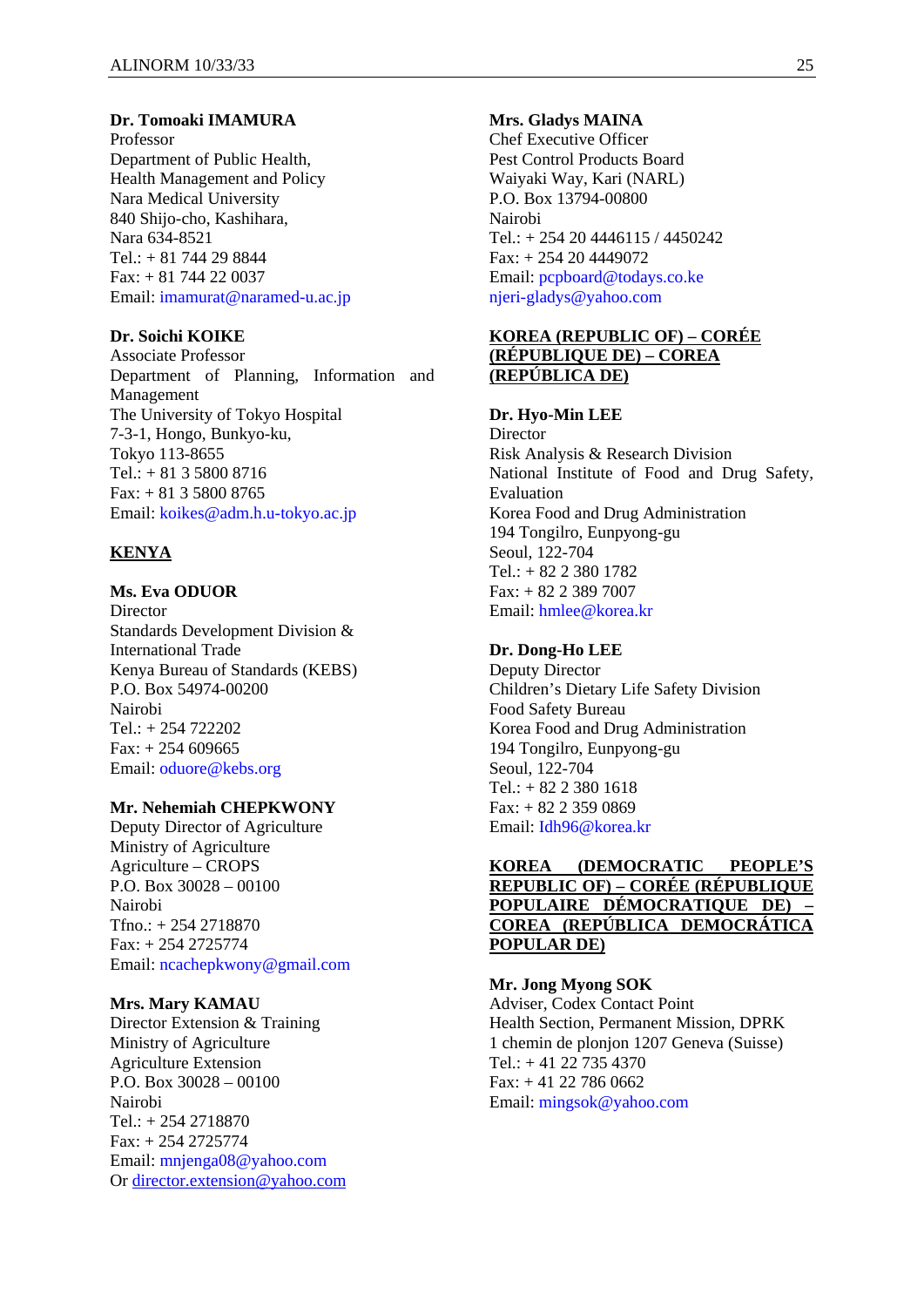### **KYRGYZSTAN – KIRGIZSTAN – KIRGUISTÁN**

#### **Mr. Patidin ATAHANOV**

**Director** Center for Standardization and Metrology Ministry of Economic Regulation 197 Panfilov Str. 720040 Bishkek Tel.: + 996 312 62 37 90  $Fax: + 996 312 66 13 67$ Email: nism@nism.gov.kg patidin.51@mail.ru

## **LAOS**

### **Mr. Savengvong DOUANGSAVANH**

Deputy Director General Food and Drug Department, MOH Simouang Road, MOH Building Vientiane Capital 01000  $Tel: + 85621214013-4$ Fax: + 856 21 214015 Email: savengvong@gmail.com

### **MALAYSIA – MALAISIE - MALASIA**

#### **Mrs. Nor Aini SUDIN**

Food Technology Consultant Food Safety and Quality Division Ministry of Health Malaysia Level 3, Block E7, Parcel E Federal Government Administration Centre 62590 Putrajaya Tel.: + 601 92733132 Email: nena.noraini@yahoo.com

## **Mrs. Noraini MOHD OTHMAN**

Director Food Safety and Quality Division Ministry of Health Malaysia Level 3, Block E7, Parcel E Federal Government Administration Centre 62590 Putrajaya Tel: + 603 8883 3500 Fax: +603 8889 3815 Email: noraini\_othman@moh.gov.my

#### **Dr. Nagendran BALA SUNDRAM**

Minister Counsellor Malaysian Palm Oil Board (MPOB) Embassy of Malaysia Avenue de Tervueren 414A 1150 Brussels (Belgium) Tel: + 32 2 776 0340  $Fax: + 32 2 762 5049$ Email: nagen@mpob.gov.my

# **MALI**

# **M. Mahamadou SAKO**

Directeur Général Adjoint Ministère de la Santé Agence Nationale de la Sécurité Sanitaire des Aliments (ANSSA) Quartier du Fleuve, Centre Commercial Rue : 305 - BPE 2362 Bamako Tél. : + 223 66 79 99 79 Fax : + 223 20 22 07 47 Mél: mahamadousako@yahoo.fr

# **MEXICO – MEXIQUE – MÉXICO**

#### **Srta. Ingrid MACIEL PEDROTE**

Directora de Normalización Internacional Dirección General de Normas (DGN) Secretaría de Economía AV. Puente de Tecamachalco N° 6 Colonia Lomas de Tecamachalco Sección Fuentes, Naucalpán de Juárez 53950, Estado de México Tfno.: +52 55 5729 2480 Fax: + 52 55 55 20 97 15 Email: imaciel@economia.gob.mx

#### **Sr. Jorge Antonio LOPEZ ZARATE**

Subdirector para la Atención del Codex Alimentarius y otros Organismos Dirección General de Normas (DGN) Secretaría de Economía Puente de Tecamachalco N° 6 Colonia Lomas de Tecamachalco C.P. 53950, Estado de México Tfno.: + 52 55 57 29 94 80 + 52 55 57 29 93 00 Ext : 43218  $Fax: + 52 55 55 20 97 15$ E-mail: jalopezz@economia.gob.mx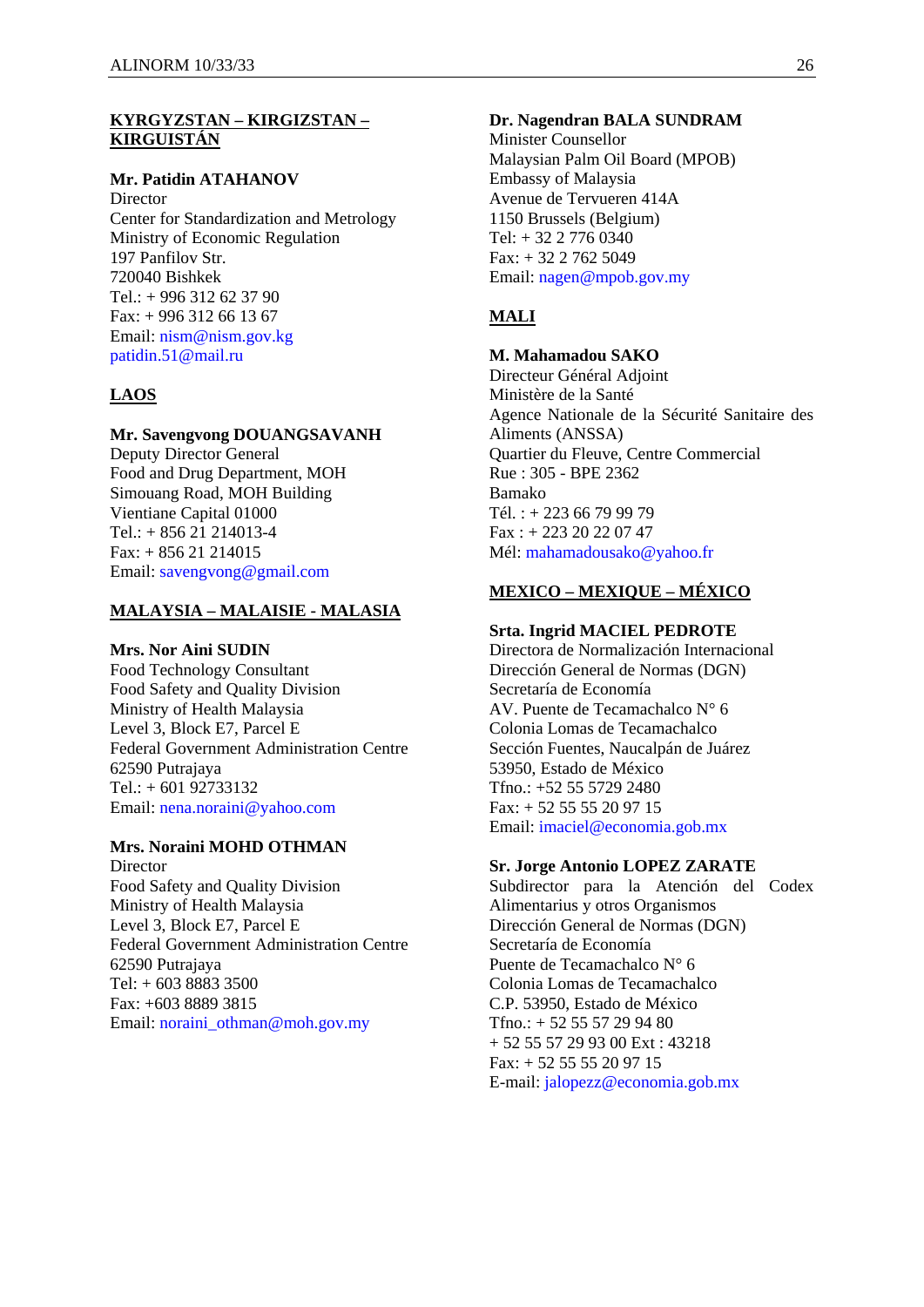### **Sra. Renée SALAS GUERRERO**

Directora Ejecutiva de Operación Internacional Comisión Federal para la Protección contra Riesgos Sanitarios Secretaria de Salud Monterrey #33, Col. Roma, Delegación Cuauhtémoc, Mexico, D.F., CP. 06700 Tfno.: + 52 55 50 80 53 04 Email: rsalas@cofepris.gob.mx

### **Sr. Javier LUNA CARRASCO**

Regulatory Affairs Manager Abbott Laboratories de México SA de CV Calzada de Tlalpan #3092, Col. Ex-Hacienda Coapa Delegación Coyoacán Mexico, D.F. Tfno.: + 52 55 58097579 Email: javier.luna@abbott.com

#### **MONGOLIA – MONGOLIE**

**Dr. Batsuuri NANTSAG**  Chief of National Codex Committee And State Secretary Ministry of Nature, Environment and Tourizm Government Building II United Nation's Street 5/2 – Ulaanbaatar – 14201 Tel.: + 976 11 311356 Fax: + 976 11 261325 Email: batsuuri@mne.gov.mn

### **MONTENEGRO – MONTÉNÉGRO**

#### **Mrs. Ljiljana JOVICEVIC**

Chief Health – Sanitary Inspector Ministry of Health Roma Square N° 46 81000 Podgorica Tfno.: + 382 69 372 955 Fax: + 382 20 608 005 Email: ljiljana.jovicevic@t-com.me

### **Ms Nina MILOVIC**

Senior Adviser Ministry of Health Roma Square N° 46 81000 Podgorica Tel.:  $+ 382 67 455 930$  $Fax: + 3820(20)234056$ Email: nina.milovic@gov.me

#### **MOROCCO – MAROC - MARRUECOS**

#### **M. Oussama NADIFI**

Chef du Service de la Réglementation et du Contentieux Division de la Réglementation et de la Normalisation Office National de Sécurité Sanitaire des Produits Alimentaires **ONSSA** Avenue Hadj Ahmed Cherkaoui – Agdal Rabat Tél. : + 212 5 37 68 13 51 / + 212 6 75 39 94 51  $Fax: + 212537682049$ Mél : nadifi@hotmail.com

### **M. El Maati BENAZZOUZ**

Directeur Laboratoire Officiel d'Analyses et de Recherches Chimiques 25, rue Nichakra Rahal 20110 Casablanca  $Tél + 212522302196$ Fax : + 212 5 22 30 19 72 Mél : maatibenazzouz@yahoo.fr

#### **Mlle Bouchra ELAYCHI**

Directrice Management Qualité du Groupe Koutoubia Groupe Koutoubia Rue Ibn Khaldoun Mohammedia Tél. : + 212 6 61 04 10 95 Fax : + 212 5 23 31 49 66 Email : belaychi@gmail.com belaychi@koutoubia.net

#### **Mlle Fatima Zahra RADOUA**

Chargée de la Division Relations Extérieures Établissement Autonome de Contrôle et de Coordination des Exportations 72, angle Mohamed Smiha et rue Moulay Mohamed El Baâmrani Casablanca Tél. : + 212 5 22 30 51 04 Fax : + 212 5 22 30 51 68 Mél : radoua@eacce.org.ma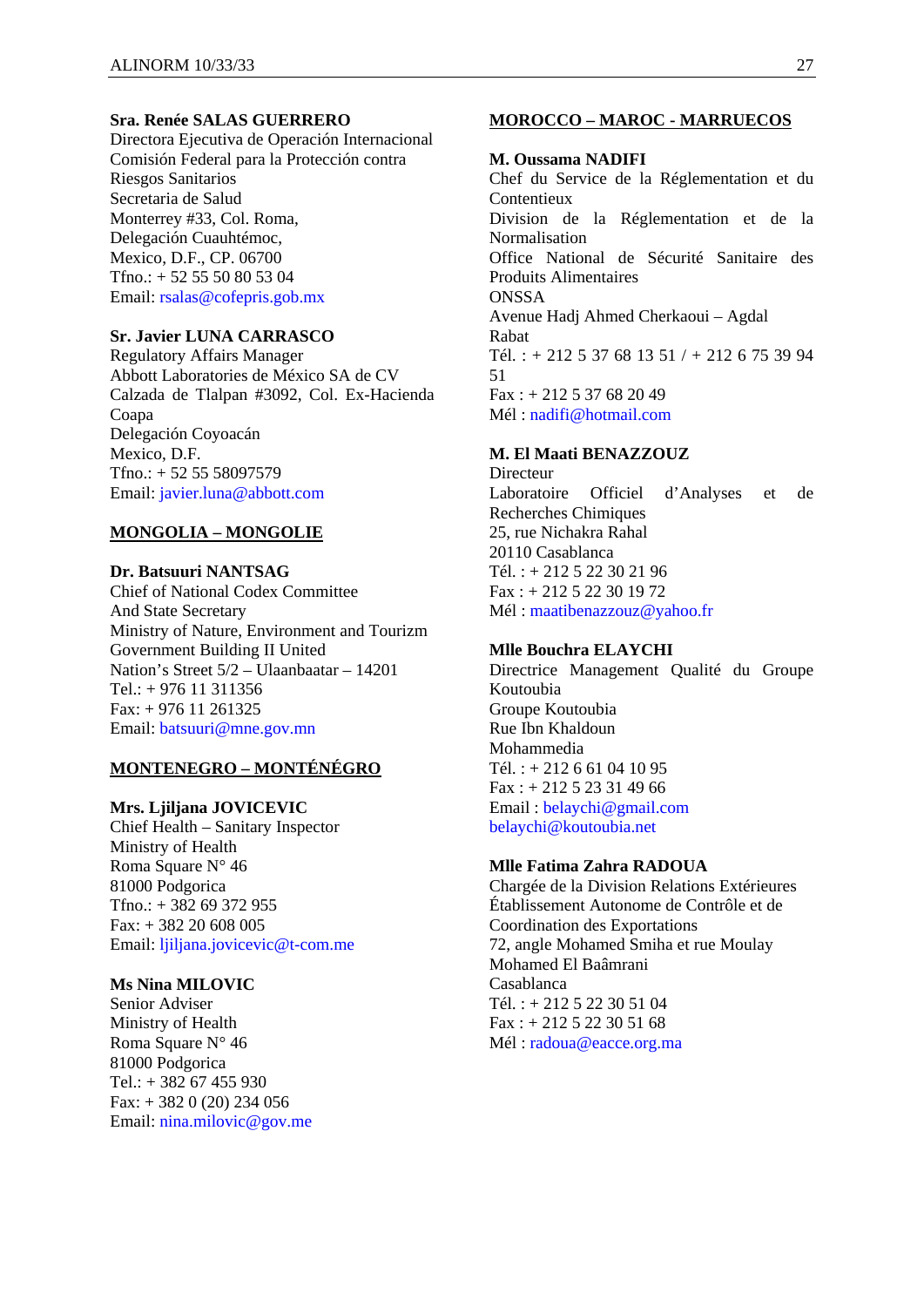#### **Mme Noura BADOUR**

Chef de Service Direction des Industries de la Pêche Maritime Ministère de l'Agriculture et de la Pêche Maritime Quartier administratif Haut Agdal Rabat – BP 476 Tél. : + 212 5 37 68 82 73 Fax : + 212 5 37 68 82 94 Mél : badour@mpm.gov.ma

#### **M. Abdelkrim BERRADA**

Chef du Service du Contrôle des Produits Direction des Industries de la Pêche Maritime Ministère de l'Agriculture et de la Pêche Maritime Quartier administratif Haut Agdal Rabat – BP 476 Tél. : + 212 5 37 68 82 78 Fax : + 212 5 37 68 82 94 Mél : berrada@mpm.gov.ma

## **M. Majid JOUNDY**

Secrétaire Général Union Nationale des Industries de la Conserve de poisson (UNICOP) 7, rue El Yarmouk – Longchamp 20210 Casablanca Tél. : + 212 522 94 37 49 Fax : + 212 522 94 37 49 Mél : unicop@menara.ma

#### **MYANMAR**

**Dr Kyaw LIN**  Director, Food and Drug Administration Department of Health Ministry of Health Yangon  $Tel: + 951$ Fax: + 95 1 Email: drfda@myanmar.com.mm

## **NEPAL – NÉPAL**

#### **Mr. Arunanand MISHRA**

Deputy Director General Department of Food Technology and Quality Control Babarmahal, Kathmandu Tel.: + 977 14262369 Fax: + 977 14262337 Email: dgdftqc@mail.com.np

# **NETHERLANDS – PAYS-BAS – PAÍSES BAJOS**

#### **Mr. Hieronymus FRIEDERICY**

Policy Officer Ministry of Agriculture, Nature and Food **Ouality** Ministerie van LNV P.O. Box 20401 2500 EK The Hague  $Tel.: + 31703786868$ Fax: + 31 70 378 6141 Email: h.friedericy@minlnv.nl

#### **Mr. Rob THEELEN**

Expert Food Quality and Safety VWA P.O. Box 19506 2500 CM The Hague Tel.: + 31 70 448 4084 Fax: + 31 70 448 4071 Email: r.m.c.theelen@vwa.nl

## **Mr. HUIGE Marinus**

Agricultural Counsellor Ministry of Agriculture, Nature and Food **Quality** Avenue Guiseppe-Motta 31-33 Genève (Suisse) Tel.: + 41 227481822 Fax: + 41 227481828 Email:

## **NEW ZEALAND – NOUVELLE ZÉLANDE – NUEVA ZELANDIA**

#### **Ms Carole INKSTER**

Director, Policy New Zealand Food Safety Authority 86 Jervois Quay PO. Box 2835 Wellington 6011 Tel.: + 64 4 894 2505 Fax: + 64 4 894 2501 Email: carole.inkster@nzfsa.govt.nz

#### **NIGER**

#### **M. Boureima MOUSSA**

Chef des Services Qualité et Innocuité des aliments Point Focal Codex Ministère de la Santé Publique BP 623 Tél. : + 227 96 87 19 82 Fax : + 227 207 33570 Mél : boureima\_moussa@yahoo.fr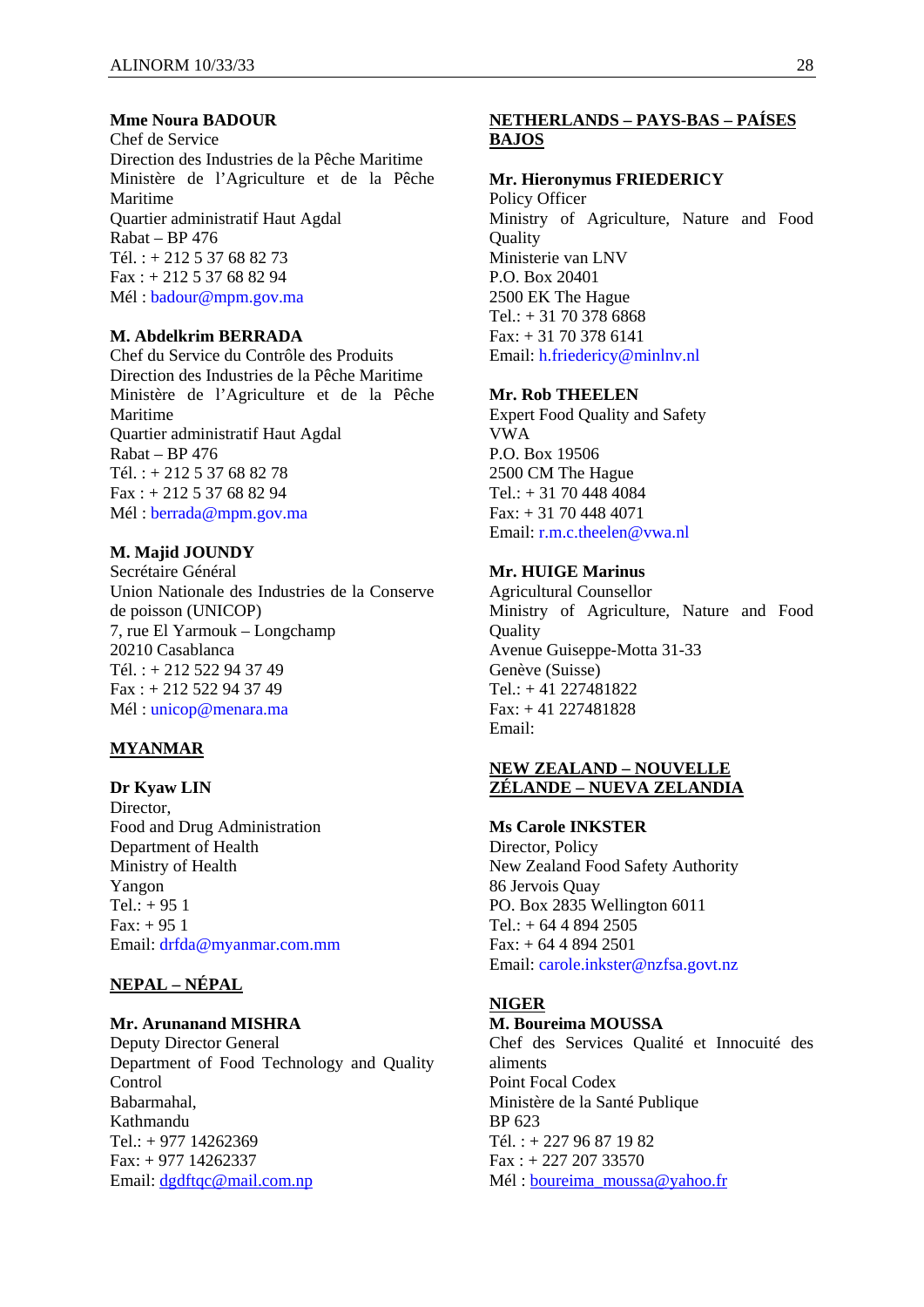## **Mme HASSANE AÏSSATOU Cissé**

Chef de Service Alimentation et Nutrition Gouvernement du Niger Ministère de l'Agriculture et de l'Elevage BP 323 Tél. : + 227 96 96 94 23 Mél : boureima\_moussa@yahoo.fr

## **NIGERIA – NIGÉRIA**

## **Mrs. Jane O. OMOJOKUN**

Deputy Director National Agency for Food and Drug Administration and Control Plot 2032, Olusegun Obasanjo Way Wuse Zone 7 Abuja Tel.: + 234 8033338184 Email: janeomojokun@yahoo.com

#### **Mr. David ERABHAHIEMEN**

Assistant Director Federal Ministry of Science & Technology Federal Secretariat Complex, Phase 1, Maitama Abuja Tel.: + 234 8036092283 Email: davideraa@yahoo.com

### **Mrs. Talatu Kudi ETHAN**

Chief Standards Officer Standards Organisation of Nigeria Plot 13/14 Victoria Arobieke St. Lekki Phase I, Lekki, Lagos Tel.: + 234 803 33 78 217 Email: talatuethan@yahoo.com

### **Mrs. Eva EDWARDS**

Assistant Chief Regulatory Officer National Agency for Food and Drug Administration and Control Plot 2032 Olusegun Obasanjo Way, Wuse Zone 7, Abuja Tel.: + 234 8023109251 Email: eoedwards@yahoo.com

#### **Dr. Mamman MAGAJI**

Coordinating Director Nigeria Agricultural Quarantine Service Federal Ministry of Agriculture and Water Resources New Secretariat, Area 11, Garki, Abuja Tel.: + 234 8036770158 Email: naqsquarantine@yahoo.com

#### **Mr. Akeju OLAGBAJU**

Deputy Director Federal Ministry of Agriculture and Water **Resources** New Secretariat, Area 11, Garki, Abuja Tel.: + 234 7086112753 Email: olaakeju@mail.com

## **NORWAY – NORVÈGE – NORUEGA**

#### **Mrs. Bodil BLAKER**

Senior Adviser Ministry of Health and Care Services P.O. Box 8011 Dep N-0030 Oslo Tel.: + 47 22 24 86 02  $Fax: + 47 22 24 86 56$ Email: bob@hod.dep.no

### **Mrs. Gisken THOEN**

Head of Section Norwegian Food Safety Authority Head Office Felles postmottak Postboks 383 N-2381 Brummundal Tel.:  $+4723216629$ Fax: + 47 23 21 68 01 Email: gibth@mattilsynet.no

## **Mrs. Vigdis VEUM MOELLERSEN**

Senior Advisor Norwegian Food Safety Authority Head Office Felles postmottak Postboks 383 N-2381 Brumundal  $Tel.: +4723216669$ Fax: + 47 23 21 68 01 E-mail : visvm@mattilsynet.no

## **Mrs. Tone MATHESON**

Senior Advisor Ministry of Agriculture and Food Postbox 8007 Dep N-0030 Oslo Tel.: + 47 22 24 94 13  $Fax: + 47 22$ E-mail : tone-elisabeth.matheson@lmd.dep.no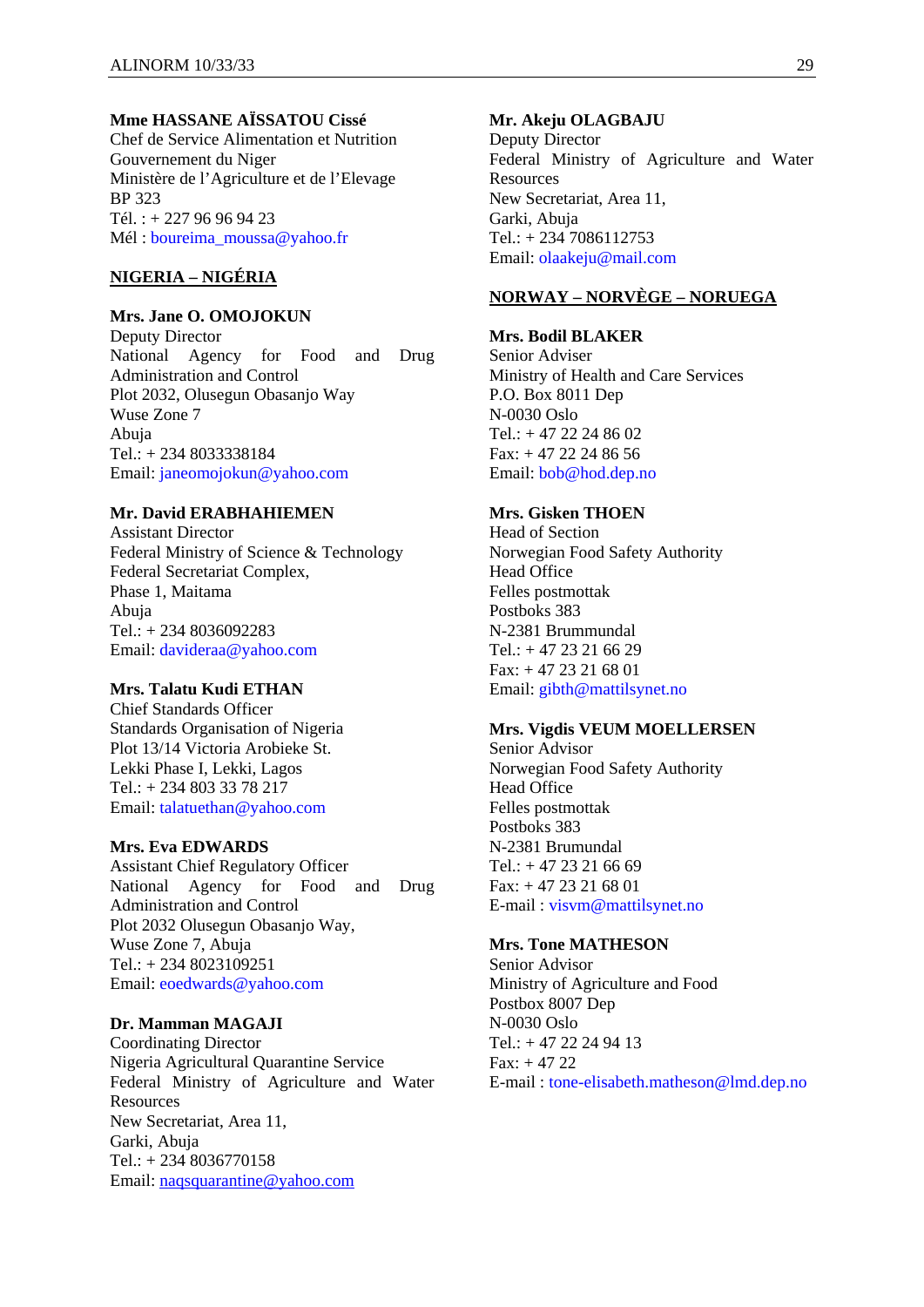## **PAKISTAN - PAKISTÁN**

# **Dr. Mathar Niaz RANA**

Joint Secretary Ministry of Food and Agriculture Islamabad Tel.: + 92 51 9202936 Fax: + 92 51 921 8295 Email: matharrana@hotmail.com

# **PANAMA – PANAMÁ**

### **Ms Carmela CASTILLO**

Head Officer of Sanitary and Phitosanitary Evaluations Department Panamanian Food Safety Authority Postal Address 0819 - 08049 City of Panama Tel.: + 507 5220003  $Fax: + 5075220014$ Email: ccastillo@aupsa.gob.pa

# **PERU – PÉROU – PERÚ**

### **Sr. Cesar ORTEGA**

Secretario Técnico del Comité Nacional de **Codex** Dirección General de Salud Ambiental – DIGESA Ministerio de Salud Calle Las Amapolas #350 Urb. San Eugenio, Lince Lima 14 Tfno.: + 51 1 4428353 Ext. 126 Fax: + 51 1 4428353 Ext. 204 Email: cortega@digesa.minsa.gob.pe

## **PHILIPPINES - FILIPINAS**

#### **Mr. GiLberto LAYESE**

Director IV and Philippines Codex Contact Point Bureau of Agriculture and Fisheries Product **Standards** BPI Compound, Visayas Avenue, Diliman, Quezon City, 1101 Philippines Tel.: + 632 920 6131 or 455 2858 Fax: + 632 920 6131 or 455 2858 Email: bafpsda@yahoo.com.ph

#### **Mrs. Maribel MARGES**

WTO-SPS Dek Officer Vice-Chairperson Sub-Committee on General Principles Philippine National Codex Organization Policy Research Service Department of Agriculture  $3<sup>rd</sup>$ . Flr. Dept. of Agriculture Bldg Elliptical Road, Diliman, Quezon City  $Tel: + 6329288741$  local 2318  $Fax: + 6329280590$ Email: mgmarges@yahoo.com

### **POLAND – POLOGNE - POLONIA**

**Mrs. Magdalena KOWALSKA**  Expert International Cooperation Department Codex Contact Point for Poland Agricultural and Food Quality Inspection 30 Wspolna St. 00-930 Warsaw Tel.: + 48 22 623 29 04 Fax: + 48 22 623 29 97 Email: mkowalska@ijhars.gov.pl

#### **Prof. Krzysztof KWIATEK**

Chair of the Coordinating Committee for Europe National Veterinary Research Institute 57 Partyzantow Avenue 24-100 Pulawy Tel.: + 48 81 889 30 82 Fax: + 48 81 886 25 95 Email: kwiatekk@piwet.pulawy.pl

### **Miss Iwona ZAWINOWSKA**

Expert in the Food of Animal Origin Safety **Office** General Veterinary Inspectorate Wspolna 30 Str. 00-930 Warsaw Tel.:  $+48226231683$ Fax: + 48 22 623 14 08 Email: iwona.zawinowska@wetgiw.gov.pl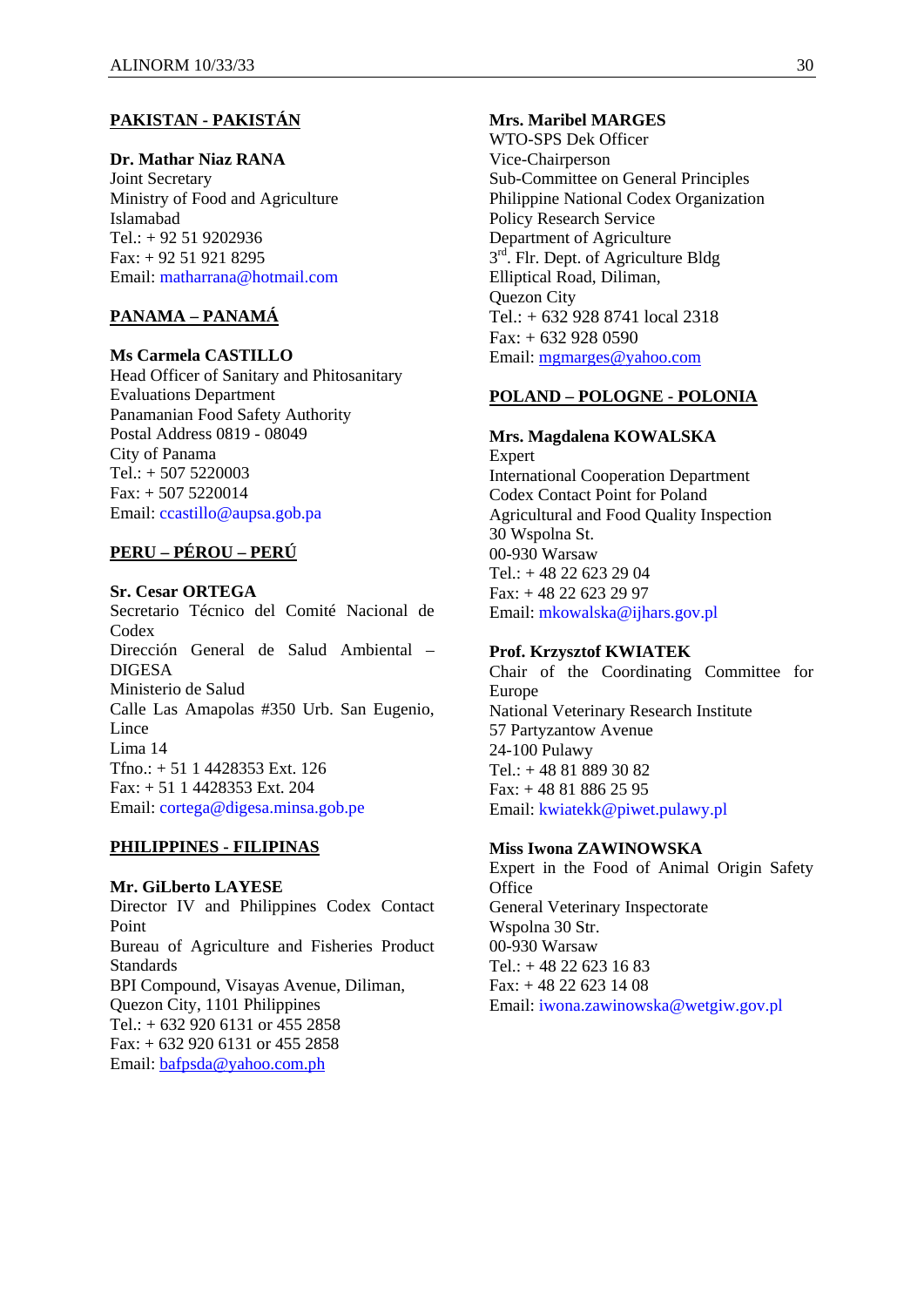#### **PORTUGAL**

## **Mr. Luis SALINO**

Codex Contact Point Ministry of Agricultre Gabinete de Planeamento e Politicas Rua Padre Antonio Vieira n° 1 1099-073 Lisboa Tel.: + 351 213819305 Fax: + 351 213866650 Email: lsalino@gpp.pt

#### **Mr. Miguel José OLIVEIRA CARDO**

Veterinary Public Hygiene Department Direcçao Geral de Veterinaria Rue Elias Garcia n° 30 2704 507 Venda Nova – Amadora Tel.: + 351 214767490 Fax: + 351 214767500 Email: miguel.cardo@dgv.min-agricultura.pt

### **RUSSIAN FEDERATION – FÉDÉRATION DE RUSSIE – FEDERACIÓN DE RUSIA**

#### **Mrs. Irina YAKOVLEVA**

Senior Specialist – Expert of the Dispute Settlement Unit Department of Trade Negotiations Ministry of Economic Development Ovchinnikovskaya nab. 18/1 Moscow, 115324  $Tel + 7 495 651 76 39$ Fax: + 7 495 651 76 43 Email: yakovlevaIV@economy.gov.ru

# **SAMOA**

## **Mr. Auelua Samuelu ENARI**

Chief Executive Officer Chair of National Codex Committee Ministry of Commerce, Industry and Labour P.O. Box 862 Apia Tel.: + 685 20441  $Fax: + 68520443$ Email: auelua@mcil.gov.ws

## **SLOVAKIA – SLOVAQUIE - ESLOVAQUIA**

#### **Dr. Zuzana BIROSOVA**

**Director** Food Safety and Nutrition Department Ministry of Agriculture Dobrovicova 12 812 66 Bratislava Tel.:  $+421$  2 592 66 571 Fax: + 421 2 592 66 704 Email: zuzana.birosova@land.gov.sk

### **SLOVENIA – SLOVÉNIE - ESLOVENIA**

#### **Dr. Blaza NAHTIGAL**

Codex Contact Point Ministry of Agriculture, Forestry and Food Food Safety Directorate Dunajska 22, SI 1000 Ljubljana Tel.: + 386 1 478 9398 Fax: + 386 1 478 9055 Email: blaza.nahtigal@gov.si

### **SOUTH AFRICA – AFRIQUE DU SUD – SUDÁFRICA**

## **Mr. Malose Daniel MATLALA**

Deputy Director National Codex Contact Point Department of Health Directorate: Food Control Private bag X828 Pretoria, 0001 Tel.: + 27 12 312 0158 Fax: + 27 12 312 3180/3162 Email: CACPSA@health.gov.za

# **SPAIN – ESPAGNE - ESPAÑA**

**Dr. Ana CANALS CABALLERO**  Asesora Dirección Ejecutiva Vocal Asesora Ministerio de Sanidad y Política Social Agencia Española de Seguridad Alimentaria y Nutrición Alcalá 56 – Desp. 194 – Planta 1 28071 Madrid  $Tfno.: + 34913380057$ Fax: + 34 91 338 00 73 Email: acanals@msps.es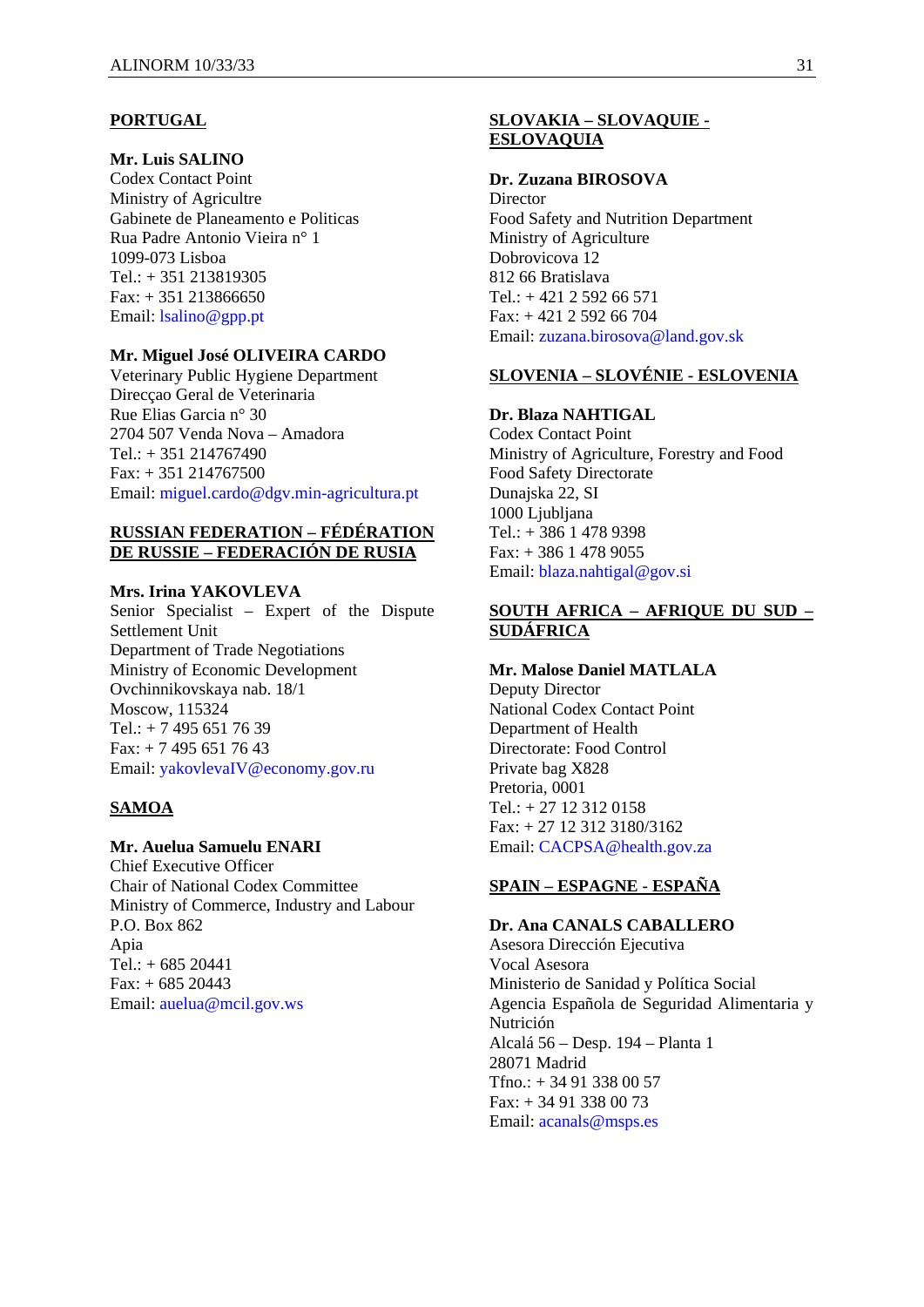### **Sra. Luisa AGUILAR ZAMBALAMBERRI**

Jefa de Servicio Ministerio de Sanidad y Política Social Agencia Española se Seguridad Alimentaria y Nutrición Alcalá 56 – Desp. 443 – Planta 4 28071 Madrid Tfno.: + 34 91 338 04 29 Fax: + 34 91 338 08 83 Email: amaguilar@msps.es / ciao@msps.es

## **Sra. Irene GADEA CAZALILLA**

Técnico Superior Ministerio de Sanidad y Política Social Agencia Española se Seguridad Alimentaria y Nutrición Alcalá 56 – Desp. 478 – Planta 4 28071 Madrid Tfno.: + 34 91 338 09 19 Fax: + 34 91 338 08 83 Email: igadea@msps.es

### **Miss Raluca IVANESCU**

Administrator Council of the European Union 175, rue de la Loi 1048 Bruxelles (Belgique) Tfno.: +32 2 281 3158 Fax: + 32 2 281 6198 Email: raluca.ivanescu@consilium.europa.eu

# **Miss Katinka VAN DER JAGT**

Administrator Council of the European Union 175, rue de la Loi 1048 Bruxelles (Belgique) Tel.: +32 2 281 9961 Fax: + 32 2 281 6198 Email: katinka.vanderjagt@consilium.europa.eu

# **SUDAN – SOUDAN – SUDÁN**

**Mrs. Maria ALI MUDAWI**  Director Standards & Quality Control Unit Ministry of Agriculture and Forests P.O. Box 285, Khartoum Tel.: + 249 915629650  $Fax: + 249$ Email: moafsqcu@yahoo.com

# **SWEDEN – SUÈDE – SUECIA**

#### **Mrs. Kerstin JANSSON**

Deputy Director Ministry of Agriculture SE-103 33 Stockholm Tel.: +46 8 405 11 68  $Fax: + 46 8 20 64 96$ Email: kerstin.jansson@agriculture.ministry.se

## **Mrs. Carmina IONESCU**

Senior Administrative Officer Codex Coordinator National Food Administration Box 622 SE-751 26 Uppsala Tel.:  $+4618175500$  $Fax: + 46$  18 10 58 58 Email: caio@slv.se

#### **SWITZERLAND – SUISSE – SUIZA**

## **Mrs. Awilo OCHIENG PERNET**

1ic. in law, cert. human Nutr. Codex Alimentarius, International Nutrition and Food Safety Issues Division of International Affairs Swiss Federal Office of Public Health Post Box CH-30003 Bern Tel: + 41 31 322 00 41 Fax: + 41 31 322 11 31 Email: awilo.ochieng@bag.admin.ch

# **Mr. Martin MÜLLER**

Scientific Advisor Division of International Affairs Swiss Federal Office of Public Health Post Box CH-30003 Bern Tel.: + 41 31 324 93 16 Fax: + 41 31 322 11 31 Email: martin.mueller@bag.admin.ch

### **Mrs. Ursula TRÜEB**

Representative of the Swiss Consumer **Organisations** Bözli 1 CH-4312 Magden Tel.: + 41 61 841 12 52 Fax: + 41 61 841 12 56 Email: ursula.trueb@vtxmail.ch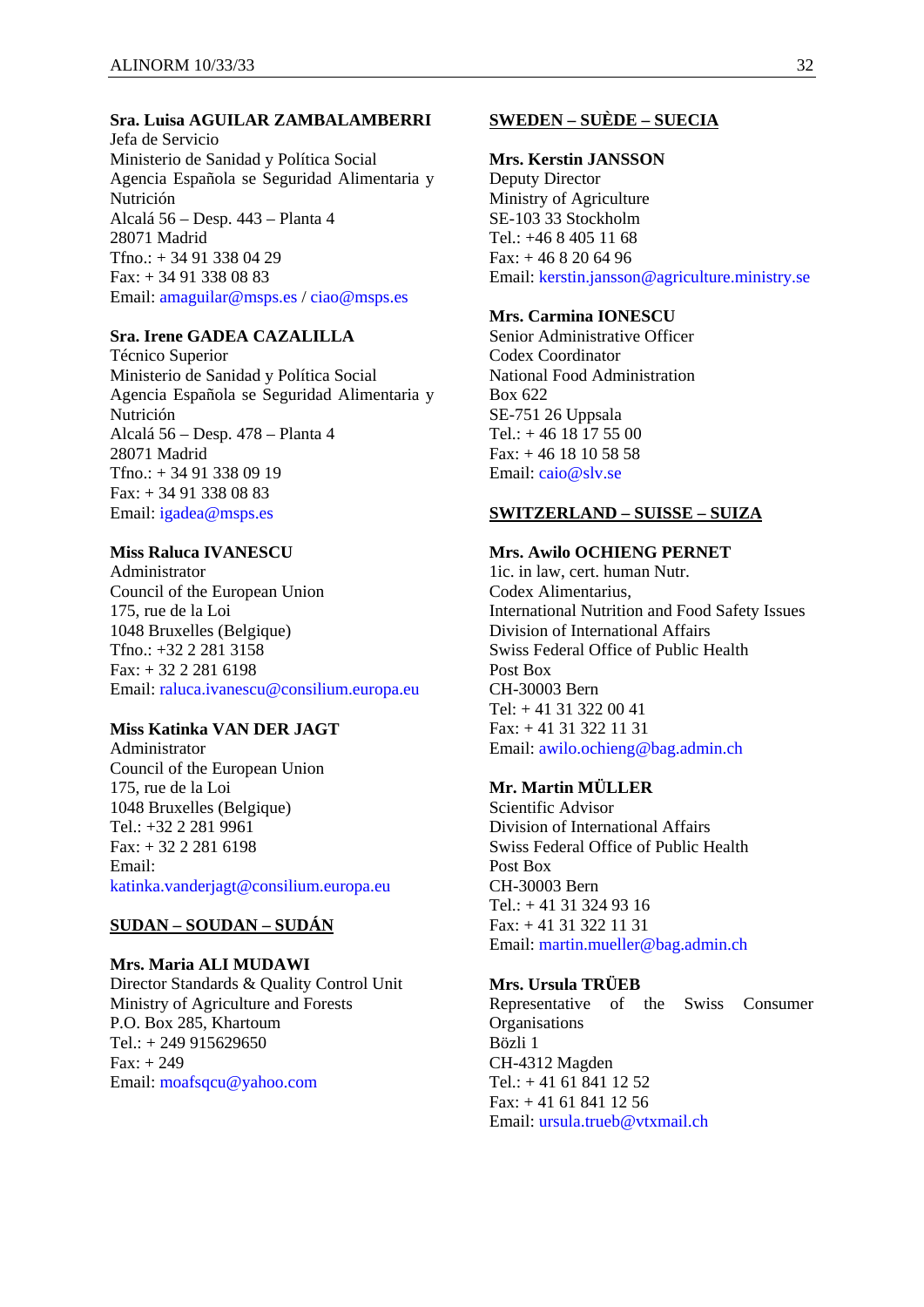#### **Mrs. Irina DU BOIS**

Nestec Ltd. Avenue Nestlé 55 CH-1800 Vevey Tel.: + 41 21 924 22 61 Fax: + 41 21 924 45 17 Email: irina.dubois@nestle.com

## **Mr. Paul ZWIKER**

International Federation of Fruit Juice Producers Post Box 45 CH-9220 Bischofszell  $Tel: +41714200644$ Fax: + 41 71 420 06 43 Email: zwiker@bluewin.ch

### **Dr. Hervé NORDMANN**

Scientific & Regulatory Affairs Ajinomoto Switzerland AG En Crochet 1 CH-1143 Apples Tel.:  $+41$  21 800 37 63 Fax: + 41 21 800 40 87 Email: herve.nordmann@asg.ajinomoto.com

### **TAJIKISTAN – TADJIKISTAN – TAYIKISTAN**

#### **Mr. Kosim KURBONOV**

Head Specialist State Sanitary and Epidemiology Surveillance Service of MoH 8 Tchapaeva, Dushanbe Tajikistan Tel.: + 992372274947 Mobile : +992918503274 Fax: + 992372274947 Email: kosim.kurbonov@gmail.com **THAILAND – THAILANDE – TAILANDIA**

# **Mrs. Oratai SILAPANAPAPORN**

Director Office of Commodity and System Standards National Bureau of Agricultural Commodity and Food Standards Ministry of Agriculture and Cooperatives 50 Phaholyothin Rd, Ladyao, Chatuchak Bangkok 10900 Tel.:  $+ 6625612277$  $Fax: + 6625613357$ Email: oratai@acfs.go.th

#### **Ms Virachnee LOHACHOOMPOL**

Standard Officer National Bureau of Agricultural Commodity and Food Standards Ministry of Agriculture and Cooperatives 50 Phaholyothin Rd, Ladyao, Chatuchak Bangkok 10900 Tel.: + 66 2 561 2277 Ext. 1422  $Fax: + 6625613373$ Email: virachnee@gmail.com

### **Mr. Rungroj RUNGROJSAKORN**

**Director** Thai Frozen Foods Association 92/6 6th Floor, Sathorn Thani II North Sathorn Rd, Bangrak Bangkok 10500 Tel.: 66 2 235 5622 4 Fax: ++ 2 235 5626 Email: thai-frozen@thai-frozen.or.th

# **Mr. Chaiwat INTRACHATORN**

**Director** Thai Food Processors' Association 170/21-22 9th Floor, Ocean Tower I Bldg New Ratchadapisek Road, Klongtoey Bangkok 10110  $Tel.: + 6622612684-6$  $Fax: + 6622612996-7$ Email: thaifood@thaifood.org chaiwat@thaifood.org

# **TUNISIA – TUNISIE - TÚNEZ**

**M. Mohamed Chokri REJEB**  Directeur Général Centre Technique de l'agro-alimentaire Ministère de l'Industrie et de la Technologie 12, rue de l'Usine 2035 Charguia II Tél. : + 216 71 940 358 Fax : + 216 71 941 080 Mél : ctaa@topnet.tn

### **Mme Melika HERMASSI BELGACEM**

Sous-Directeur, chargée du Secrétariat permanent du Comité Tunisien du Codex Centre Technique de l'agro-alimentaire Ministère de l'Industrie et de la Technologie 12, rue de l'Usine 2035 Charguia II Tél. : + 216 71 940 198 Fax : + 216 71 941 080 Mél codextunisien@topnet.tn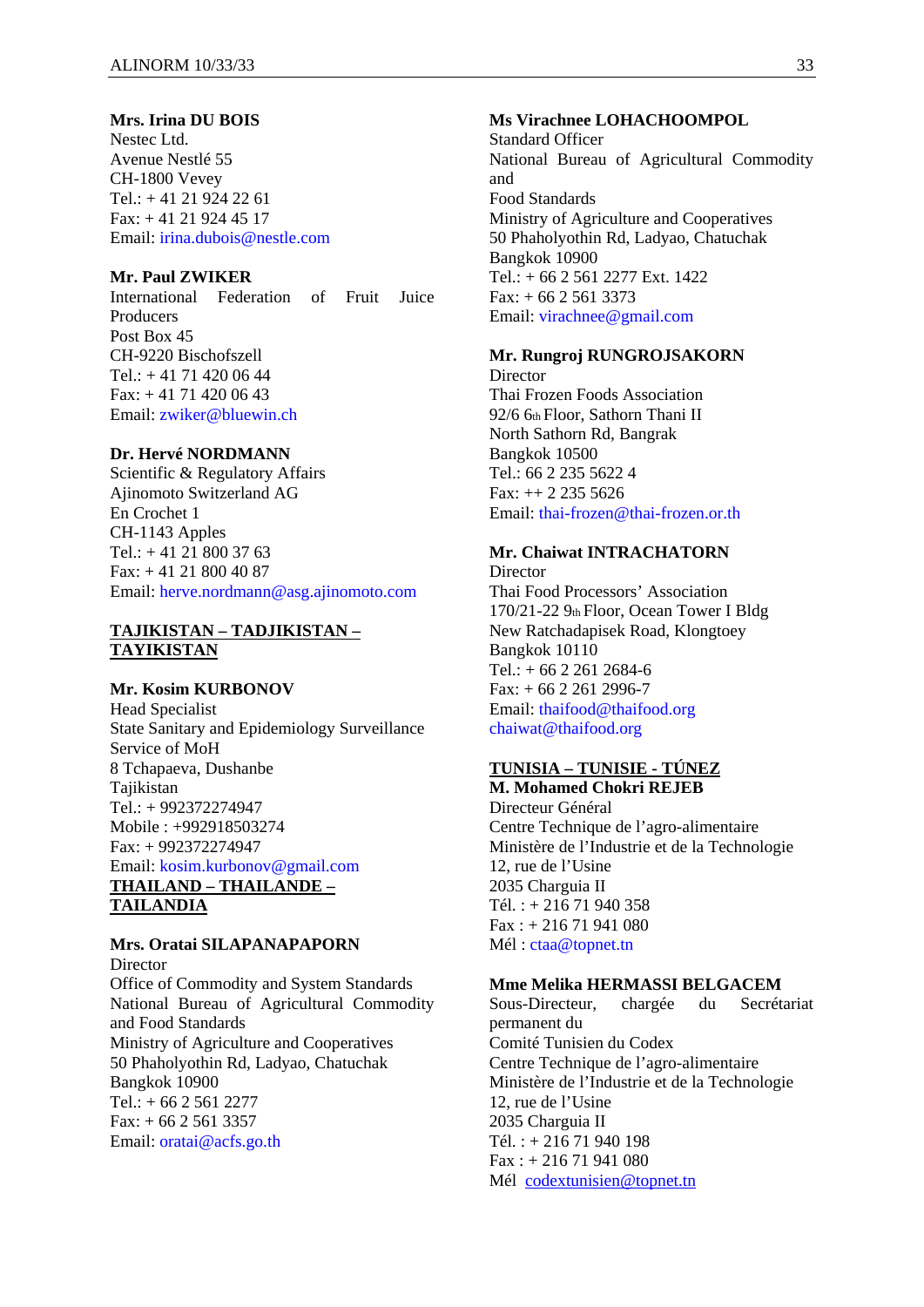### **M. Amine MESTIRI**

Juriste, charge des Études réglementaires à la Sécurité Sanitaire des Aliments Agence Nationale de Contrôle Sanitaire et Environnementale des Produits 2, rue Ibn Nadim - Montplaisir 1073 Tunis Tél. : + 216 71 903 942 Fax : + 216 71 909 233 Mél : aminecheba@yahoo.fr

### **UGANDA – OUGANDA**

#### **Dr. Benezeeri MANYINDO**

Deputy Executive Director (Technical) Uganda National Bureau of Standards P.O. Box 6329 - Kampala Tel.: + 256 414 505 995 Fax: + 256 414 286 123 Email: ben.manyindo@unbs.go.ug

### **URUGUAY**

### **Sra. Cristina VAZ**

Asesor Ministerio de Ganadería, Agricultura y Pesca Constituyente 1476 Montevideo Tfno.: + 598 2 4126358 Fax: + 598 2 4126331 Email: cvaz@mgap.gub.uy

#### **UNITED STATES OF AMERICA – ÉTATS-UNIS D'AMÉRIQUE – ESTADOS UNIDOS DE AMÉRICA**

### **Ms Karen STUCK**

U.S. Codex Manager Food Safety and Inspection Service U.S. Department of Agriculture 1400 Independence Ave. SW, Room 4861 South Building Washington, DC 20250 Tel.: + 202 720 2057 Fax: + 202 720 3157 Email: karen.stuck@osec.usda.gov

#### **Dr. H. Michael WEHR**

Codex Program Coordinator US Food and Drug Administration Center for Food Safety and Applied Nutrition 5100 Paint Branch Parkway College Park, Maryland 20740 Tel.: + 301 436 1724  $Fax: + 3014362618$ Email: michael.wehr@fda.hhs.gov

### **Mrs. Camille BREWER**

Director, International Affairs Staff Center for Food Safety and Applied Nutrition U.S. Food and Drug Administration 5100 Paint Branch Pkwy College Park, MD 20740 Tel.: + 301 436 1723  $Fax: + 3014362618$ Email: camille.brewer@fda.hhs.gov

#### **Mrs. Melissa R. CLARKSON AGUSTIN**

Director, Agricultural Affairs Office of the United States Trade Representative 600 17th St NW Washington, DC 20509 Tel.: + 202 395 9629 Fax: + 202 395 4579 Email: Melissa\_Clarkson@ustr.eop.gov

#### **Mr. Richard B. BOYD**

Director, Defense Contrat Inspection Section Processed Products Branch Fruit and Vegetable Programs Agricultural Marketing Service U.S. Department of Agriculture 1400 Independence Ave, SW Washington, DC 20250 Tel.: + 202 720 5021 Fax: - 202 690 1527 Email: richard.boyd@ams.usda.gov

### **Mr. Richard CAPWELL**

Deputy Director International Regulations and Standards Division Foreign Agricultural Service U.S. Department of Agriculture 1400 Independence Ave. SW Washington, DC 20250 Tel.: + 202 720 7054 Fax: + 202 720 0433 Email: rick.capwell@fas.usda.gov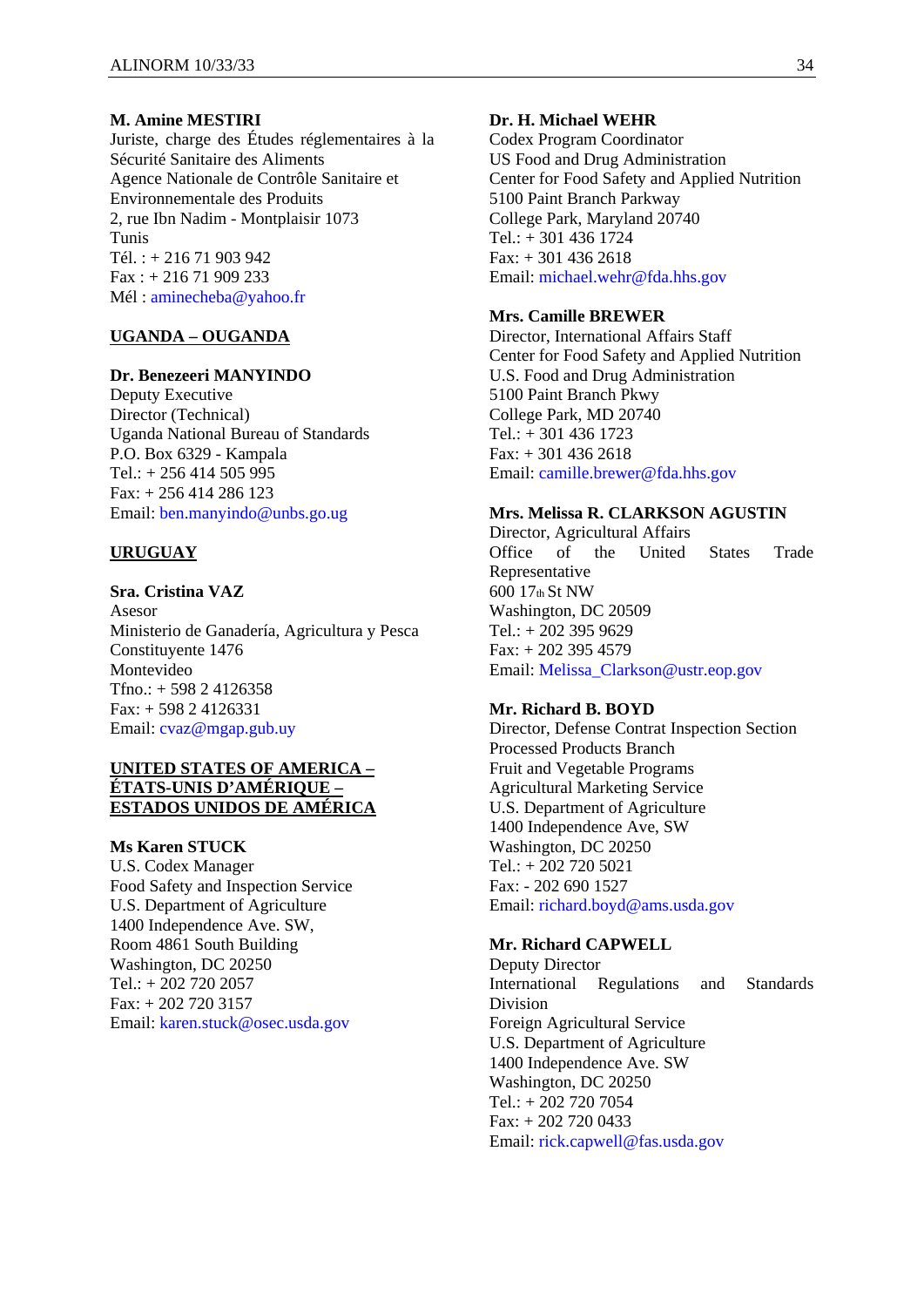### **Dr. Jose Emilio ESTEBAN**

Scientific Advisor Eastern Analaytical Laboratory System Food Safety and Inspection Service US Department of Agriculture 950 College Station Road Athens, Georgia 30604  $Tel.: + 706, 546, 3429$ Fax: + 706 546 3428 Email: Emilio.esteban@fsis.usda.gov

### **Mrs. Renee HANCHER**

Standards Coordinator Market Access and Compliance U.S. Department of Commerce International Trade Administration 1401 Constitution Avenue, N.W. Washington, D.C. 20230 Tel.: + 202 482 3493 Fax: + 202 482 5939 Email: renee.hancher@trade.gov

#### **Mrs. Mary Frances LOWE**

Program Advisor U.S. Environmental Protection Agency 1200 Pennsylvanie Ave NW Washington, DC 20460 Tel.: + 703 305 5689 Fax: + 703 308 1850 Email: lowe.maryfrances@epa.gov

# **Dr. Steven VAUGHN**

**Director** Office of New Animal Drug Evaluation United States Food and Drug Administration Center for Veterinary Medicine 7520 Metro Park North 1 Rockville, Maryland 20855 Tel.: + 240 276 8306 Fax: + 240 276 9538 Email: steven.vaughn@fda.hhs.gov

## **Mrs. Barbara McNIFF**

Senior Staff Officer, US Codex Office U.S. Department of Agriculture Room 4870 South Building 1400 Independence Avenue Washington, DC 20250 Tel.:  $+2026904719$ Fax: + 202 720 3157 Email: barbara.mcniff@fsis.usda.gov

### **Mrs. Marsha ECHOLS**

Washington Counsel National Association for the Specialty Food Trade, Inc. 3286 M Street, NW Washington, DC 20007 Tel.: + 202 625 1451  $Fax: + 2026259126$ Email: mechols@earthlink.net

## **Mr. Raul GUERRERO**

**Consultant** International Regulatory Strategies 793 North Ontare Road Santa Barbara, California 93105 Tel.: + 805 898 1830 Fax: + 805 898 1830 Email: guerrero\_raul\_j@yahoo.com

## **Mr. David P. LAMBERT**

Principal Lambert Associates 5105 Yuma Street, NW Washington, DC 20016  $Tel.: + 2029665056$ Fax: + 202 966 5094 Email: lambertdp@yahoo.com

### **Mr. Richard WHITE**

Consultant 406 169 th CT NE Bradenton, FL 34212 Tel.: + 1 703 304 0424 Email: rwhite@rdwglobal.com

#### **UNITED KINGDOM – ROYAUME-UNI – REINO UNIDO**

**Mr. Andy SMITH**  Head, EU + Int. Strategy FSA 125 Kingsway London WC2B 6NH Tel.: + 44 207 276 8183 Email: andy.smith@foodstandards.gsi.gov.uk

#### **ZAMBIA - ZAMBIE Mr. Delphin KINKESE**

Chief Environmental Health Officer Food Safety and Occupational Health Ministry of Health P.O. Box 30205 - Lusaka  $Tel: + 260\ 211\ 25\ 30\ 40/5$ Fax: + 260 211 25 33 44 Email: dmkinkese@gmail.com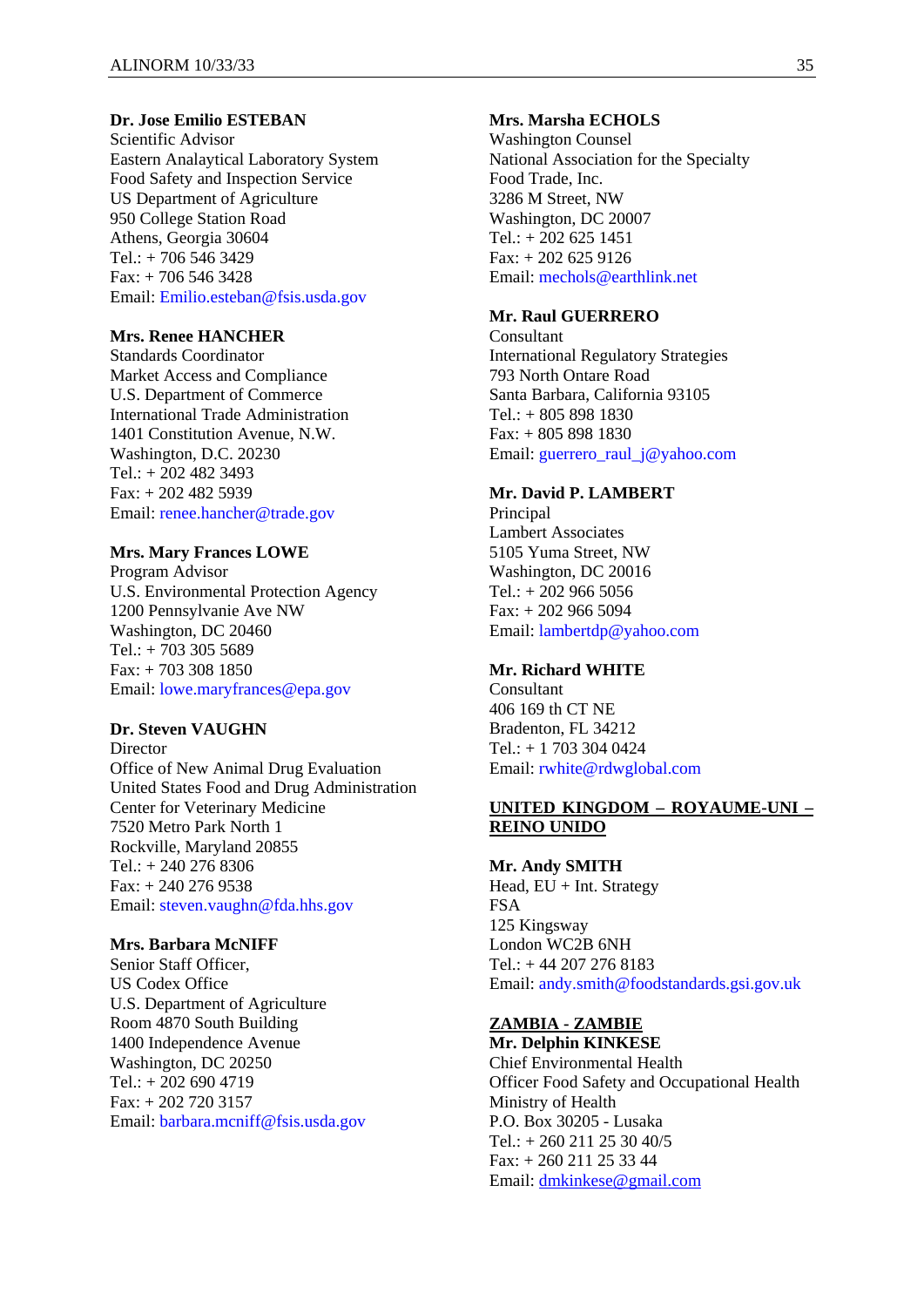#### **ZIMBABWE**

#### **Mr. Fredy CHINYAVANHU**

Deputy Director – Food Control Ministry of Health Government Analyst Laboratory P.O. Box CY231 - Causeway Tel.: + 263 912 426 084 Fax: + 263 4 705261 Email: fchinyavanhu@healthnet.org.zw fchinyavanhu@hotmail.com

### **CHAIRMANSHIP OF THE COMMISSION PRÉSIDENCE DE LA COMMISSION PRESIDENCIA DE LA COMISIÓN**

#### **Dr. Karen HULEBAK**

Chairperson, Codex Alimentarius Commission U.S. Department of Agriculture Office of Food Safety 1400 Independence Ave., SW 412A – Whitten Building Washington, DC 20250-3700 (USA)  $Tel.: + 2026905074$ Fax: + 202 690 2164 Email: karen.hulebak@fsis.usda.gov

## *INTERNATIONAL GOVERNMENTAL ORGANIZATIONS ORGANISATIONS GOUVERNEMENTALES INTERNATIONALES ORGANIZACIONES GUBERNAMENTALES INTERNACIONALES*

### **IIF - IIR (International Institute of Refrigeration - Institut International du Froid)**

### **M. Xavier MEIGNIEN**

Directeur Délégué Institut International du Froid 177, boulevard Malesherbes 75017 Paris (France) Tél. : + 33 1 42 27 32 35 Fax : + 33 1 47 63 17 98 Mél : iif-iir@iifiir.org

#### **OIE**

#### **Mme Gillian MYLREA**

Chargée de mission Service de Commerce International OIE 12, rue de Prony 75017 Paris (France) Tél. : + 33 1 44 15 18 88 Fax : + 33 1 42 67 09 87 Mél : g.mylrea@oie.int

### **WTO/OMC (Word Trade Organisation – Organisation Mondiale du Commerce-Organización Mundial del Comercio)**

## **Mrs. Serra AYRAL**

Counsellor Agriculture and Commodities Division WTO/OMC Centre William Rappard Rue de Lausanne 154 CH-1211 Genève 21 (Suisse) Tel.:  $+41$  22 739 54 65 Fax: + 41 22 739 57 60 Email: serra.ayral@wto.org

### *INTERNATIONAL NON-*

*GOVERNMENTAL ORGANIZATIONS ORGANISATIONS NON GOUVERNEMENTALES INTERNATIONALES ORGANIZACIONES INTERNACIONALES NO GUBERNAMENTALES*

### **ALA (Asociación Latinoamericana de Avicultura)**

#### **Dr. Isidro MOLFESE**

**Observer** Asociación Latinoamericana de Avicultura Esteban Arce 441 1426 Buenos Aires (Argentine) Tel.: + 54 11 4774-4770 Mobile : + 54 911 4539-2595 Email: molfese@ciudad.com.ar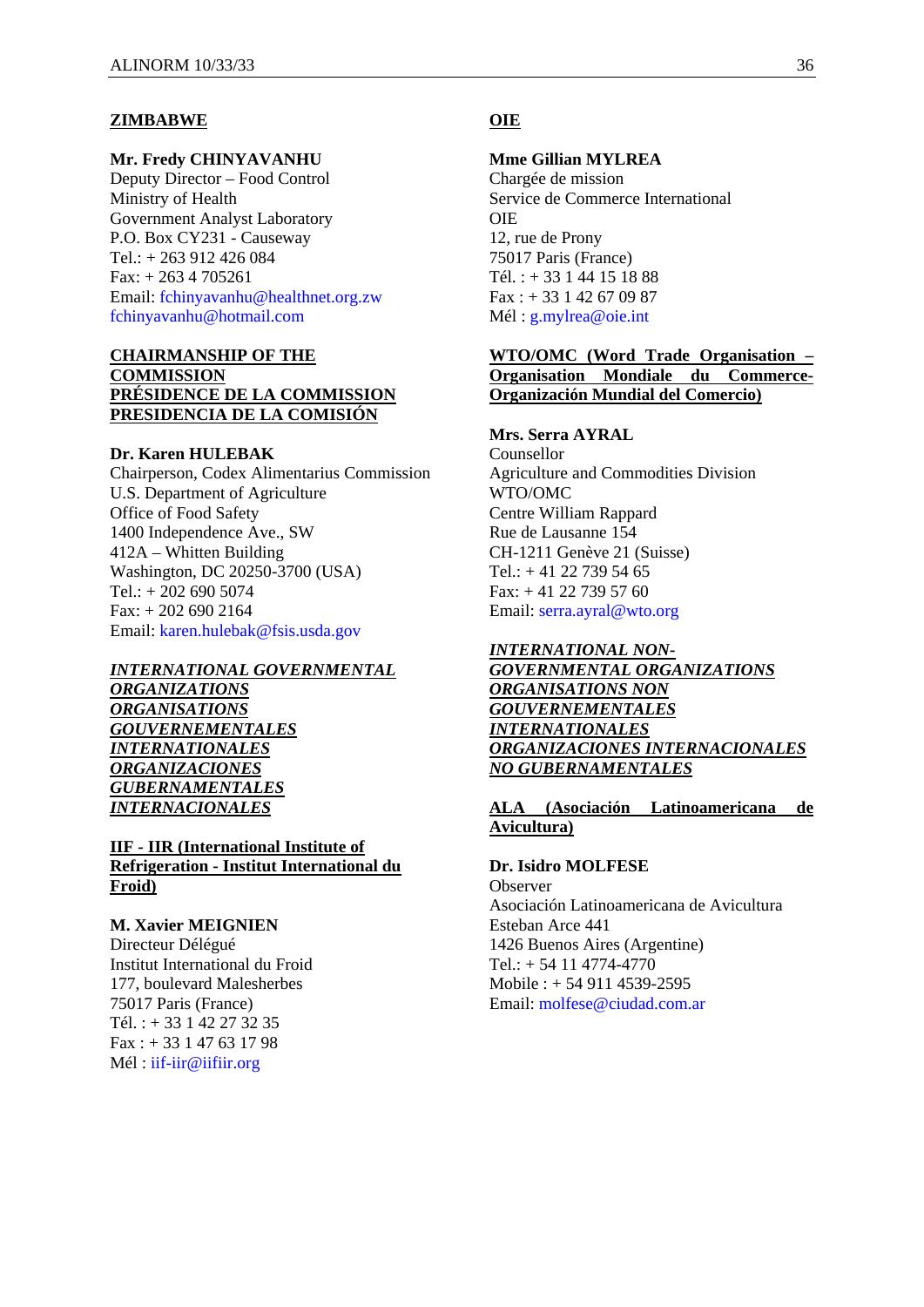### **CRN (Council for Responsible Nutrition)**

# **Dr. John HATHCOCK**

Senior Vice President, International & Scientific Affairs Council for Responsible Nutrition 1828 L Street, NW, Suite 510 Washington, DC 20036 (USA) Tel.: + 1 202 204 7662 Fax: + 1 202 204 7701 Email: jhathcock@crnusa.org

# **Mr. John VENARDOS**

Senior Vice President Worldwide Regulatory, Government and Industry Affairs Herbalife International of America, Inc. 990 West 190th Torrance, California 90502 (USA) Tel.: + 1 310 851 2346 Fax: + 1 310 767 3316 Email: johnV@herbalife.com

#### **Dr. Vasilios FRANKOS**

Senior Vice President Product Compliance and Safety Herbalife International of America, Inc. 990 West 190th Torrance, California 90502 (USA)  $Tel.: + 13104109600$ Fax: + 1 310 767 3316 Email: vasiliosF@herbalife.com

### **Mr. Mark LE DOUX**

Chairman Natural Alternatives International 1185 Linda Vista Drive San Marcos, California 92078 (USA)  $Tfno.: + 17607367742$ Fax: + 1 760 591 9637 Email: mledoux@nai-online.com

#### **Mr. Mark MANSOUR**

Partner Bryan Cave LLP 1155 F Street, NW Washington, DC 20004 (USA) Tel.: + 1 202 508 6019 Fax: + 1 202 220 7319 Email: mark.mansour@bryancave.com

## **EFLA- AEDA (European Food Law Association - Association Européenne pour le Droit de l'Alimentation)**

**Mr. Xavier LAVIGNE**  Member EFLA-AEDA Rue de l'Association 50 1000 Brussels (Belgique) Tel.: + 32 2 209 1142 Fax: + 32 2 219 7342 Email: secretariat@efla-aeda.org

### **IDF – FIL (International Dairy Federation – Fédération Internationale de Laiterie - Federación Internacional de Lechería)**

### **M. Thierry GESLAIN**

FIL-IDF France CNIEL 42, rue de Châteaudun 75314 Paris Cedex 9 (France) Tél. : + 33 1 49 70 71 15  $Fax: + 33142806345$ Mél : tgeslain@cniel.com

#### **Mr. Jörg SEIFERT**

Technical Director International Dairy Federation Boulevard Auguste Reyers,80 B-1030 Brussels (Belgique)  $Tel + 32 2 706 8643$ Fax: + 32 2 733 0413 Email: jseifert@fil-idf.org

### **IBFAN (International Baby Food Action Network)**

#### **Mrs. Maryse ARENDT**

Chargée de direction Initiativ Liewensufank asbl 20 rue de Contern L-5955 Itzig (Luxembourg) Tel.: + 352 360597-13  $Fax: + 352366134$ Email: marendt@liewensufank.lu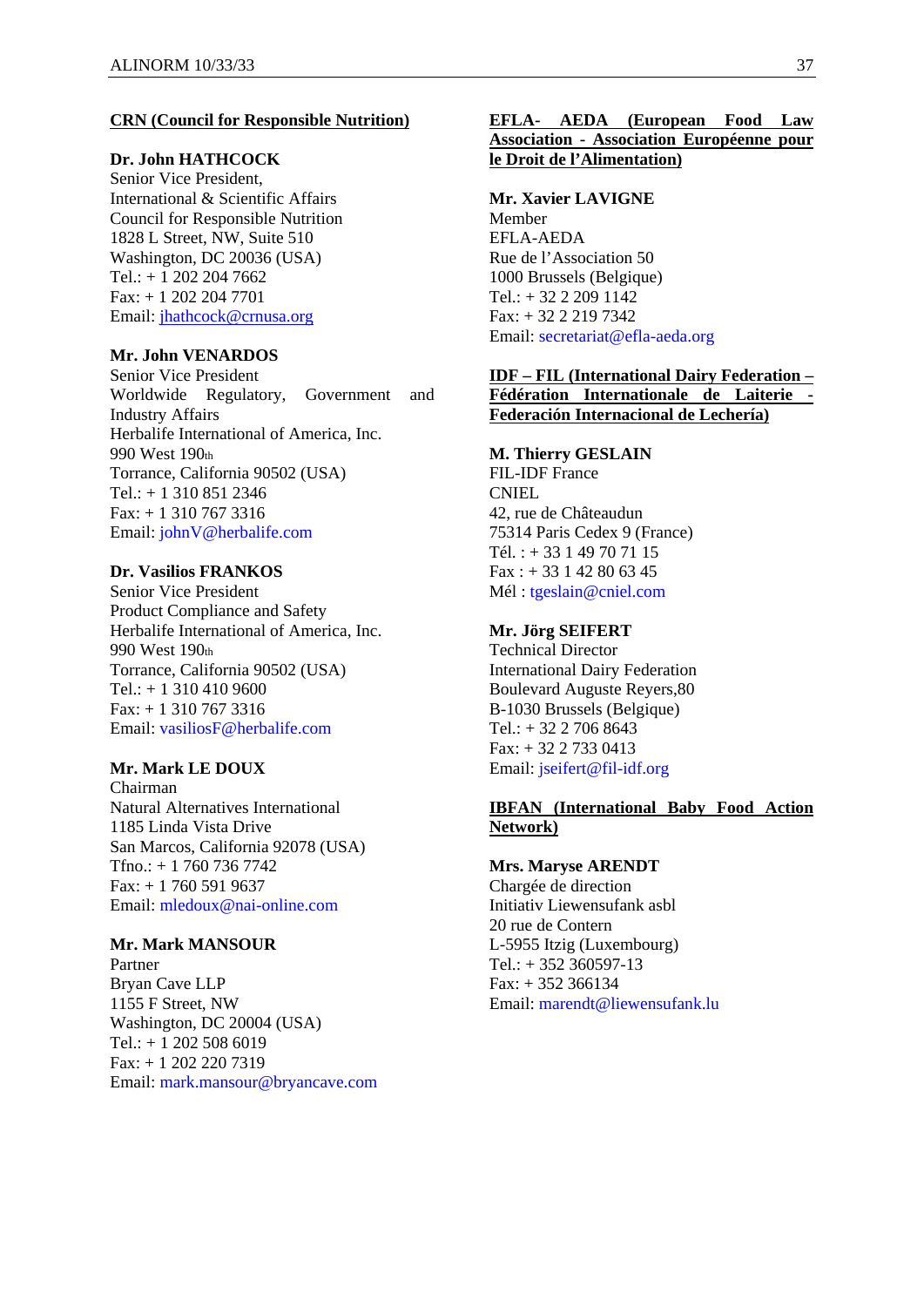## **ICA - ACI (International Co-operative Alliance – Alliance Coopérative Internationale – Alianza Cooperativa Internacional)**

### **Mr. Kazuo ONITAKE**

Head of Unit, Safety Policy Service Japanese Consumers' Co-operative Union Co-op Plaza, 3-29-8, Shibuya, Shibuyaku Tokyo 150-8913 (Japon) Tel.: + 81 3 5778 8109 Fax: + 81 3 5778 8125 Email: kazuo.onitake@jccu.coop

### **ICGMA (International Council of Grocery Manufacturer Associations)**

#### **Mrs. Peggy ROCHETTE**

Sr. Director of International Affairs Grocery Manufacturers Association 1350 I Street NW Washington, DC 20005 (USA) Tel.:  $+12026395921$ Fax: + 1 202 639 5991 Email: prochette@gmaonline.org

## **IFAH (International Federation for Animal Health)**

### **Mrs. Barbara FREISCHEM**

Executive Director IFAH Rue Defacqz, 1 1000 Brussels (Belgique) Tel.: + 32 2 541 0111 Fax: + 32 2 541 0119 Email: b.freischem@ifahsec.org

#### **M. Olivier ESPEISSE**

Directeur Général – Vétérinaire Responsable ELANCO SANTE ANIMALE Lilly France 13 rue Pagès 92158 Suresnes Cedex (France) Tél. : + 33 1 55 49 35 35 Fax : + 33 1 55 49 36 70 Mél : espeisse\_olivier@lilly.com

#### **Mr. Dennis L. ERPELDING**

Manager, Elanco Government Relations, Public Affairs and Communications ELANCO ANIMAL HEALTH 2001 West Main Street – P.O. Box 708 IN 46140 Greenfield, Indiana (USA) Tel.: + 1 317 276 2721 Email: dle@lilly.com

## **IICA (Inter-American Institute for Cooperation on Agriculture - Instituto Interamericano de Cooperación para la Agricultura)**

### **Dr. Jaime FLORES PONCE**

Especialista Regional en Sanidad Agropecuaria e Inocuidad de los Alimentos Instituto Interamericano de Cooperacion para la Agricultura Apartado Postal 5345 Caracas 1010 (Venezuela) Tfno.: + 58 2 125718055 Fax: + 58 2 125763150 Email: jflores@iica.int.ve

### **ISDI (International Special Dietary Foods Industries)**

**Dr. Jean-Claude JAVET**  Member International Special Dietary Foods Industries Rue de l'Association, 50 1000 Bruxelles (Belgique) Tel.: + 32 2 218 14 70 Fax: + 32 2 219 73 42 Email: secretariat@isdi-federation.org

### **NHF (National Health Federation)**

**Mr. Scott TIPS**  National Health Federation P.O. Box 688 Monrovia, Californie 91017 (USA) Tel.: +1 626 357 2181 Fax: + 1 626 303 0642 Email: scott@monaco.mc

### **JOINT FAO/WHO SECRETARIAT SECRÉTARIAT CONJOINT FAO/OMS SECRETARÍA CONJUNTA FAO/OMS**

### **Mrs. Selma DOYRAN**

Chief Joint FAO/WHO Food Standards Programme FAO - Via delle Terme di Caracalla Rome 00153 (Italie) Tel.: + 39 06 5705 5826  $Fax: + 390657054593$ Email: selma.doyran@fao.org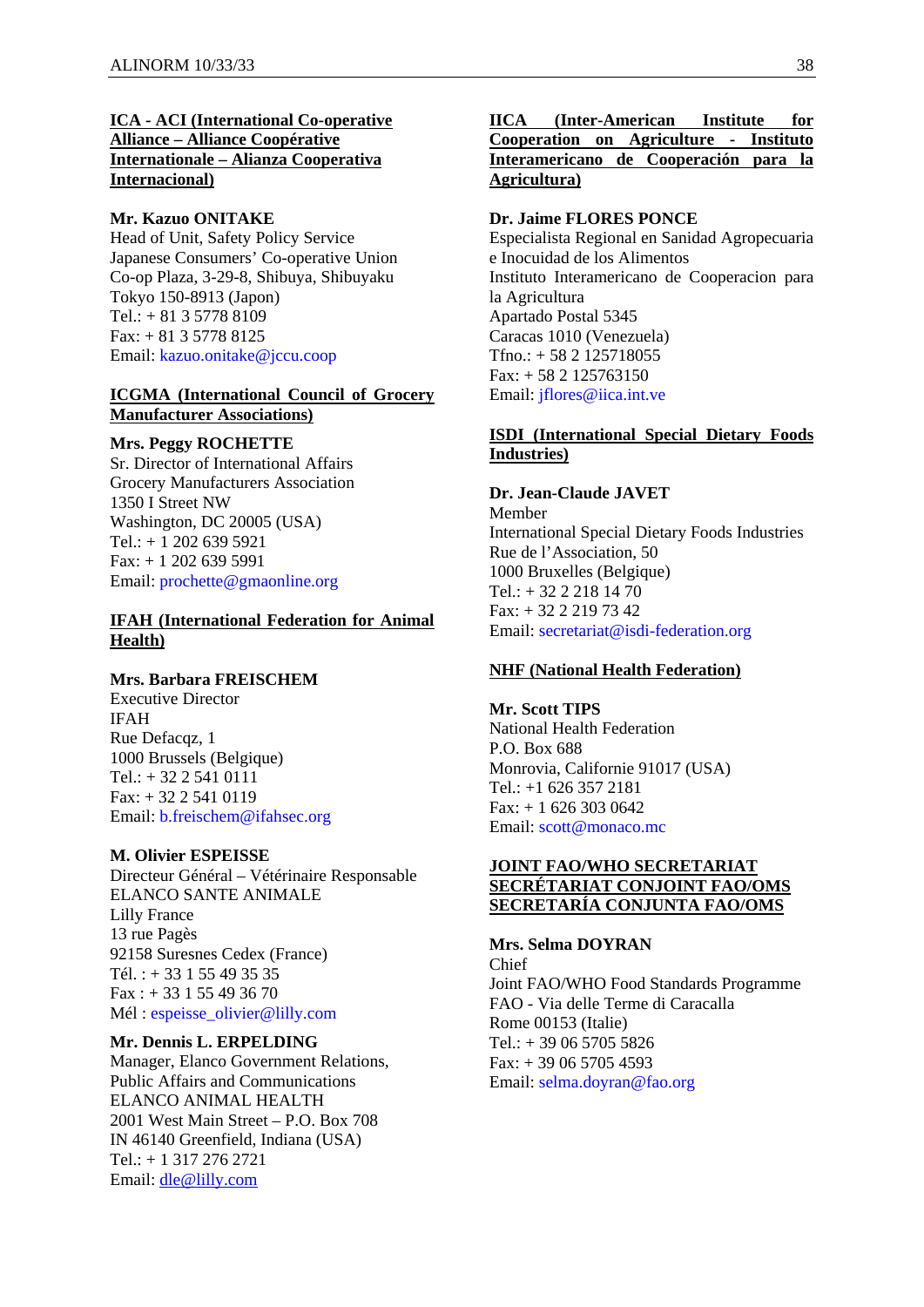### **Mr. Tom HEILANDT**

Senior Food Standards Officer Joint FAO/WHO Food Standards Programme FAO - Via delle Terme di Caracalla Rome 00153 (Italie)  $Tel: + 390657054384$ Fax: + 39 06 5705 4593 Email: tom.heilandt@fao.org

## **FAO**

#### **Mr. Ezzeddine BOUTRIF**

Director Nutrition and Consumer Protection Division Food and Agriculture Organization of the United Nations (FAO) Viale delle Terme di Caracalla 0153 Rome (Italie) Tel.:  $+390657056156$ Fax: + 39 06 5705 4593 Email: ezzeddine.boutrif@fao.org

### **WHO - OMS**

#### **Mr. Jorgen SCHLUNDT**

Director Department of Food Safety and Zoonoses World Health Organization 20 avenue Appia CH-1211 Geneva 27 (Suisse) Tel.:  $+41$  22 791 34 45 Fax: + 41 22 791 48 07 Email: schlundtj@who.int

#### **LEGAL COUNSEL CONSEILLER JURIDIQUE ASESOR JURÍDICO**

#### **FAO**

**Mr. Ilja BETLEM**  Legal Officer, General Legal Affairs Service Legal Office FAO Via delle Terme di Caracalla 00153 Rome (Italie) Tel.: +39 06 5705 2778 Fax: + 39 06 5705 4408 Email: ilja.betlem@fao.org

### **WHO**

#### **Mrs. Egle GRANZIERA**

Legal Officer Office of the Legal Counsel World Health Organization 20 avenue Appia, 1211 Geneva 27 (Suisse) Tel: + 41 22 791 36 80 Fax: + 41 22 791 041 58 Email: granzierae@who.int

### **FRENCH SECRETARIAT SECRÉTARIAT FRANÇAIS SECRETARÍA FRANCESA**

### **M. Pascal AUDEBERT**

Point de Contact Codex Français Secrétariat Général des Affaires Européennes Carré Austerlitz 2, boulevard Diderot 75572 Paris Cedex 12 (France) Tél. : + 33 1 44 87 16 03  $Fax + 33144871604$ Mél : pascal.audebert@sgae.gouv.fr Mél : sgae-codex-fr@sgae.gouv.fr **Mme Dominique CHAMPIRE** 

Ministère de l'Économie, de l'Industrie et de l'Emploi DGCCRF – Télédoc 251 59, boulevard Vincent Auriol 75703 Paris Cedex 13 (France) Tél. :  $+33144972963$ Fax : + 33 1 44 97 30 37

### **Mme Geneviève RAOUX**

Ministère de l'Économie, de l'Industrie et de l'Emploi DGCCRF – Télédoc 251 59, boulevard Vincent Auriol 75703 Paris Cedex 13 (France) Mél  $\blacksquare$ genevieve.raoux@dgccrf.finances.gouv.fr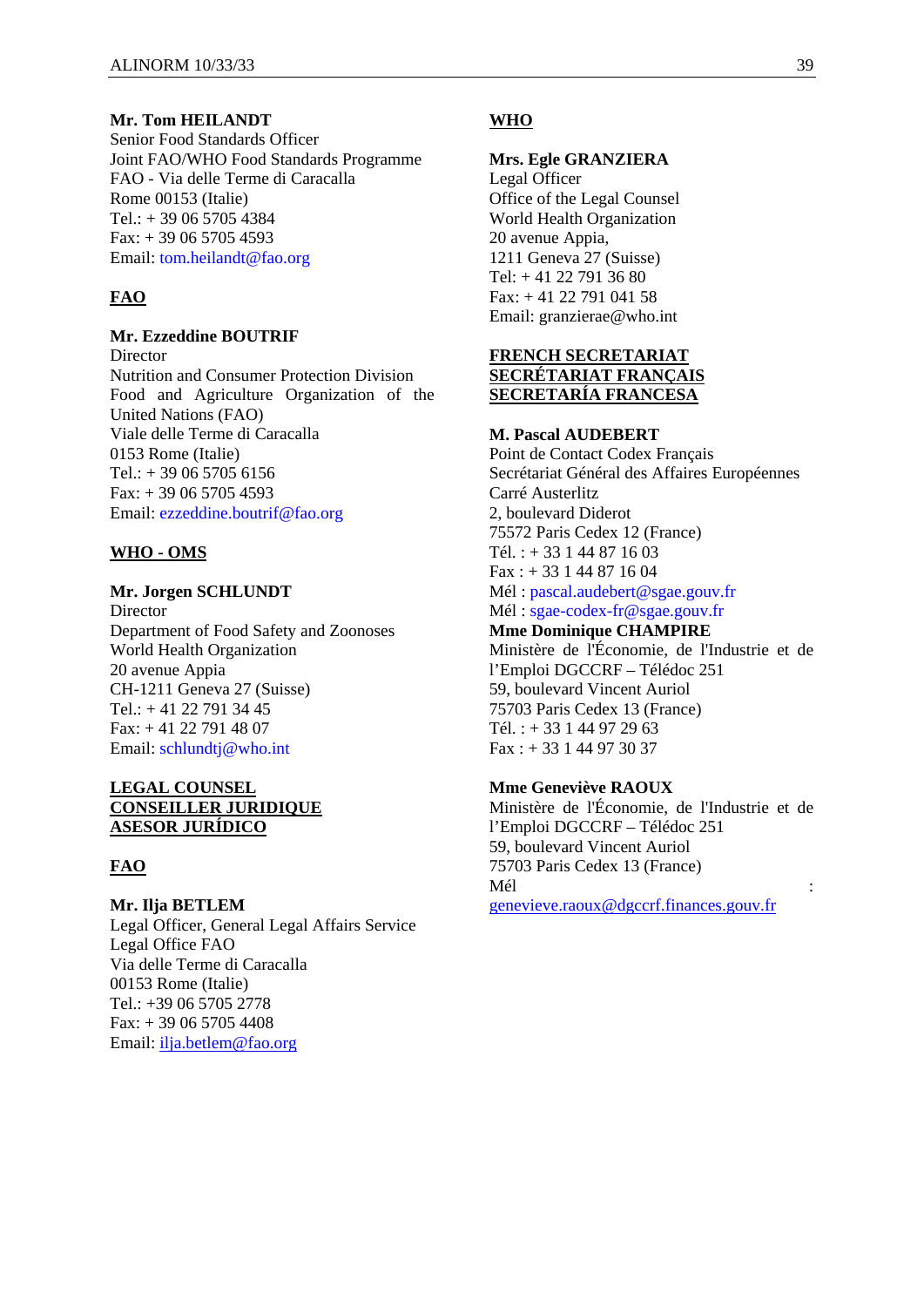# **APPENDIX II**

# **DRAFT CODE OF ETHICS FOR INTERNATIONAL TRADE IN FOOD INCLUDING CONCESSIONAL AND FOOD AID TRANSACTIONS**

## **(AT STEP 8)**

## **ARTICLE 1 - OBJECTIVE**

1.1 The objective of this Code is to establish principles for the ethical conduct of international trade in food, in order to protect the health of the consumers and ensure fair practices in the food trade.

## **ARTICLE 2 - SCOPE**

2.1 This Code applies to all food introduced into international trade including concessional and food aid transactions.

2.2 This Code establishes principles of ethical conduct to be applied by all parties involved in international trade in food. Governments should work with other parties to promote ethical conduct at the national level.

# **ARTICLE 3 - PRINCIPLES**

3.1 International trade in food should be conducted on the principle that all consumers are entitled to safe, sound and wholesome food and to protection from unfair trade practices.

3.2 No food (including re-exported food) should be in international trade which<sup>1</sup>:

- a) has in or upon it any hazard in an amount which renders it poisonous, harmful or otherwise injurious to health, taking into account the application of risk analysis principles; or
- b) consists in whole or in part of any filthy, putrid, rotten,decomposed or other substance or foreign matter which renders it unfit for human consumption; or
- c) is adulterated; or

- d) is labelled or presented in a manner that is false, misleading or deceptive; or
- e) is prepared, processed, packaged, stored, transported or marketed under unsanitary conditions ; or
- f) has an expiration date, where applicable, which does not leave sufficient time for distribution in the importing country.

# **ARTICLE 4 – CONDITIONS NECESSARY FOR FOOD IN INTERNATIONAL TRADE**

4.1 Competent authorities involved in assuring the safety and suitability of food in international trade should apply principles of ethical conduct as mentioned in Article 3

4.2 Without prejudice to the rights and obligations conferred by bilateral or multilateral<sup>2</sup> agreements, no food, including in the context of concessional and food aid transactions, should be allowed for export or reexport which does not comply with the requirements imposed by the legislation of the exporting country, unless otherwise established by the legislation as may be in force in the importing country or explicitly accepted by the competent authorities of the importing country, taking into account the provisions of Codex standards and related texts wherever appropriate.<sup>3</sup>

4.3 Food should not be placed in international trade for the purpose of disposing of unsafe or unsuitable food as described in 3.2.

4.4 National authorities should be aware of their obligations under the International Health Regulations (2005) with regard to food safety events, including notification, reporting or verification of events to the World Health Organisation (WHO). They should also make sure that the international code of marketing of breast milk substitutes and relevant resolutions of the World Health Assembly (WHA) setting forth principles for the protection and promotion of breast-feeding be observed.

<sup>1</sup> The provisions of Article 3.2 do not prevent the export of raw or semi processed foods which are not edible as such in order to be further processed, re-processed or reconditioned in the importing country for the purpose of human consumption.

<sup>2</sup> The reference to multilateral agreements includes the WTO agreements as applicable to WTO members.

<sup>3</sup> Food standards and safety requirements of importing countries should be transparent and available to exporting countries.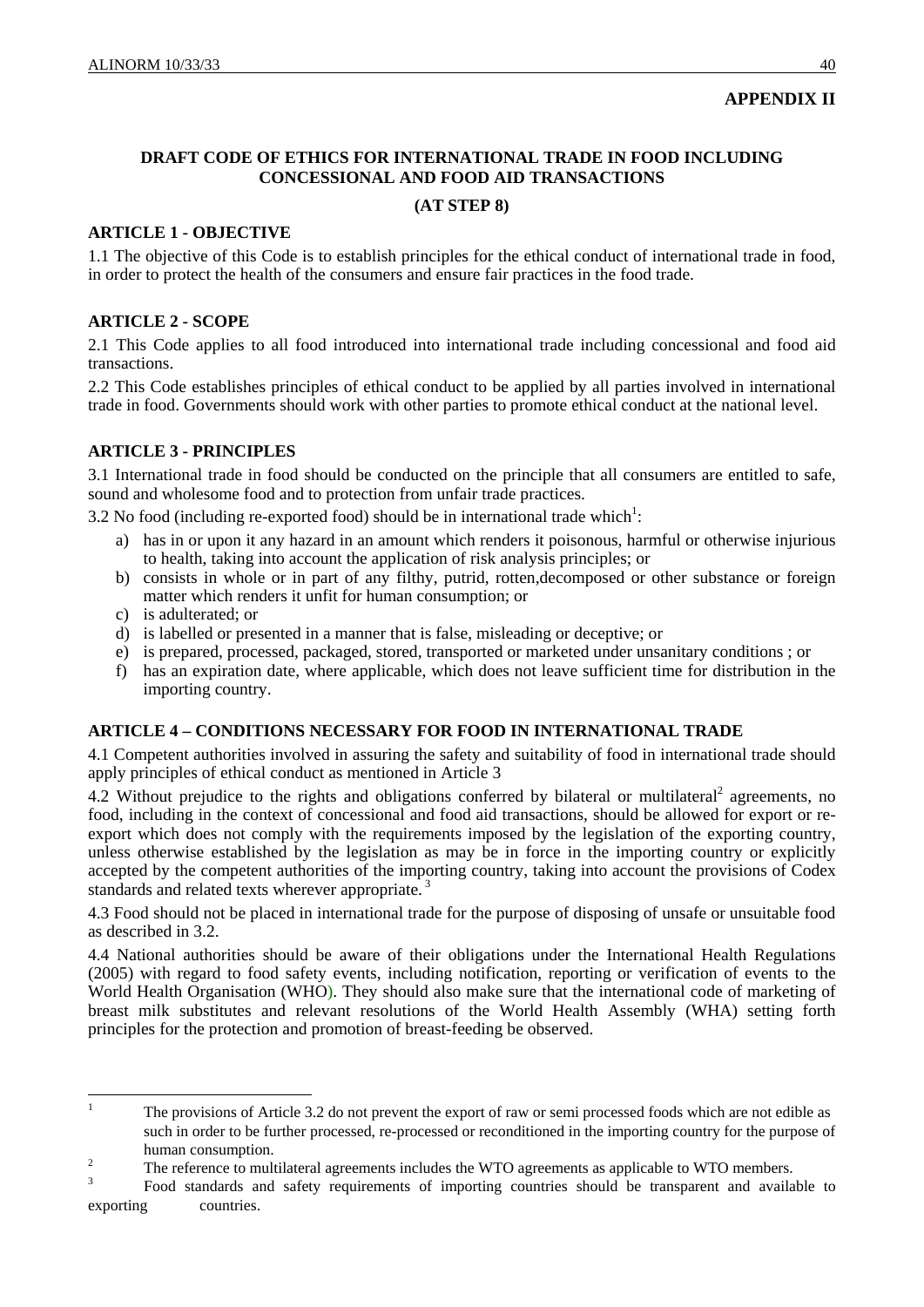#### **APPENDIX III**

#### **PROPOSED AMENDMENT TO THE** *GUIDELINES TO CHAIRPERSONS OF CODEX COMMITTEES AND AD HOC INTERGOVERNMENTAL TASK FORCES*  **(for adoption by the Commission)**

In the section on consensus in front of the paragraph starting with the words "The chairperson should also consider…", insert the following new paragraph:

"Where there is opposition to an issue under discussion, the chairperson should ensure that the views of concerned members be taken into consideration by striving to reconcile conflicting arguments before deciding whether consensus has been reached."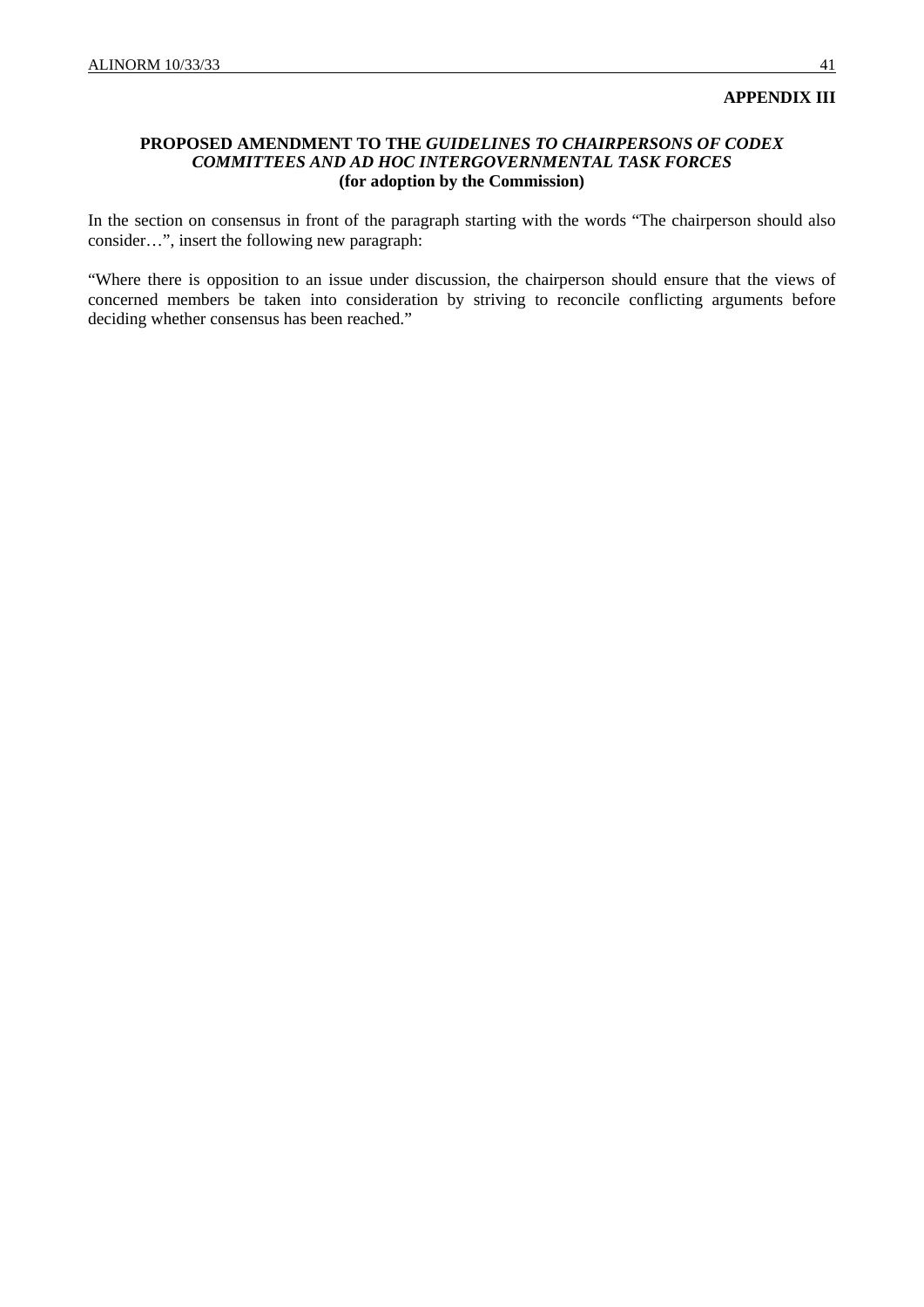## **APPENDIX IV**

#### **PROPOSED DRAFT AMENDMENT TO THE TERMS OF REFERENCE OF THE CODEX COMMITTEE ON GENERAL PRINCIPLES (for comments)**

Amend the terms of reference of the Committee as follows:

"To deal with such procedural and general matters as are referred to it by the Codex Alimentarius Commission or one of its subsidiary bodies and the Executive Committee.

To review and endorse procedural provisions/ texts intended for inclusion in the Procedural Manual forwarded by subsidiary bodies.

To propose amendments to the Procedural Manual of the Codex Alimentarius Commission.

Such matters have included the establishment of the General Principles which define the purpose and scope of the Codex Alimentarius, the nature of Codex standards and the forms of acceptance by countries of Codex standards; the development of Guidelines for Codex Committees;

[To the development of a mechanism for examining any economic impact statements submitted by governments concerning possible implications for their economies of some of the individual standards or some of the provisions thereof.]

the establishment of a Code of Ethics for the International Trade in Food."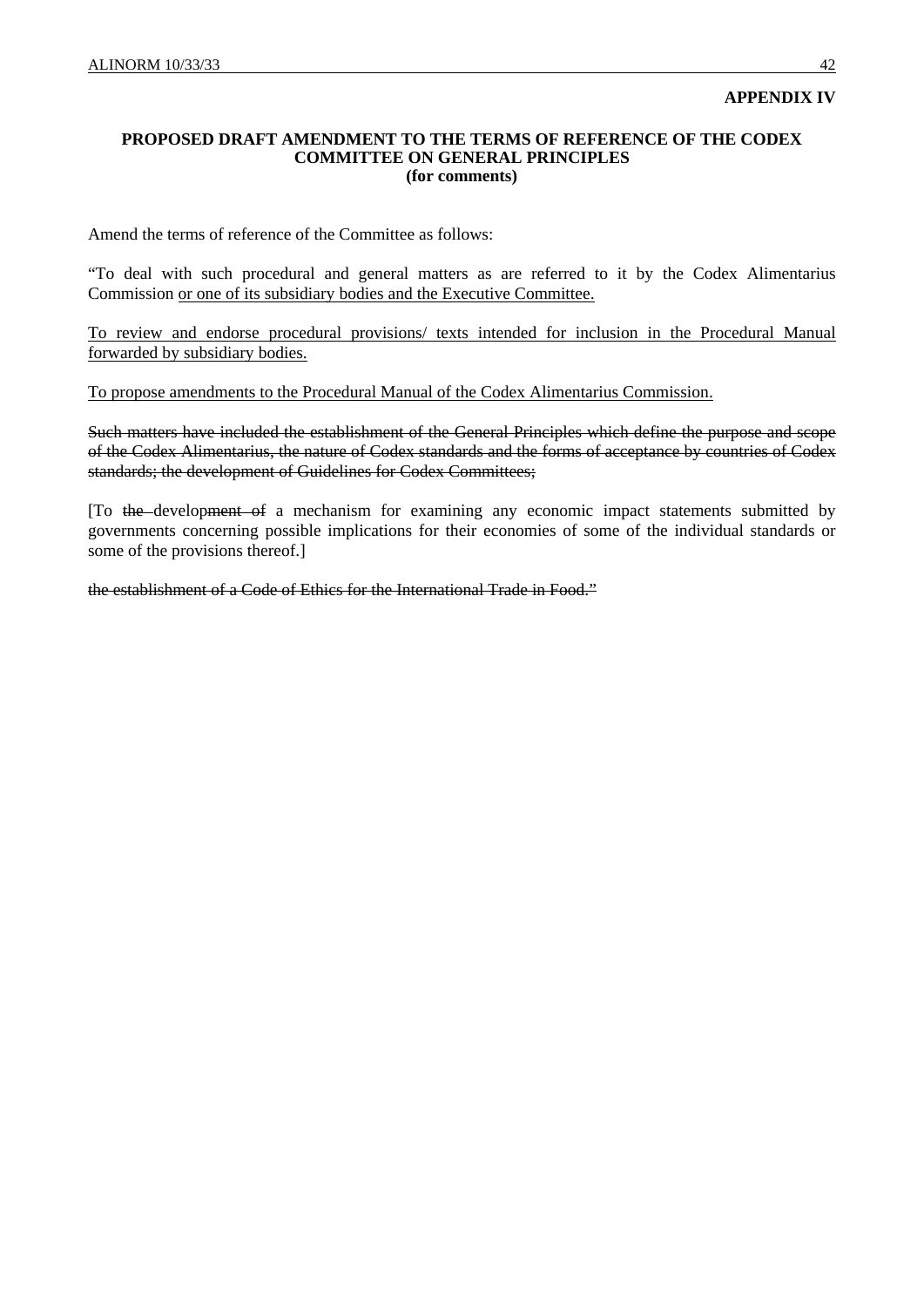## **APPENDIX V**

#### **PROPOSED AMENDMENTS TO THE** *GUIDELINES FOR HOST GOVERNMENTS OF CODEX COMMITTEES AND AD-HOC INTERGOVERNMENTAL TASK FORCES*  **(for adoption by the Commission)**

(1) Amend the sub-section "Chairperson" to read as follows:

### **"Chairperson and hosting country**

The Codex Alimentarius Commission will designate a member country of the Commission, which has indicated its willingness to accept financial and all other responsibility, as having responsibility for appointing a chairperson of the Committee. In the following this country is referred to as "hosting country"

The hosting country member country concerned is responsible for appointing the chairperson of the Committee from among its own nationals. Should this person for any reason be unable to take the chair, the hosting country member country concerned shall designate another person to perform the functions of the chairperson for as long as the chairperson is unable to do so.

#### **Rapporteurs**

A Committee may appoint at any session one or more rapporteurs from among the delegates present."

(2) Amend the sub-section "Sessions":

"**Sessions**

#### **Date and place**

The hosting countrymember country to which a Codex Committee has been assigned is consulted by the Directors-General of FAO and WHO before they determine when and where a session of this Committee shall be convened. In determining the place of the session, consideration should be given to its accessibility.

### **Co-hosting arrangements**

The hosting country The member country should consider arrangements for holding Codex sessions in developing countries.

The country, different from the hosting country, in which the session is held is in following referred to as "co-hosting country".

The hosting country and co-hosting country should ensure that all arrangements necessary to hold a Codex session in the co-hosting country are completed in a timely manner so as to not interfere with the timeframe for the distribution of the official invitations to the session as mentioned in these guidelines.\*

\* Practical information and timelines for co-hosting arrangements can be found on the Codex website at: www.codexalimentarius.net/....

### **Co-chairing**

The hosting country may invite the co-hosting country to appoint an official as a co-chair for the session."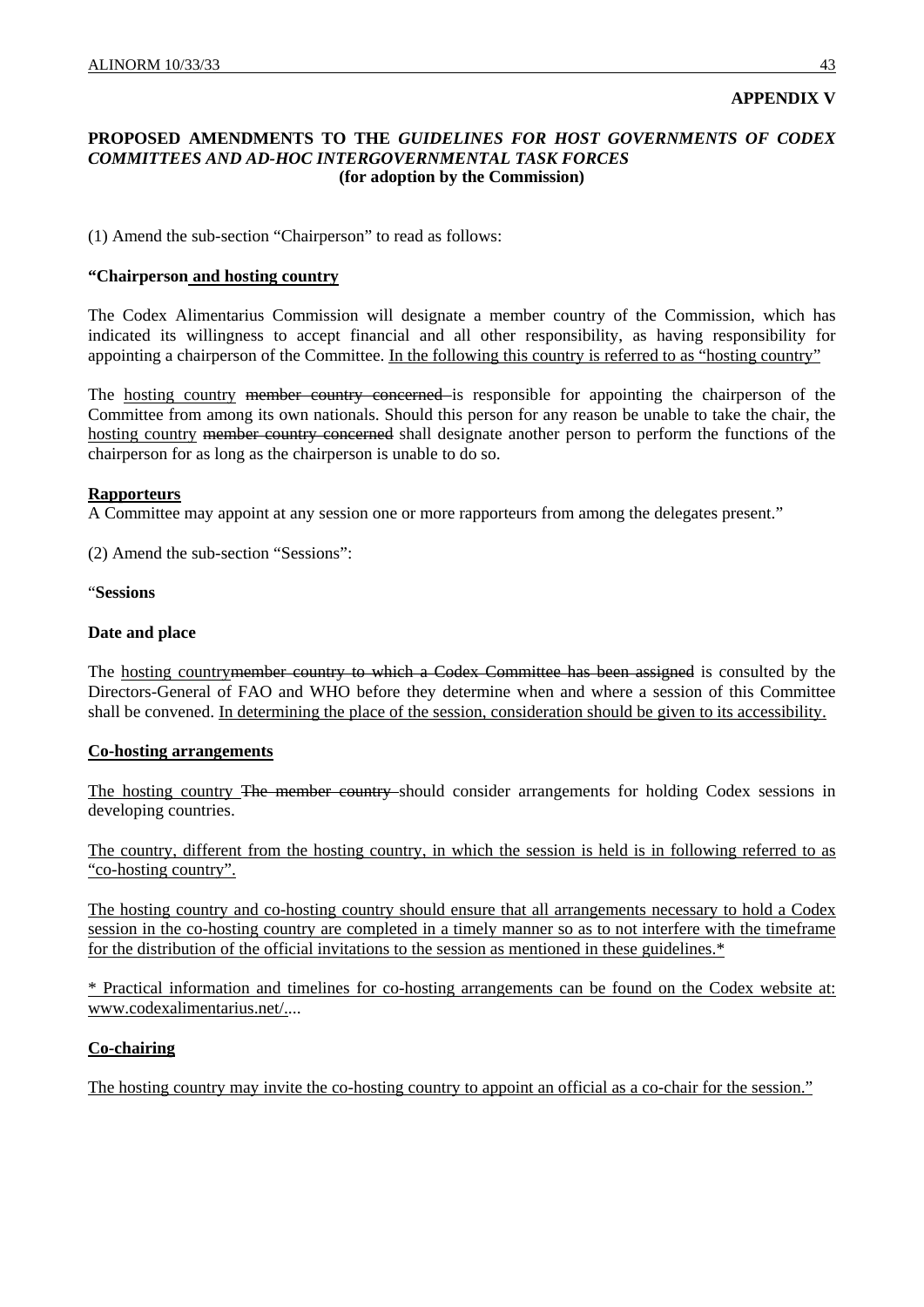# **APPENDIX VI**

# **INFORMATION TO BE POSTED ON THE CODEX WEBSITE**

## **PROCEDURE FOR CO-HOSTING ARRANGEMENTS**

### **0. INTRODUCTION AND SCOPE**

The *Guidelines for Host Governments of Codex Committees and ad-hoc Intergovernmental Task Forces* recommend in the section "Co-hosting arrangements" that the hosting country should "consider arrangements for holding Codex sessions in developing countries. The present guidance outlines the procedure to be followed to ensure a smooth holding of the session following the timelines as given in the above guidelines.

#### **0.1 Assumptions**

One of the pre-requisites for co-hosting of a Codex session is the willingness and commitment of a Codex subsidiary body's host government to explore co-hosting arrangements for a session of the body concerned. The modalities for matching the hosting country and the co-hosting country are outside the scope of this document. This guidance assumes that a hosting country and a co-hosting country have agreed in principle on co-hosting the session and on how to separate the tasks and costs including eventual arrangements for cochairing the session.

### **1. LOA/MOR with FAO**

In order to be able to co-host a Codex session on its territory a co-hosting country needs to conclude a Letter of Agreement (LOA)/ Memorandum of Understanding (MOR) with FAO (examples in Annex 2 and 3 which may slightly vary depending on the country). The following are the typical contents of the MOR.

**NOTE:** "Host government" in this context means the government of the co-hosting country that for this session as co-host assumes the responsibilities of the host country.

#### *1.1 Part I - Operational responsibilities of FAO*

All services and staff provided by the Codex Secretariat for the session (preparation, holding and follow-up).

*1.2 Part II - Responsibilities of the host government with regard to privileges and immunities for FAO/WHO and participants* 

This part contains the obligation to grant privileges (e.g. visa) and immunities to all participants and Codex staff. This is the most critical part of the MOR as these privileges are not the responsibility of the ministry responsible for Codex issues but the ministry of foreign affairs. Very often delays are due to questions on this part.

#### *1.3 Part III - Operational responsibilities of the host government*

This part covers the organisation of venue, translation and interpretation and equipment which is usually responsibility of the hosting country. In the MOR it is assumed that the co-hosting country will provide these services in cooperation with the hosting country. The arrangements for this are outside the responsibility of FAO or the Codex Secretariat and can be subject to a separate agreement between the host country and the cohosting country.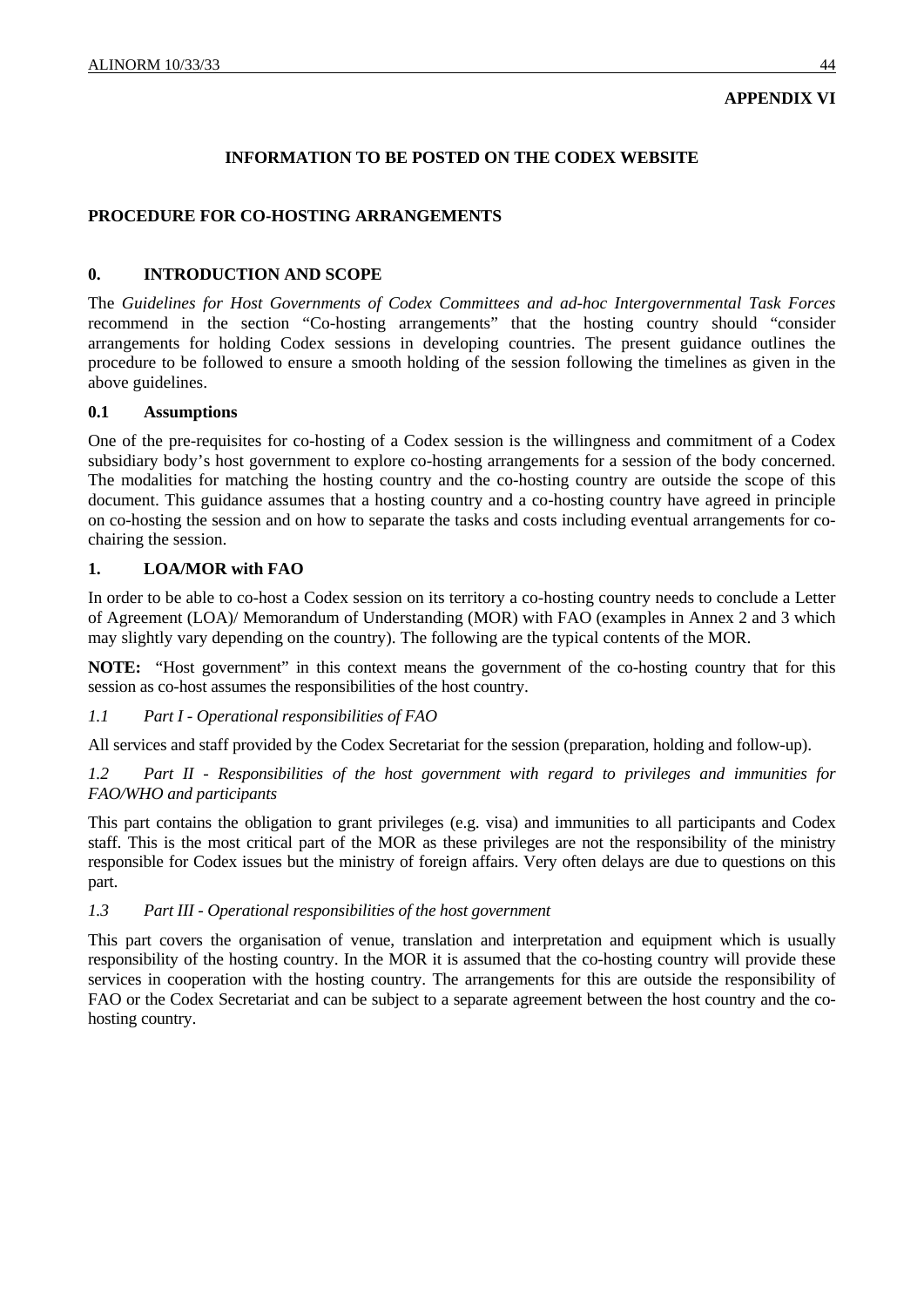# **2. SEQUENCE OF EVENTS**

## *2.1 Before offering to co-host a Codex session – 14-24 months before the session*

An aspirant co-hosting country should closely examine the principle conditions contained in the LOA/MOR to be concluded with FAO and ideally obtain clearance-in-principle from the diplomatic branch of its government, prior to contacting the hosting country for possible co-hosting. The roles and responsibilities of different Ministries involved should be clarified at a very early stage. The Codex Contact Point may play a positive role in facilitating and streamlining correspondence.

Consultation on key provisions such as privileges and immunities responsibilities should be undertaken only in official form and through official channels of competent authorities, and not as part of informal dialogue.

The substantive content of the MOR is neither negotiable nor modifiable. In other words, countries that are unable to accept the conditions set out in the MOR should not enter into negotiations to host an FAO intergovernmental session.

### *2.2 Letter of interest - 12-14 months before the session*

The first step leading to the preparation of the MOR/LOA is the submission by a co-hosting country of a "letter of interest" that should be addressed to the Secretary of the Codex Alimentarius Commission. In some cases the expression of interest is initially announced by the co-hosting country at a preceding session of the Codex body; however, such oral declaration should be substantiated by writing (i.e. letter of interest) before a formal process is started.

There is no standard format for the letter of interest, or requirement as to the authority which should sign off the letter, provided that the authority is such that the intent for co-hosting is clear and the letter represents a formal offer on the part of the government concerned. As a minimum, the letter should contain an expression of interest / willingness of the country to host a given Codex session at a certain date. Additional information in the letter may refer to the underlying agreement with the hosting country, the venue of the session, the acceptance to undertake certain responsibilities regarding operations and granting immunities and visas. Annex 1 to this document provides an example of the content of such letter.

The letter of interest should be submitted as early as possible, as soon as the chairing and venue countries have reached an agreement regarding the co-hosting.

## *2.3 Letter of Agreement (LOA) and Memorandum of Responsibilities (MOR) – 1-2 months after receipt of letter of interest*

Immediately upon reception of the letter of interest, the Codex Secretariat requests the relevant unit of FAO to prepare the LOA/MOR. This internal preparation process may take several weeks.

The LOA is a letter usually signed by the Director-General of FAO (also on behalf of the Director-General of WHO), addressed to the official channel of communication of the recipient country, requesting the cohosting country to accept the responsibilities regarding the granting of privileges and immunities, granting of visas and other operational responsibilities set out in the accompanying MOR.

The format and content of the LOA and MOR are standardized and essentially do not differ from those established between FAO and the standing host governments of Codex bodies. In the case of co-hosting arrangements, the LOA/MOR may include specific references to the support of the hosting country extended to the co-hosting country, and to the shared responsibilities between the two countries for the provisions of certain services such as interpretation, translation of working documents and reports, meeting facilities, etc. Annexes 2 and 3 provide examples of the standard LOA/MOR.

It is important to note that the LOA/MOR follow the pre-determined official channels of communication between FAO and its Members, and that the Ministry to which the LOA/MOR is addressed is not necessarily the Ministry which will have the primary technical or logistic responsibility for co-hosting of the Codex session or the Ministry hosting the Codex Contact Point. The official channels of communication with FAO Members is available to accredited Permanent Representations to FAO (refer to the Permanent Representatives Website).

### *2.4 Letter of Acceptance and Conclusion of the Agreement – completed in 6 weeks the latest 9 months before the session*

Agreement between FAO/WHO and the co-hosting country is concluded upon the receipt of a letter from the government of the co-hosting country accepting the responsibilities set out in the MOR. The letter of acceptance (either in the form of letter or fax) should contain a clear reference to the outgoing communication (LOA/MOR) from FAO.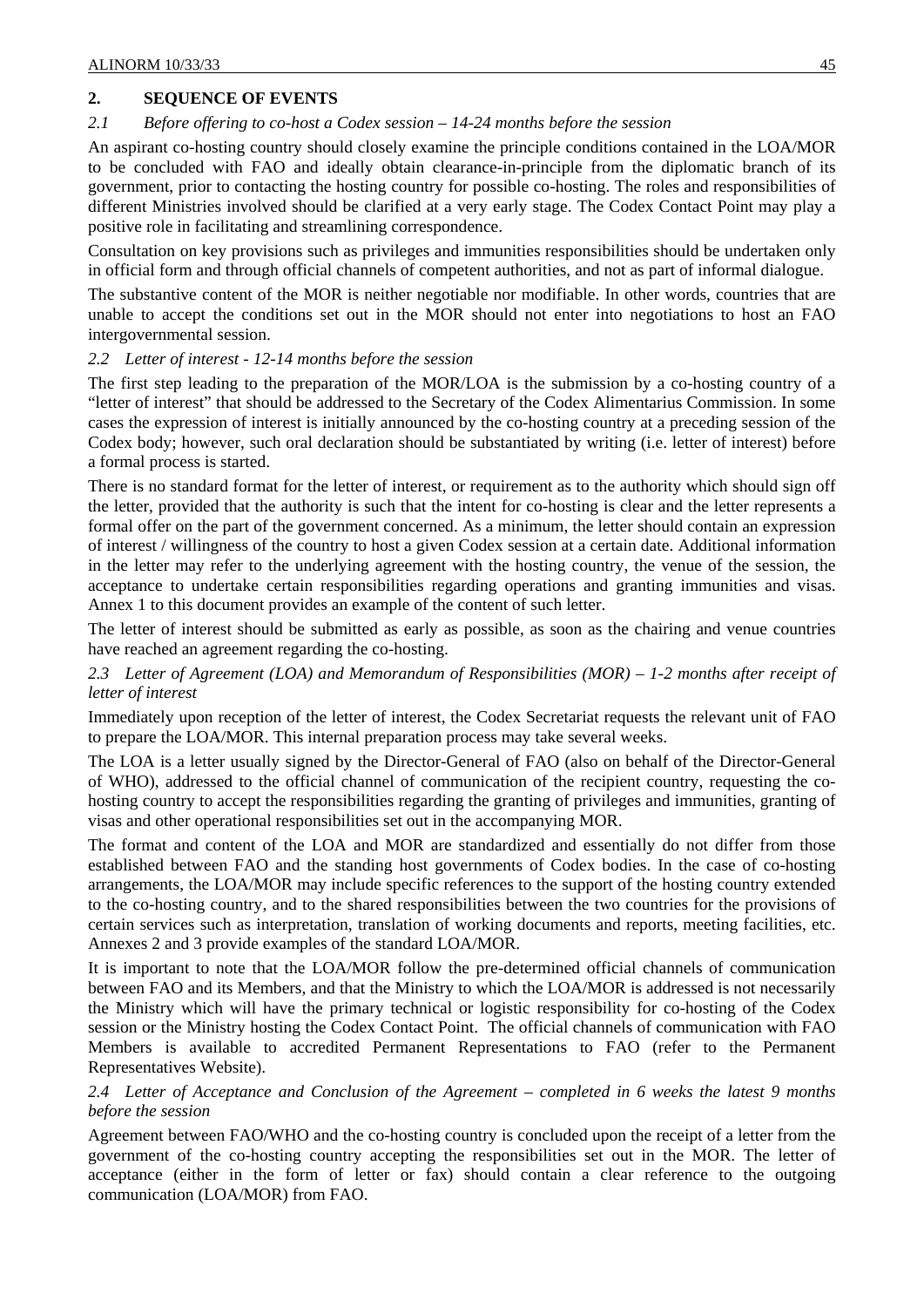The letter of acceptance is generally signed by an authorized official with the competence and power to undertake the commitments as set out in the MOR and that have been delegated to the government of the cohosting country.

Under normal circumstances, the co-hosting country receiving the LOA/MOR is given six weeks' time to reply to the LOA/MOR and thus conclude the agreement with FAO.

The conclusion of agreement allows the Codex Secretariat to issue an Invitation Letter accompanied by a Provisional Agenda to all Members and Observers of the Codex Alimentarius Commission. It should be noted that according to Rule VII.4 of the Rules of Procedure of the Codex Alimentarius Commission the provisional agenda should be "*circulated by the Directors-General of FAO or WHO to all members of the Commission at least two months before the opening of the session*."

### *2.5 Throughout the whole process*

Efficient communication between the hosting country, the co-hosting country and the Codex Secretariat should be maintained throughout the whole process, in order to complete the required administrative arrangements in good time.

All communications concerning the LOA/MOR should be copied to relevant interested parties, including the Ministries in charge of official communication with FAO, the FAO Representation in the country, and the country's Permanent Representation to FAO.

*2.6 No agreement at 9 months before the meeting*

The Codex Secretariat may reschedule or relocate the Codex session if no agreement is reached 9 months before the planned date for the session, in order to avoid insufficient participation of members in the Codex session.

# **MAIN SEQUENCE OF EVENTS, THE RESPONSIBLE PARTY AND A TIMEFRAME UNDER THE BEST PRACTICE**

|       | <b>Events/steps</b>                                                                                            | <b>Responsible</b><br>party                       | <b>Timeframe</b>                                                                                                                                     |
|-------|----------------------------------------------------------------------------------------------------------------|---------------------------------------------------|------------------------------------------------------------------------------------------------------------------------------------------------------|
| (i)   | Discussions and decision<br>to co-host                                                                         | Hosting and co-<br>hosting country                | 14-24 months before the session                                                                                                                      |
| (ii)  | Letter of interest is sent to<br>the Codex secretariat                                                         | Co-hosting<br>country                             | 12-14 months before the date of the session                                                                                                          |
| (iii) | Codex Secretariat requests<br>FAO to prepare<br>LOA/MOR                                                        | Codex Secretariat                                 | Immediately upon receipt of the letter of<br>interest                                                                                                |
| (iv)  | Letter of Agreement<br>(LOA)/ Memorandum of<br>Responsibilities (MOR)<br>are sent to the co-hosting<br>country | FAO (on behalf<br><b>FAO</b><br>of<br>and<br>WHO) | 1 to 2 months after receipt of the letter of<br>interest                                                                                             |
| (v)   | Review and signing of<br>LOA/                                                                                  | Co-hosting<br>country                             | Completed in 6 weeks. If not signed by 9<br>months before the date of the session the<br>meeting may be moved to another location or<br>re-scheduled |
| (vi)  | Logistical and contractual<br>arrangements are<br>completed for the meeting                                    | Host-country and<br>co-hosting<br>country         | 8-10 months before the session                                                                                                                       |
| (vii) | <b>Invitation and Provisional</b><br>Agenda issued                                                             | Codex Secretariat                                 | 4-6 months before the date of the session                                                                                                            |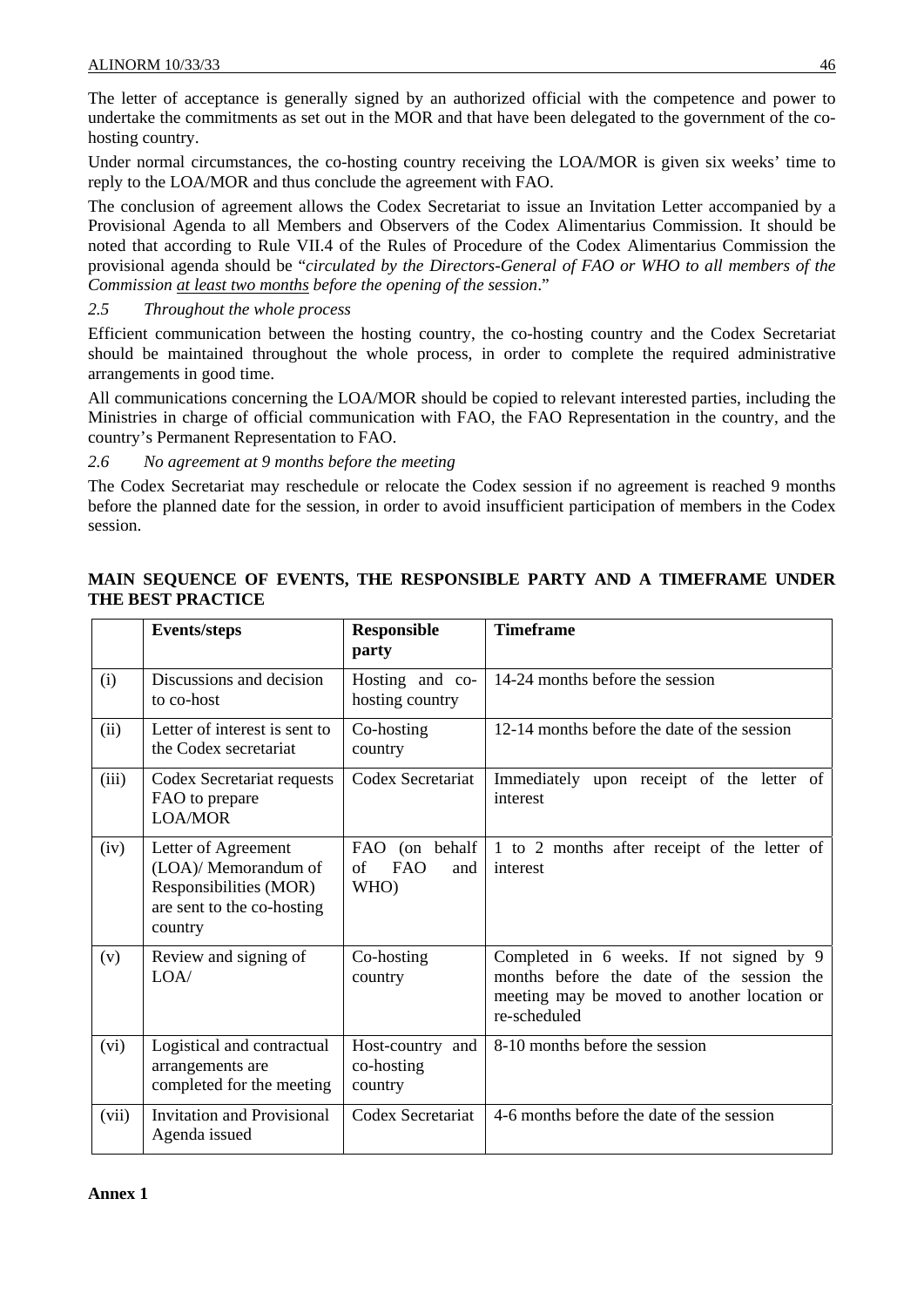### **MODEL LETTER OF INTEREST**

**Secretariat Codex Alimentarius Commission Joint FAO/WHO Food Standards Programme Viale delle Terme di Caracalla 00153 Rome Italy** 

Dear ,

I wish to inform you that following discussions with the Government of [*name of the hosting country*], [*name of the co-hosting country* ] would with great pleasure accept the responsibility to host the [*session number/name of the Committee/Task Force* ] to be held [*venue / date of the session*].

[*Name of the co-hosting country* ] is willing to enter into an agreement with Food and Agriculture Organization of the United Nations (FAO) granting relevant privileges and immunities to FAO/WHO officers and all invited delegations. [*Name of the co-hosting country*] will work closely with the Secretariat of [*name of the hosting country*] and the Joint FAO/WHO Codex Secretariat to ensure a successful organization of the session.

Sincerely,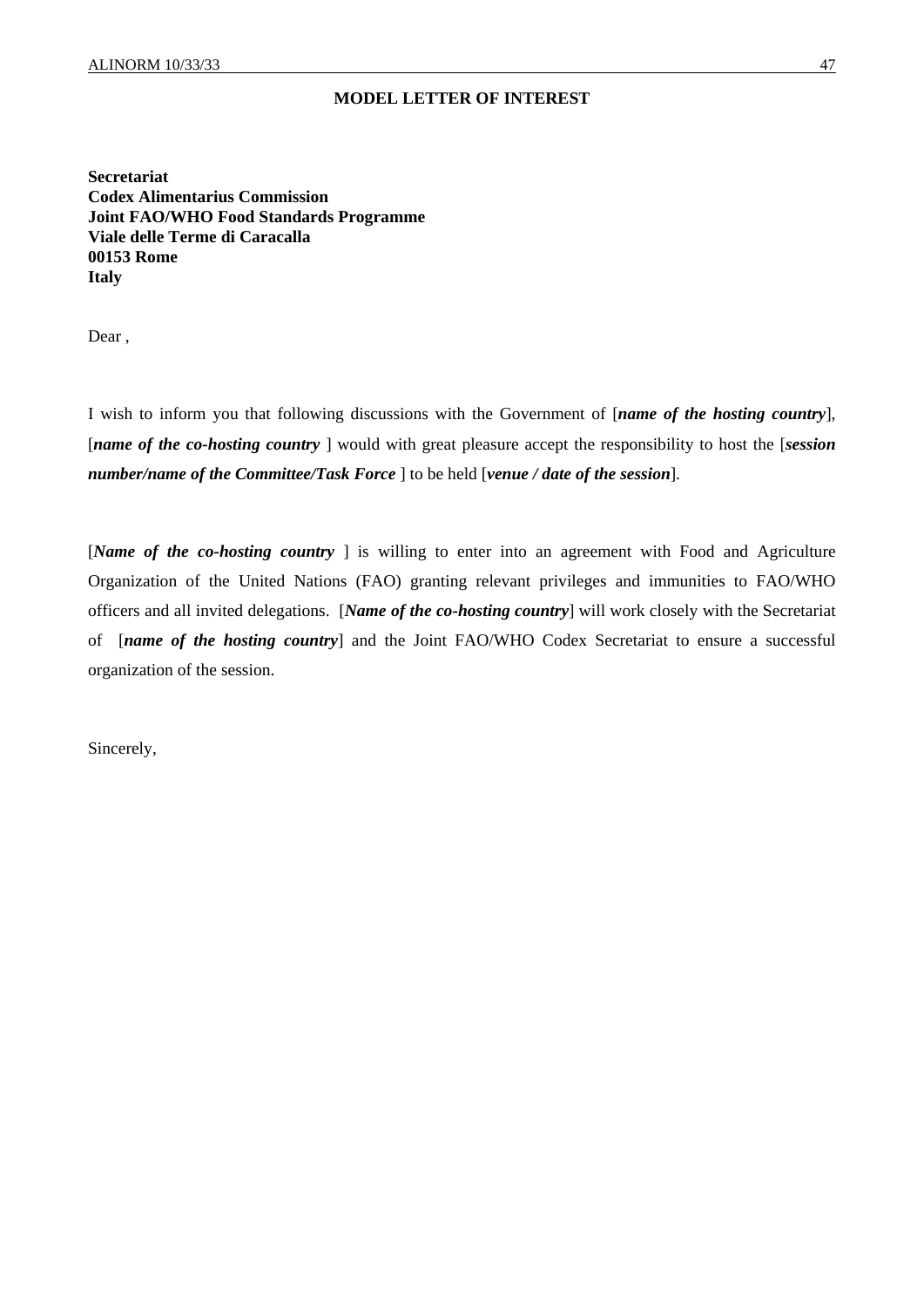**Annex 2** 

#### **STANDARD LETTER OF AGREEMENT / MEMORANDUM OF RESPONSIBILITIES**

#### [Salutation]

 I have the honour to refer to the *[reference to communication from hosting country containing agreement in principle*],conveying your Government's willingness to provide host facilities for the *[session number/name of the Committee/Task Force* ] to be held [ *venue / date of the session*].

I very much appreciate the generous offer made by your Government.

 The Session is being convened within the framework of the Joint FAO/WHO Food Standards Programme. It is my intention to invite all Members of the FAO/WHO Codex Alimentarius Commission listed in Annex A. Notification of the Session will be given to the international organizations listed in Annex B who will attend as appropriate according to their specific field of interest.

 Furthermore, other Member Nations or Associate Members of FAO and/or WHO, which are not members of the Codex Alimentarius Commission, or States which, while not Members of FAO or WHO, are members of the United Nations, as well as international organizations in relationship with FAO and/or WHO may be represented by observers at the Session, should they so request. The total number of participants is expected to be about [ *xxx* ] .

 The Session, chaired by the [*name of the hosting country [and, if applicable in case of co-chairing, the name of the co-hosting country]*], will be conducted in [*working languages of the committee/task force*].

 I should like to draw your attention to the responsibilities to be assumed by the Host Government and by FAO for the Session, as specified in the attached Memorandum of Agreement. Part II of this Memorandum sets out the responsibilities of the Host Government with regard to privileges and immunities and the granting of visas and all necessary facilities to participants.

 I should appreciate receiving your Government's acceptance by letter or by fax of the responsibilities outlined in the attached Memorandum of Agreement as soon as possible so that invitations and documents may be prepared and issued in good time. This letter and your reply will constitute the Agreement covering the Session.

[Closing]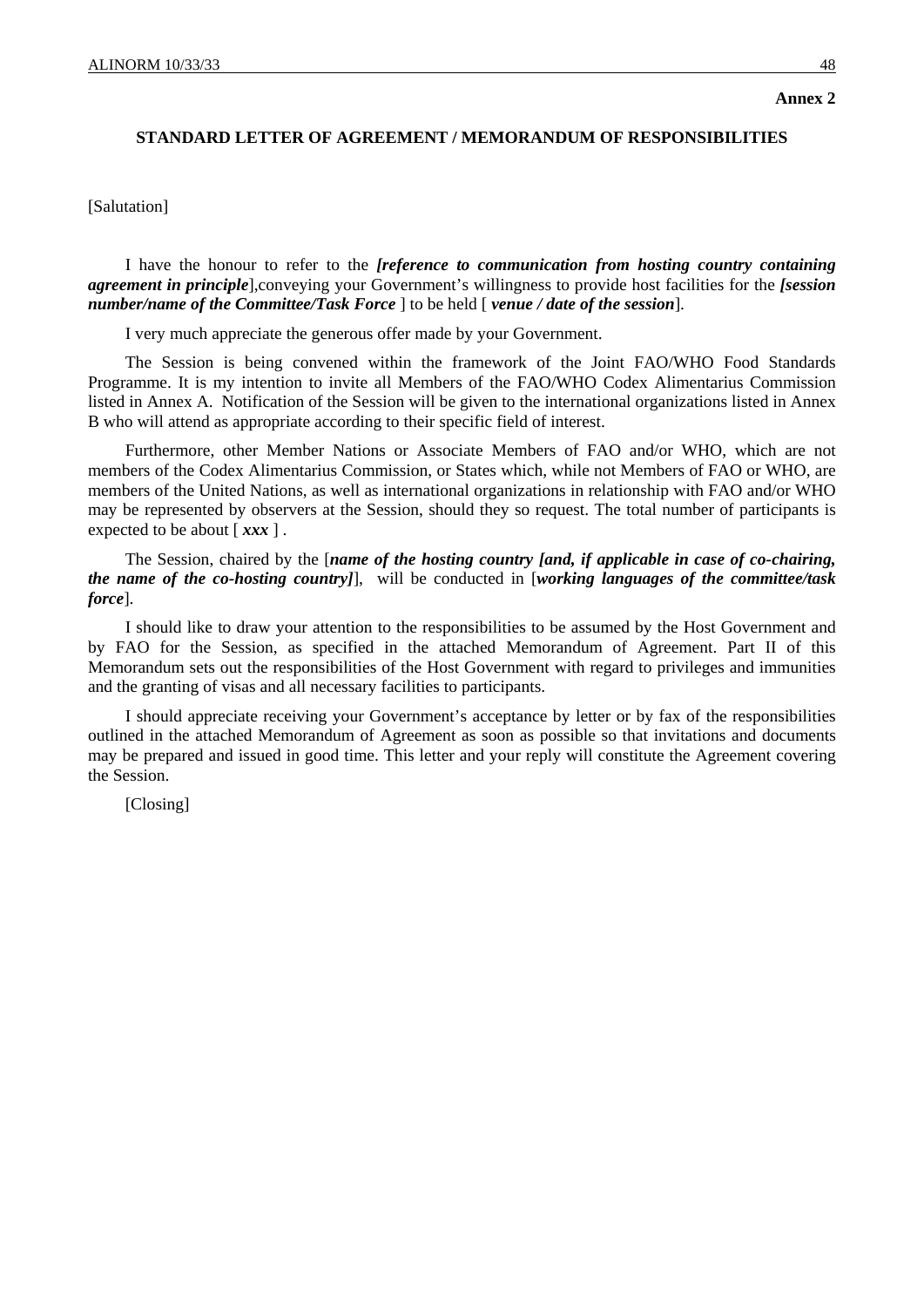## **Annex 3**

# **STANDARD MEMORANDUM OF RESPONSIBILITIES**

## TO BE ASSUMED BY THE GOVERNMENT OF [ *NAME OF THE CO-HOSTING COUNTRY* ] AND BY THE FOOD AND AGRICULTURE ORGANIZATION OF THE UNITED NATIONS FOR THE [ *SESSION NUMBER/NAME OF THE COMMITTEE/TASK FORCE* ]

The following provisions set out the respective responsibilities to be assumed by the Government of the **[***name of the co-hosting country* **]**, hereinafter referred to as the Host Government, and by the Food and Agriculture Organization of the United Nations, hereinafter referred to as FAO, acting on its behalf and on behalf of WHO, to ensure the smooth conduct of the **[***session number and name of the Committee/Task Force* ], hereinafter referred to as the Session, which forms part of the Joint FAO/WHO Food Standards Programme of the Organization.

The Session will be held in [*venue and date of the session* ].

FAO will be responsible for organizing the Session, issuing all invitations and circulating the Provisional Agenda and working documents for the Session.

The Session will be conducted in [working languages of the committee/task force]. The Host Government, in collaboration with the Government of [*name of the hosting country*], will be responsible for providing interpreters whose curricula are to be cleared by the Chief FAO interpreter.

# **PART I - OPERATIONAL RESPONSIBILITIES OF FAO**

A. Staff (at FAO's cost in accordance with FAO regulations)

FAO will:

- 1. Designate and make available the Secretary and Assistant Secretary of the Session, and other officers as may be required.
- 2. Bear all necessary costs of FAO staff provided, including salaries, subsistence allowances and travel to and from the Session.

### B. Services

FAO will:

- 3. Arrange for the preparation of the draft report of the Session for adoption at the end of the Session.
- 4. Issue and distribute a report of the Session after its conclusion.

## **PART II - RESPONSIBILITIES OF THE HOST GOVERNMENT WITH REGARD TO PRIVILEGES AND IMMUNITIES FOR FAO/WHO AND PARTICIPANTS**

The Host Government undertakes to:

- 5. Accord, for the purpose of the Session, to delegates and observers, and to FAO and WHO, its property, funds and assets as well as to FAO and WHO staff, all the privileges and immunities provided for in Article VIII, paragraph 4, and Article XVI, paragraph 2, of the Constitution and Rule XXXVIII-4 (Rule modified on 22 November 2009, ex article XXXVII) of the General Rules of the Organization, and specified in the provisions of the Convention on the Privileges and Immunities of the Specialized Agencies.
- 6. Grant visas and all necessary facilities to delegates, observers and consultants attending the Session.